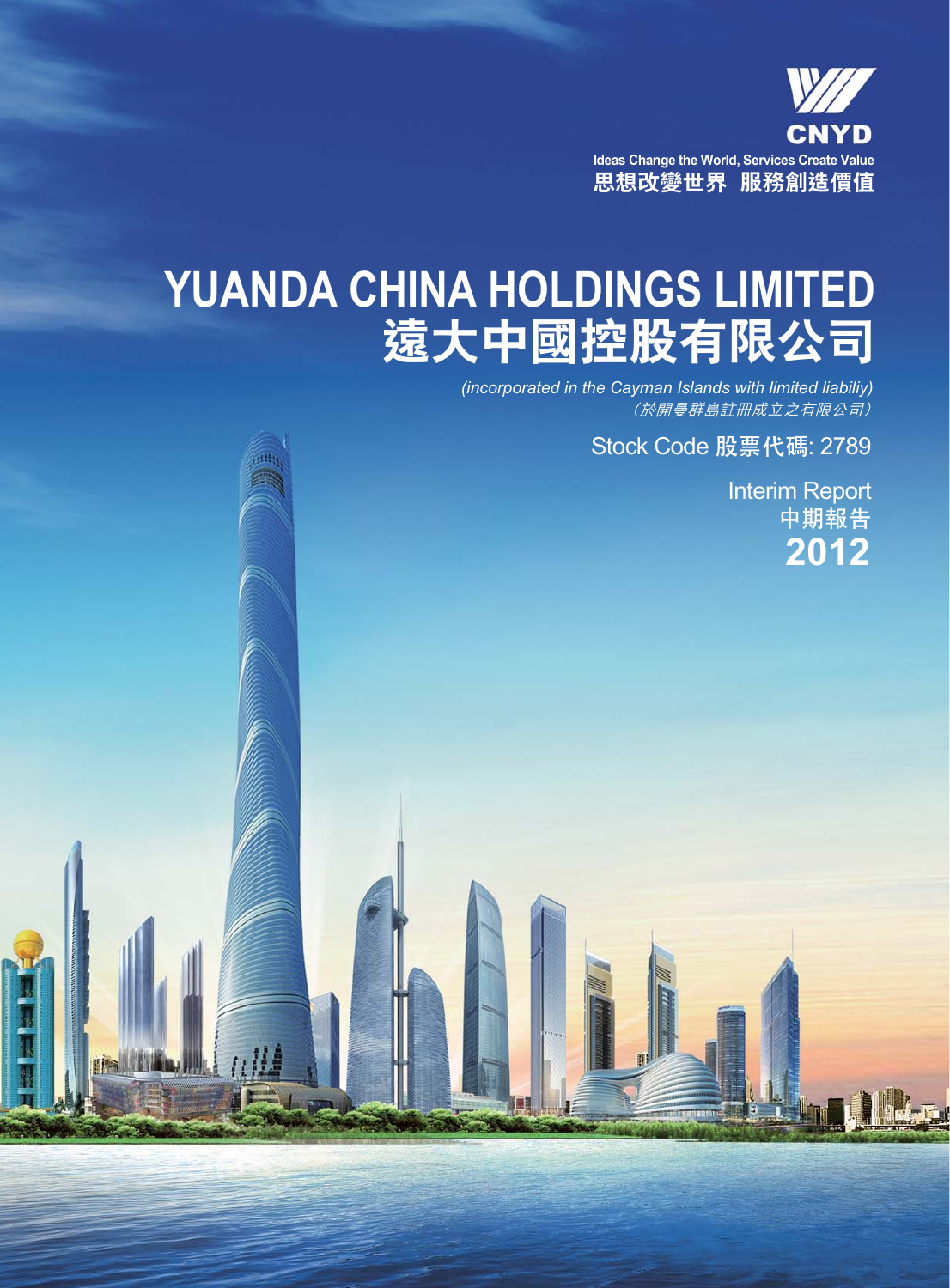# **Contents目錄**

- **2** Corporate Information 集團資料
- **<sup>4</sup>** Financial Highlights 財務摘要
- **5** Management Discussion and Analysis 管理層討論及分析
- **19** Consolidated Income Statement 合併收益表

Consolidated Statement of Comprehensive

- **20** Income 合併全面收益表
- **21** Consolidated Statement of Financial Position 合併財務狀況表
- **23** Consolidated Statement of Changes in Equity 合併權益變動表
- 25 Condensed Consolidated Cash Flow Statement 簡明合併現金流量表
- **26** Notes to the Unaudited Interim Financial Report 未經審核中期財務報告附註
- **<sup>55</sup>** Review Report 審閱報告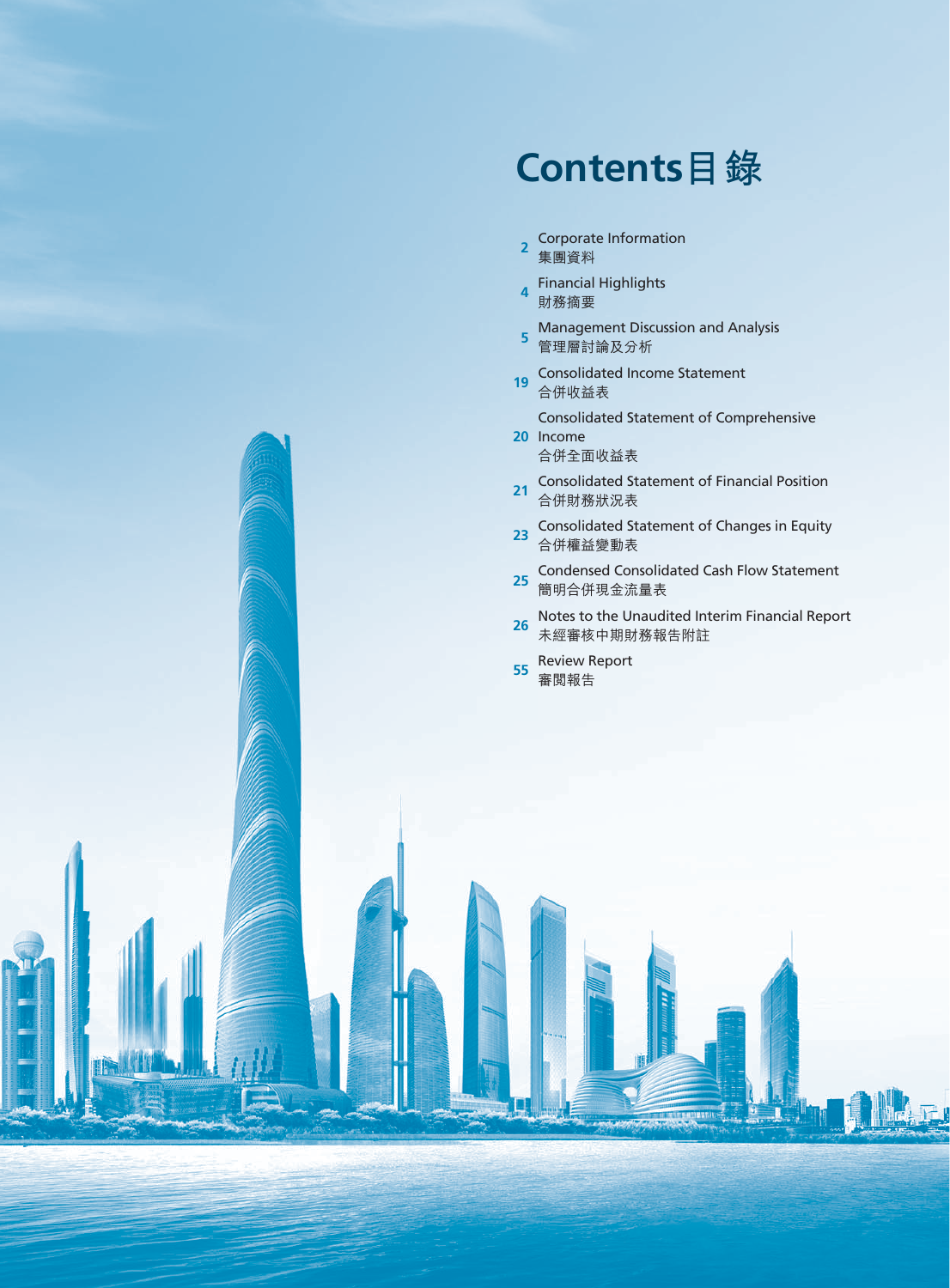# Corporate Information 集團資料

# **Directors Executive Directors**

Kang Baohua *(Chairman)* Tian Shouliang *(Chief executive officer)* Guo Zhongshan Wang Yijun Si Zuobao Wu Qingguo Wang Lihui *(Chief financial officer)* Wang Deqiang

#### **Independent non-executive Directors**

Poon Chiu Kwok Woo Kar Tung, Raymond Pang Chung Fai, Benny

#### **Board Committees Audit Committee**

Poon Chiu Kwok *(Chairman)* Woo Kar Tung, Raymond Pang Chung Fai, Benny

#### **Nomination Committee**

Kang Baohua *(Chairman)* Poon Chiu Kwok Pang Chung Fai, Benny

#### **Remuneration Committee**

Woo Kar Tung, Raymond *(Chairman)* Tian Shouliang Pang Chung Fai, Benny

# **Registered Office**

Cricket Square Hutchins Drive P.O. Box 2681 Grand Cayman KY1-1111 Cayman Islands

# **Headquarters in China**

20, Street 13 Shenyang Economic & Technological Development Area Shenyang 110027 China

# **Place of Business in Hong Kong**

Unit 1101–06, 11/F Prosperity Millennia Plaza 663 King's Road North Point Hong Kong

#### **董事 執行董事**

康寶華(主席) 田守良(行政總裁) 郭忠山 王義君 思作寶 吳慶國 王立輝(首席財務官) 王德強

#### **獨立非執行董事**

潘昭國 胡家棟 彭中輝

#### **董事委員會 審核委員會**

潘昭國(主席) 胡家棟 彭中輝

#### **提名委員會**

康寶華(主席) 潘昭國 彭中輝

# **薪酬委員會**

胡家棟(主席) 田守良 彭中輝

# **註冊辦事處**

Cricket Square Hutchins Drive P.O. Box 2681 Grand Cayman KY1-1111 Cayman Islands

### **中國總辦事處**

中國 瀋陽市 瀋陽經濟技術開發區 13號街20號 郵編110027

# **香港營業地點**

香港 北角 英皇道663號 泓富產業千禧廣場 11樓1101–06室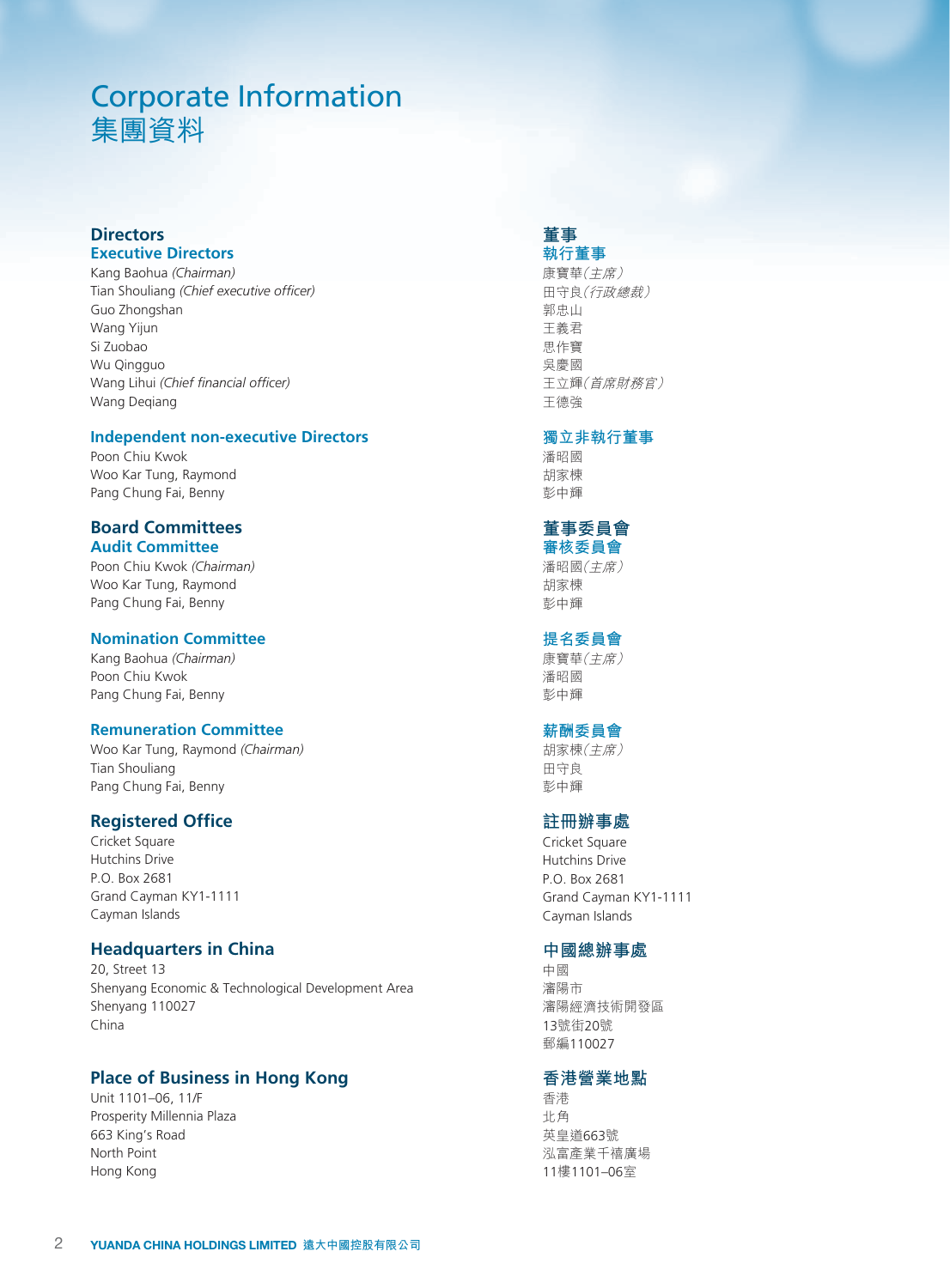Corporate Information (Continued) 集團資料(續)

#### **Authorized Representatives**

Tian Shouliang Yu Leung Fai *(HKICPA, AICPA, CPA (Aust))*

#### **Company Secretary**

Yu Leung Fai *(HKICPA, AICPA, CPA (Aust))*

#### **Principal Share Registrar**

Butterfield Fulcrum Group (Cayman) Limited Butterfield House 68 Fort Street P.O. Box 609 Grand Cayman KY1-1107 Cayman Islands

### **Hong Kong Share Registrar**

Computershare Hong Kong Investor Services Limited Shops 1712–1716 17th Floor, Hopewell Centre 183 Queen's Road East Wanchai Hong Kong

# **Place of Listing**

The main board of The Stock Exchange of Hong Kong Limited (the "Stock Exchange")

### **Stock Code**

2789

#### **Principal Bankers**

China Construction Bank, Shenyang Dongling Subbranch Industrial and Commercial Bank of China Limited, Shenyang Yu Hong Subbranch Bank of China, Shenyang Nanhu Subbranch The Export-Import Bank of China, Dalian Branch

#### **Auditors**

KPMG *Certified Public Accountants* 8th Floor, Prince's Building 10 Chater Road Central, Hong Kong

**Legal Advisors As to Hong Kong law** Sidley Austin

### **Compliance Advisor**

Guotai Junan Capital Limited

**Website** www.yuandacn.com

# **授權代表**

田守良 余亮暉(執業會計師(香港、美國、澳洲))

**公司秘書** 余亮暉(執業會計師(香港、美國、澳洲))

### **證券登記總處**

Butterfield Fulcrum Group (Cayman) Limited Butterfield House 68 Fort Street P.O. Box 609 Grand Cayman KY1-1107 Cayman Islands

#### **香港證券登記處**

香港中央證券登記有限公司 香港 灣仔 皇后大道東183號 合和中心 17樓1712–1716室

**上市地點** 香港聯合交易所有限公司(「聯交所」)主板

**股份代號** 2789

# **主要往來銀行** 中國建設銀行瀋陽東陵支行 中國工商銀行股份有限公司 瀋陽于洪支行

中國銀行瀋陽南湖支行 中國進出口銀行大連分行

#### **核數師**

畢馬威會計師事務所 執業會計師 香港中環 遮打道10號 太子大廈8樓

**法律顧問 香港法律**

盛德律師事務所

**合規顧問** 國泰君安融資有限公司

**網站** www.yuandacn.com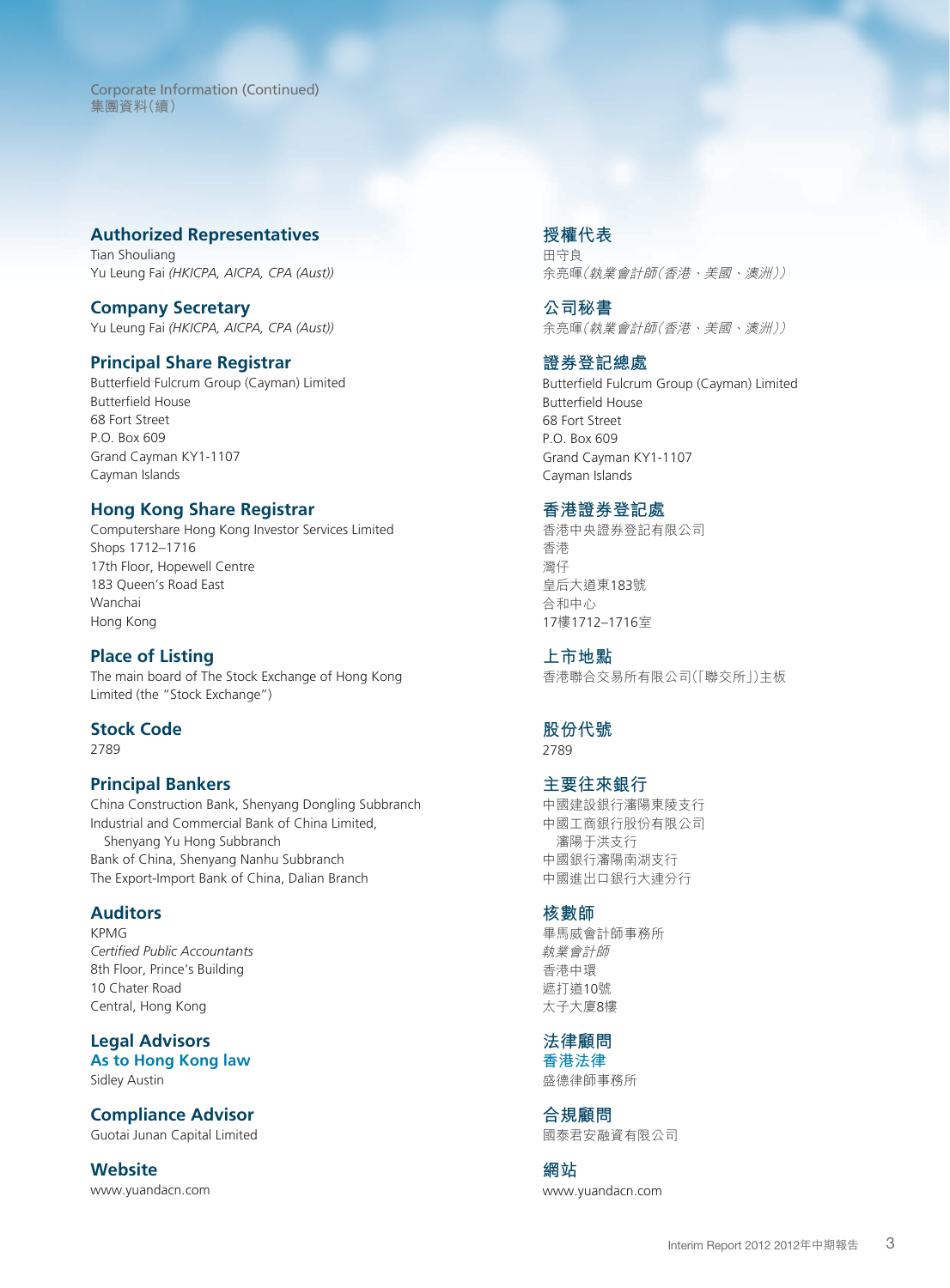# Financial Highlights 財務摘要

|                                      |                   | <b>First half of 2012</b><br>2012年上半年 | First half of 2011<br>2011年上半年 | Change<br>變動 |
|--------------------------------------|-------------------|---------------------------------------|--------------------------------|--------------|
|                                      |                   |                                       |                                |              |
| Turnover (RMB million)               | 營業額(人民幣百萬元)       | 5,213.5                               | 4,802.0                        | 8.6%         |
| Gross profit margin (%)              | 手利率(%)            | 18.8%                                 | 23.8%                          | $(21.0\%)$   |
| EBITDA (RMB million)                 | $EBITDA($ 人民幣百萬元) | 402.7                                 | 647.9                          | $(37.8\%)$   |
| Profit attributable to equity        | 公司股東應佔溢利          |                                       |                                |              |
| shareholders of the Company          | (人民幣百萬元)          |                                       |                                |              |
| (RMB million)                        |                   | 262.4                                 | 416.6                          | $(37.0\%)$   |
| Basic and diluted earnings per share | 每股基本及攤薄盈利         |                                       |                                |              |
| (RMB cents)                          | (人民幣分)            | 4.2                                   | 8.9                            | $(52.8\%)$   |
| Interim dividend per share           | 每股中期股息            | <b>Nil</b>                            | Nil                            | <b>Nil</b>   |
| (RMB cents)                          | (人民幣分)            | 零                                     | 零                              | 零            |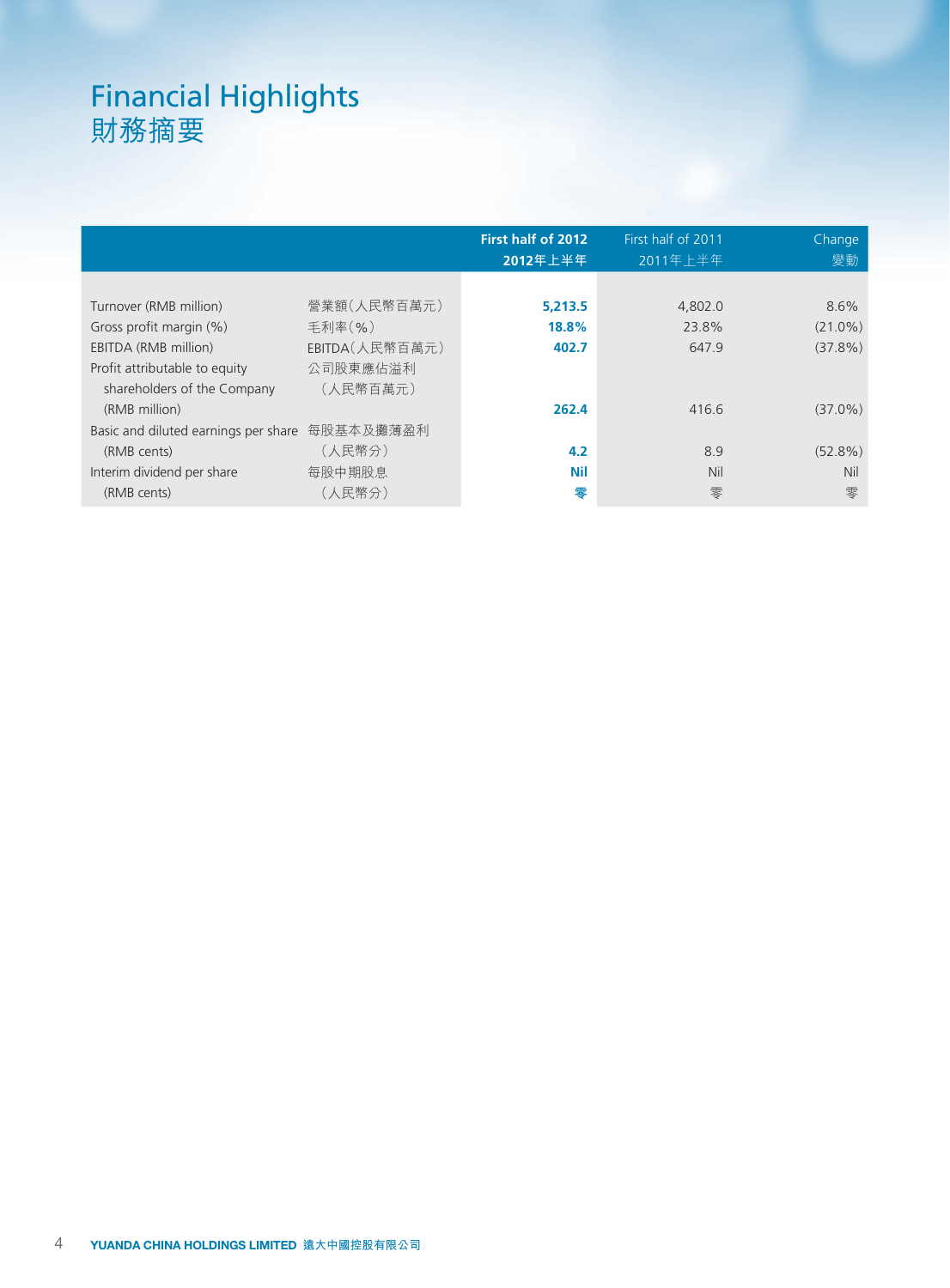# Management Discussion and Analysis 管理層討論及分析

# **Business Review**

The Group is a provider of one-stop integrated curtain wall solutions including the design of curtain wall systems, procurement of materials, fabrication and assembly of curtain wall products, performance testing, installation of products at construction sites, and after-sales services. End customers to our curtain wall solutions mainly comprise non-residential and infrastructure developments both in domestic and overseas market, such as office building of government authorities or headquarters for leading companies from various industries, hotels, shopping center, center buildings for the use of conference, culture, sports, art and exhibition, airport, railway station and hospital and universities. We believe we are a leading curtain wall provider with a comprehensive product portfolio. Through research and development, we have further developed various curtain wall products by using more complex designs, production and installation as well as combining the new curtain wall products with new materials, technology, energy, environment protection and energy conservation, with determination of realizing "Low-carbon, Function, Safety" of curtain wall products. Such products include double-skin curtain walls, photovoltaic curtain walls, ecologically friendly curtain walls, video curtain walls and membrane structure curtain walls. We also provide ancillary products related to curtain wall systems, including skylights, metal roofs, canopy systems, shading systems, balustrade and breast board systems, fire doors and rolling doors, and energy-saving aluminum alloy doors and windows.

During the reporting period, the profit attributable to equity shareholders of the Company decreased by approximately 37.0% from the last corresponding period to about RMB262.4 million.

# **業務回顧**

**新承接工程**

本集團是集幕牆系統的設計、採購材料、製造及裝配 幕牆產品、性能檢測、在施工工地安裝產品,以及售 後服務等集成化、一站式的綜合幕牆解決方案供貨 商。我們的幕牆解決方案終端消費群體主要表現於政 府職能部門或各行業優勢企業總部辦公大樓、寫字 樓,以及酒店,綜合購物中心,會議、文化、體育、 藝術、展覽中心,機場、火車站、醫院、大學等國 內、海外非住宅和基礎設施建築領域。我們相信我們 是擁有全面產品組合的全球領先幕牆供貨商。我們通 過較為複雜的研發、設計、生產、安裝環節,將幕牆 產品與新材料、新技術、新能源、環保、節能等領域 一體化相結合,進一步開發多種幕牆產品,致力於實 現幕牆產品「低碳、功能、安全」化。該等產品包括雙 層幕牆、光伏幕牆、生態幕牆、視頻幕牆及膜結構幕 牆等。我們亦提供與幕牆系統有關的輔助產品,包括 採光頂、金屬屋面、雨篷系統、遮陽系統、欄杆及欄 板系統、防火門、捲簾門及節能環保鋁合金門窗。

於本報告期內,本公司股東應佔溢利約為人民幣 262.4百萬元,較去年同期減少約37.0%。

### **Newly-awarded Projects**

|                      |          | <b>Number of</b> | For the first half of 2012<br>2012年上半年 |                             | For the first half of 2011<br>2011年上半年 |
|----------------------|----------|------------------|----------------------------------------|-----------------------------|----------------------------------------|
|                      |          | projects<br>數量   | <b>RMB million</b><br>人民幣百萬元           | Number of<br>projects<br>數量 | <b>RMB</b> million<br>人民幣百萬元           |
| Domestic<br>Overseas | 國內<br>海外 | 106<br>26        | 6,257.0<br>1,786.0                     | 73<br>26                    | 3,767.1<br>2,054.4                     |
|                      |          | 132              | 8,043.0                                | 99                          | 5,821.5                                |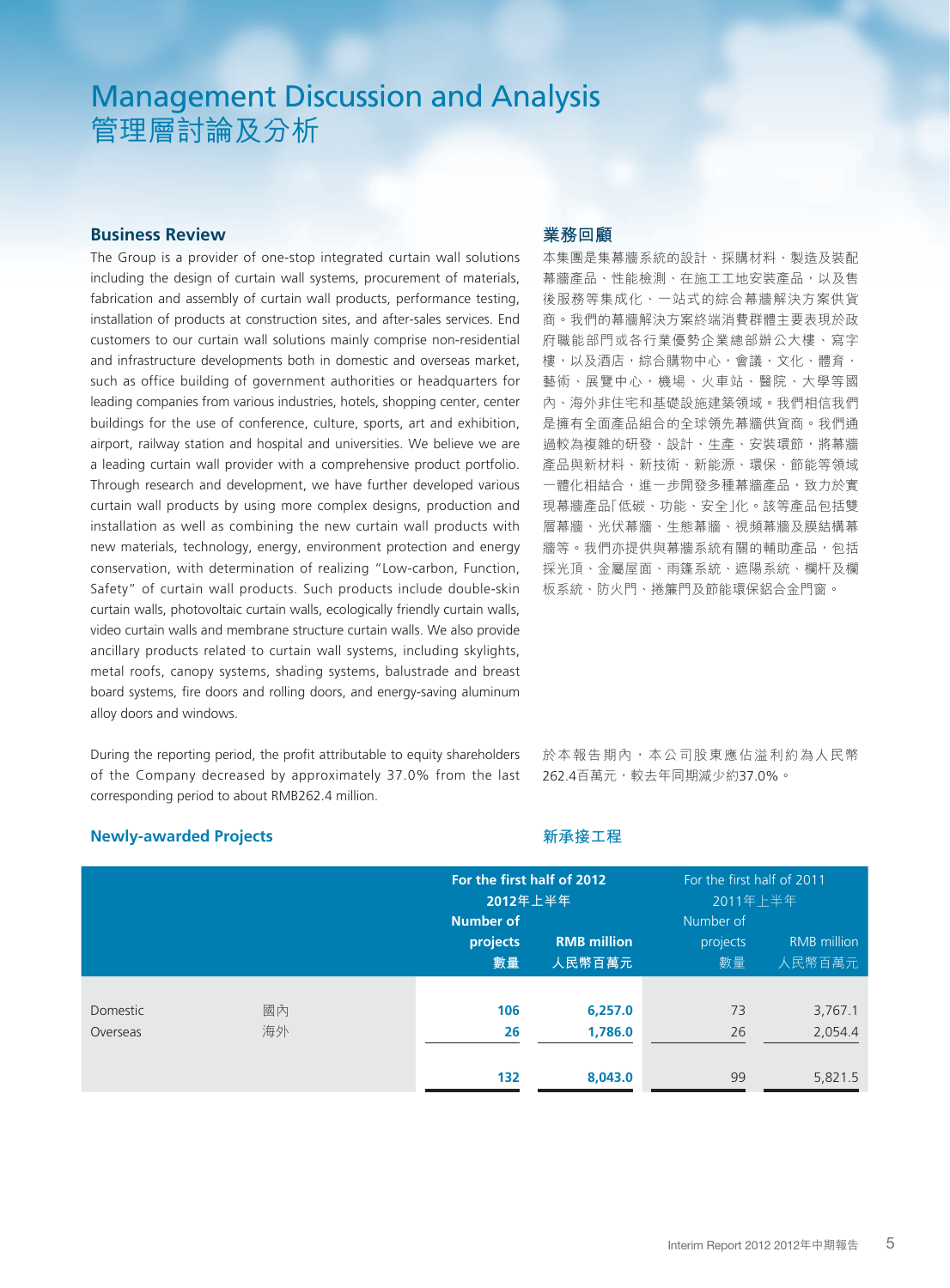For the first half of 2012, the Group was awarded with 132 new projects with an amount of approximately RMB8,043.0 million, an increase of RMB2,221.5 million or 38.2% as compared to the first half of 2011. During the first half of 2012, there was a slowdown in the growth for newly-awarded projects in overseas, when compared with the corresponding period last year. Attributable to the European debt crisis, though we have tendered for a number of projects in various cities in Europe, there were only few new projects being confirmed. There were only few newly-awarded projects in the Middle East market due to the Group's prudent strategy. Moreover, the termination of the Project World One Tower contract in India at the beginning of 2012 has exerted a relatively significant influence on the overall amount for projects awarded in overseas. The Group has been awarded more projects in the Americas and Australia markets during the period. Capitalising on its leadership in the curtain wall industry, the Group has successfully obtained several major landmark projects, such as South Australian Health & Medical Research Institute with a contract amount of approximately RMB160 million; BBVA Bank in Mexico with a contract amount of approximately RMB220 million; upscale residence in Yekaterinburg, Russia with a contract amount of approximately RMB120 million, all of which are from the overseas market.

In the domestic market, we obtained contracts for a multi-function shopping center, Olympia 66, in Dalian with a contract amount of approximately RMB320 million; a cultural industry project, Shenyang Art Center, with a contract amount of approximately RMB190 million; a local commercial bank project, China Bohai Bank (Tianjin branch), with a contract amount of approximately RMB180 million; Gezhouba Building, a state-owned enterprise office building project, with a contract amount of approximately RMB120 million; a government office building project, Fuzhou Administration Center, with a contract amount of approximately RMB150 million. As the development in business, tourism, property and other industry which brought in demand for complex buildings as well as the development of Northeast China market, which benefited from the National Games, the growth for newly-awarded projects in domestic market has shown great possibility and recorded significant increase compared with the corresponding period last year.

於2012年上半年,本集團新承接工程合同132個,約 人民幣8,043.0百萬元。比2011年上半年增長人民幣 2,221.5百萬元或38.2%。2012年上半年,集團海外 新承接項目增長緩慢,略遜于去年同期水平,主要原 因是受歐債危機影響,歐洲區域市場雖然很多工程在 投標過程中但新承接項目很少。中東市場出於集團謹 慎策略,僅有很少新承接項目。另外2012年年初簽 約的印度World One Tower項目合同終止,對海外承 接項目整體金額影響較大。但期內集團美洲市場、澳 洲市場承接項目較多。憑藉集團在幕牆行業的領導地 位,上半年成功承攬一些代表性項目,例如,海外市 場的南澳健康醫學研究院項目,合同金額約人民幣 160百萬元。墨西哥BBVA銀行項目,合同金額約人民 幣220百萬元。俄羅斯葉卡捷林堡高檔住宅項目,合 同金額約人民幣120百萬元。

國內市場,綜合商業中心方面的大連恒隆廣場項目, 合同金額約人民幣320百萬元。文化產業方面的瀋陽 藝術中心項目,合同金額約人民幣190百萬元。地方 商業銀行方面的天津渤海銀行項目,合同金額約人民 幣180百萬元。國企辦公大樓方面的葛洲壩大廈,合 同金額約人民幣120百萬元。政府辦公大樓方面的福 州行政中心,合同金額約人民幣150百萬元等等。國 內市場主要在城市化進程中商業、旅遊地產及其他行 業發展對綜合樓宇需求,以及東北區域受益全運會經 濟原因等拉動下,新承接項目增長可謂強勁,較去年 同期大幅度增長。

**Backlog**

# **未完工合同**

|          |    | <b>Number of</b> | <b>As at 30 June 2012</b><br>截止2012年6月30日 |                | As at 30 June 2011<br>截止2011年6月30日 |
|----------|----|------------------|-------------------------------------------|----------------|------------------------------------|
|          |    | projects<br>數量   | <b>RMB million</b><br>人民幣百萬元              | projects<br>數量 | <b>RMB</b> million<br>人民幣百萬元       |
|          |    |                  |                                           |                |                                    |
| Domestic | 國內 | 402              | 13,493.2                                  | 388            | 7,507.6                            |
| Overseas | 海外 | 107              | 6,522.1                                   | 79             | 5,687.9                            |
|          |    |                  |                                           |                |                                    |
| Total    | 合計 | 509              | 20,015.3                                  | 467            | 13,195.5                           |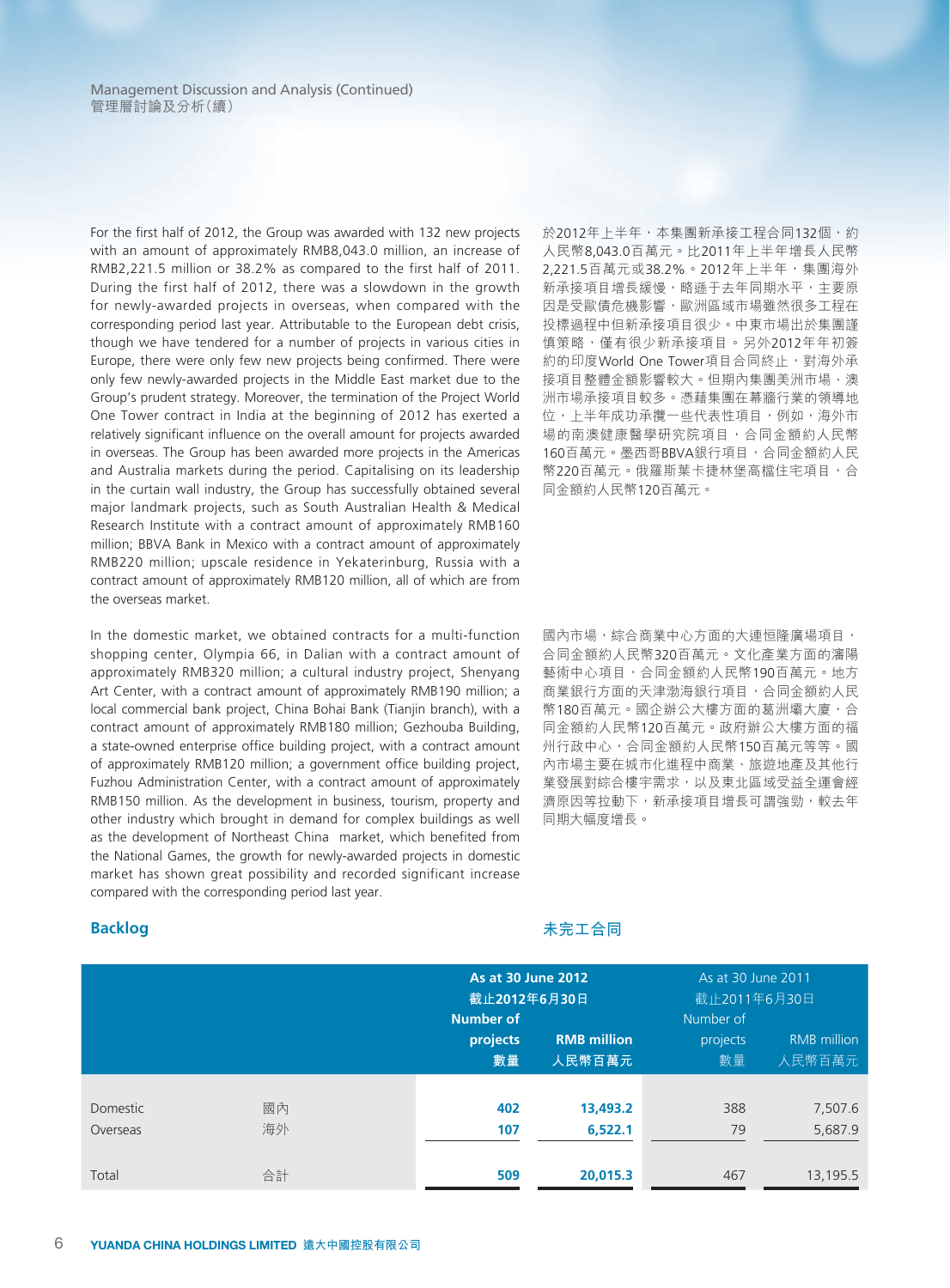As at the reporting date, the remaining value of backlog amounted to approximately RMB20,015.3 million in total, representing an increase of approximately RMB6,819.8 million or 51.7% from the last corresponding period. It is expected that the backlog takes two years to be completed, which will well-secure the Group's future income.

With respect to our production capacity expansion, part of the construction of our new plant in Anshan was completed and new plant area in Chengdu is under construction. The plans for expanding the production capacity of plant areas in Shanghai and Foshan as well as the establishment of new production capacity for plant areas in Tianjin and Middle East have been postponed as we are prudent about the austerity policies for domestic macro-economy and slowdown in overseas economy, and we are in possession of sufficient production capacity to meet our current requirements. The new plant in Chengdu has a site area of 100,000 sqm. and a construction area of 76,300 sqm., and has an accumulated investment of RMB34.1 million as at 30 June 2012 while the project budget cost is approximately RMB133.8 million. The project is expected to be completed in December, 2012.

#### **Major technology result and award**

Following the technology development strategy of "Low carbon, Function, Safety" in its curtain wall products, the Group has drawn on technology innovation for industry development. During the first half of 2012, there were 120 innovation projects in the process concerning with low-carbon and energy saving, shade and insulation, structure security, fireproof and earthquake resistance, and architectural aesthetics. In particular, 24 projects have been approved and gradually applied in practice, such as energy-saving curtain wall with large-span double units used in Leaden Hall Building in Britain, earthquake resistance curtain wall unit used in 神 田駿河台工程 in Japan, and intelligent roof lighting for self-melt snow used in Dalian Hi – Think Technology area, etc.

The Group has applied for 187 new patents, and gained authorisation for 388 patents, including the number of patent authorisation granted this year for patent application last year. Authorisation gained for patent amounted to 548. The Group was awarded the "Excellent Company in Building Integrated Photovoltaic application" award from the Building Integrated Photovoltaic Committee of the China Construction Metal Structure Association. The Group's projects also gained various local awards, such as Oriental Financial Plaza in Shanghai gaining the Magnolia award in Shanghai, and 南通攜程信息技術大樓 gaining "Excellent Project" in Jiangsu "Yangtze Award".

Of the newly-awarded projects during the first half of 2012, new type of curtain wall system amounted to approximately RMB1,591 million, including curtain wall unit, energy-saving double curtain wall and LED curtain wall. We will make constant effort on developing new and innovative products and technologies for curtain wall which can be used in curtain wall projects, so as to consolidate our leadership in technology.

截止於本報告日期,本集團手上未完工的合同所涉及 的餘下價值合計約人民幣人民幣20,015.3百萬元,比 去年同期增長人民幣6,819.8百萬元或51.7%,估計需 要在兩年內建造完畢,對集團未來的收入提供了很好 的保證。

産能擴充方面,除鞍山廠區廠房部分建設完畢,成都 新廠區在積極籌建外,出於對國內宏觀緊縮政策和海 外經濟放緩的謹慎態度和現產能較充裕等原因,原計 劃上海廠區、佛山廠區擴充產能,天津、中東廠區新 建產能等尚未實施。成都新廠區(佔地面積10.0萬平 方米,建築面積7.63萬平方米,廠區預算造價人民幣 133.8百萬元)截至2012年6月30日止已累計投入人民 幣34.1百萬元,預計2012年12月竣工。

#### **主要技術成果和科技獎項**

本集團著手實施幕牆產品「低碳、功能、安全」技術發 展戰略,靠科技創新引領行業發展。2012年上半年 已對120項創新課題進行立項,研發方向包括低碳節 能、遮陽隔熱、結構安全、防火抗震、建築美學等方 面。其中24項已驗收結項並陸續在工程中應用,例 如:英國萊登辦公大樓的節能型超大跨度雙層單元幕 牆,日本神田駿河台工程的安全型抗震單元幕牆,大 連華信產業園的智能型自融冰雪採光頂等。

新申請專利187項,新獲專利授權388項(含去年申請 今年授權數量),已累計獲得專利授權548項。被中 國建築金屬結構協會光電建築應用委員會評為「2009- 2011年中國光電建築應用優秀企業」。同時,本集團 獲得多項地方優質工程獎項,例如,上海「東方金融 廣場」項目獲評為《上海「白玉蘭」獎》,「南通攜程信息 技術大樓」項目獲評為《江蘇省「揚子杯」優質工程獎》。

在2012年上半年的新承接項目中,約人民幣1,591百 萬元是新型幕牆系統,主要包括單元式幕牆、雙層節 能幕牆及LED幕牆。我們還將不斷致力於開發全新及 創新的幕牆產品及技術,以應用於幕牆項目之中,持 續鞏固技術領先地位。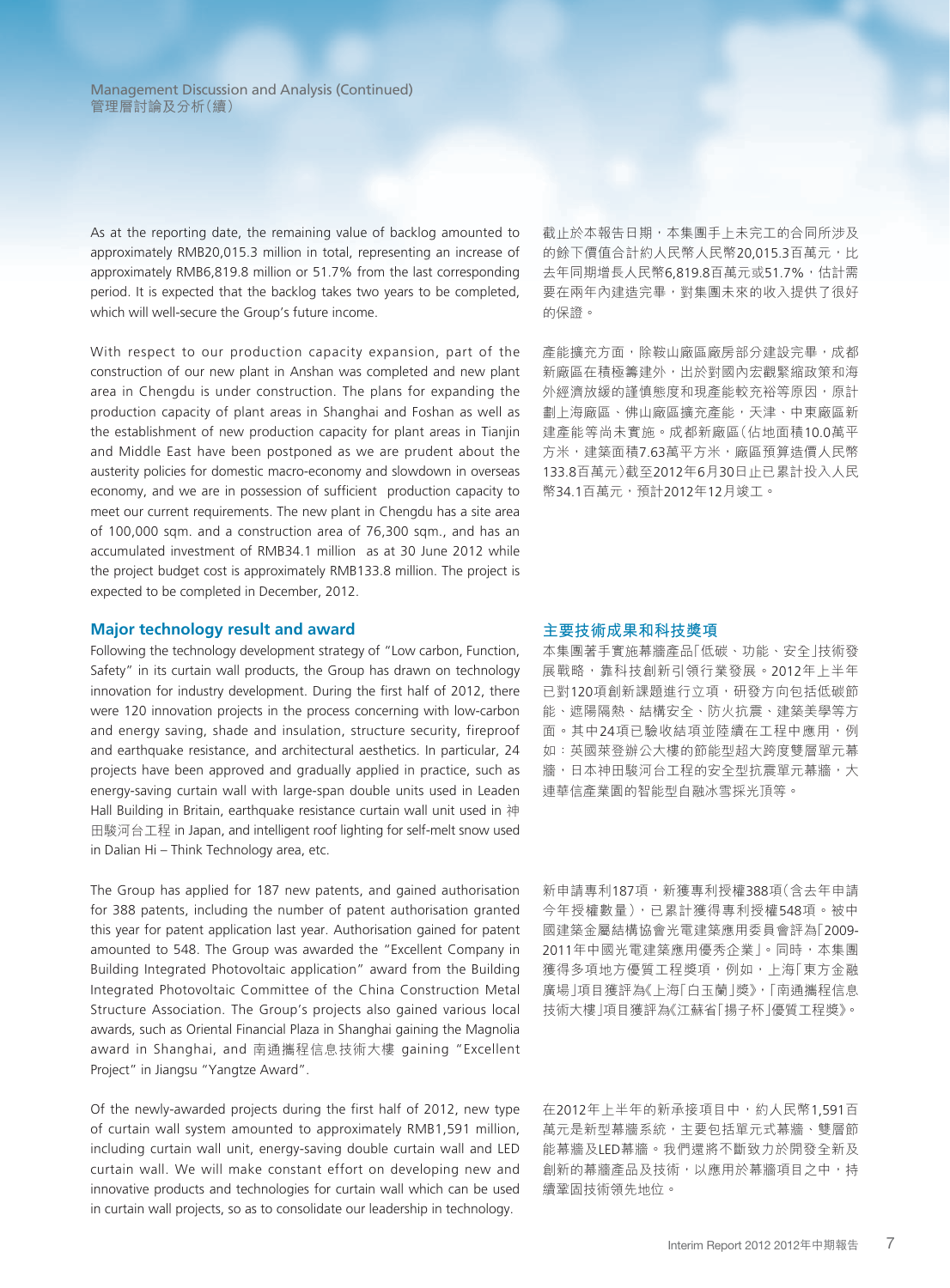#### **Main area of work for the latter half of the year**

Facing adverse circumstances and challenges in the latter half of the year, the Board will make plan to establish strategy and target for mid- and long-term development of the Group; endeavor to capture opportunities in both domestic and key overseas markets to ensure the newly-awarded projects will be contracted on time; make more effort on performance appraisal and supervision of the management, focused on the concept of "Service, Quality and Cost", that is to deliver the project on time with good quality, control its cost budget, try to meet the goals for cash inflow and profit plan.

# **Financial Review**

#### **Turnover**

During the reporting period, the Group's turnover increased by approximately RMB411.5 million or 8.6%, from RMB4,802.0 million for the first half of 2011 to RMB5,213.5 million. The increase in turnover was primarily due to the following reasons:

- (i) Turnover derived from domestic projects increased by approximately RMB145.8 million or 4.6%, from RMB3,157.0 million for the first half of 2011 to RMB3,302.8 million, representing 63.4% of the Group's revenue. During the period, the domestic projects recorded an overall slower growth, mainly due to the slower progress of domestic projects as a result of tightening credit market. The Northeast China, in particular, recorded a significant decrease in revenue for the first time. Northern China, on the other hand, maintained the same level as the corresponding period of last year. The turnover for Southern China, Western China and Eastern China recorded significant growth compared with the corresponding period last year, which in turn offset the adverse effect brought by the decrease in the Northeast China.
- (ii) The overall growth rate of turnover of overseas project is higher than that in domestic market as compared with the corresponding period last year, increasing by approximately RMB265.7 million, 16.2% from RMB1,645.0 million for the first half of 2011 to RMB1,910.7 million, representing 36.6% of the Group's revenue. The increase was mainly due to the fact that revenue from Southeast Asia multiplied by 4.2 times compared with the corresponding period last year. As uncompleted projects from last year commenced construction, revenue from European areas increased 64.5% from the corresponding period last year. So did the American market. Middle East and Australia, however, recorded a decrease in revenue compared with the corresponding period last year.

#### **下半年工作重點**

下半年,面對逆境和挑戰,董事會一方面規劃確立本 集團中長期發展戰略及目標;一方面抓住國內和重點 海外市場機遇,保證新承攬項目的如期簽約;一方面 加強對管理層績效評核和監督力度,注重「服務、質 量、成本」產品理念,確保項目工期和質量,控制項 目成本預算,爭取實現工程項目資金回籠和利潤計劃 指標。

# **財務回顧**

#### **收入**

於本報告期間,本集團的收入增長約人民幣411.5百 萬元或8.6%,由2011年上半年的人民幣4,802.0百萬 元,增至人民幣5,213.5百萬元,收入增長主要受到以 下原因推動:

- (i) 國內項目的收入增長約人民幣145.8百萬元或 4.6%,由2011年上半年的人民幣3,157.0百萬 元,增至人民幣3.302.8百萬元,佔集團收入 的63.4%。本期間國內項目整體進度緩慢,主 要是國內信貸市場緊縮導致國內項目進度發展 緩慢。尤其東北區域首次出現收入大幅減少, 華北地區與去年同期相比持平。但是,華南、 華西和華東地區收入相比去年同期有大幅增 長,抵銷了東北區域收入減少帶來的不利影 響。
- (ii) 海外項目的整體收入增長速度與去年同期相比 超過國內,由2011年上半年的人民幣1,645.0 百萬元,增至人民幣1,910.7百萬元,佔集團 收入的36.6%,增長人民幣265.7百萬元或 16.2%。主要原因是東南亞市場實現收入是去 年同期的4.2倍,歐洲地區來自上年累計未完 工項目在本年開工,較去年同期增長64.5%, 美洲市場也有所增長。但中東地區、澳洲地區 與去年同期相比出現收入減少。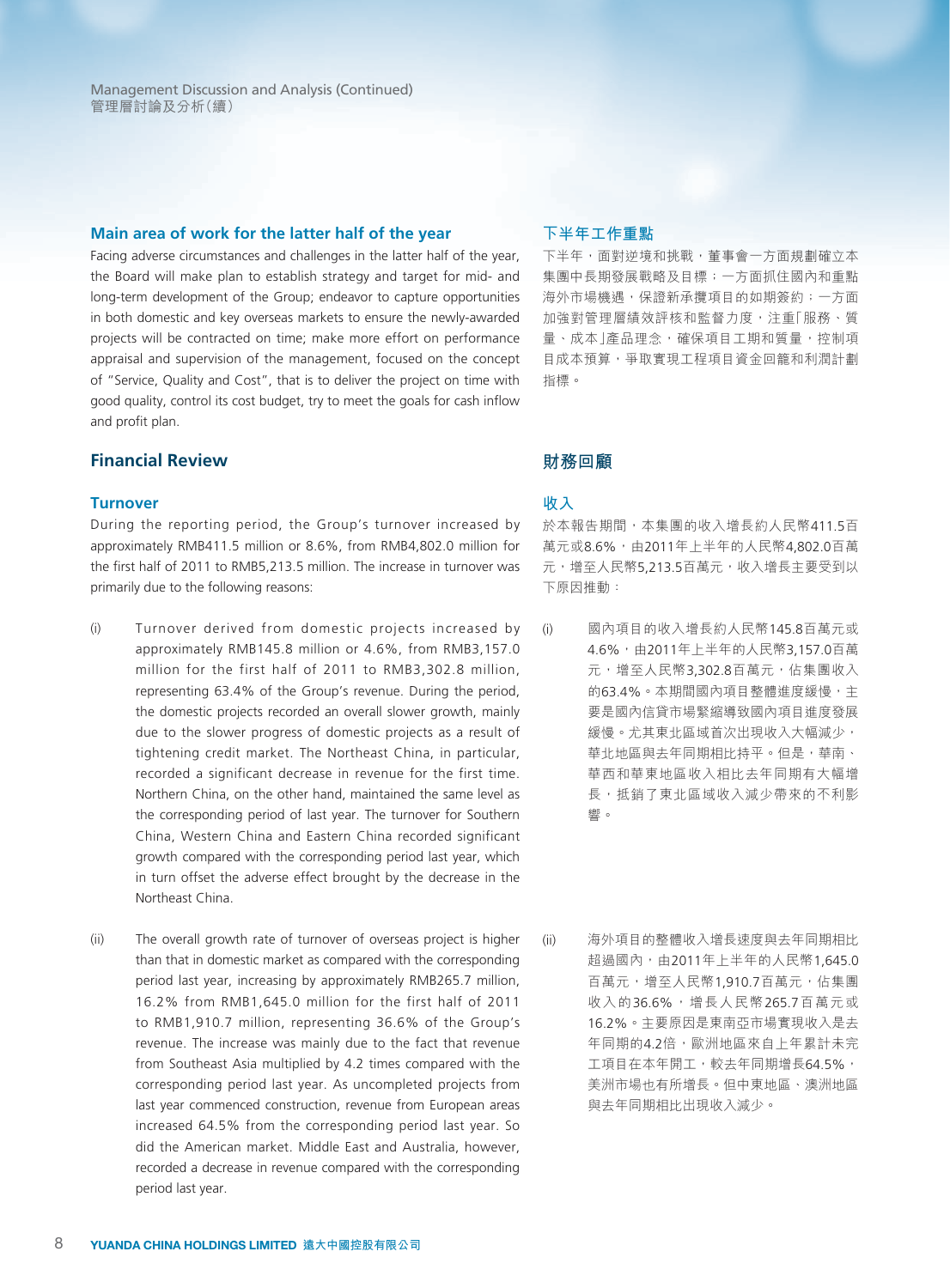#### **Cost of sales**

During the six months ended 30 June 2012, the Group's cost of sales amounted to RMB4,231.7 million, representing an increase of RMB572.4 million, or 15.6% over RMB3,659.3 million for the corresponding period last year. The increase rate in cost of sales was higher than that in increase in revenue. The increase was mainly due to the fact that staff costs rose as a result of inflation in China; tightening credit market led to longer construction period which resulted in higher cost of installment and an increase in the site cost. In terms of the overseas market, cost of installment and site cost soared due to the extension of the actual construction period of projects from Southeast Asia and Australia. At the same time, we have invested more in R&D. The expenses for R&D are higher than that of the corresponding period last year.

#### **Gross profit and gross profit margin**

The Group's gross profit decreased by RMB160.9 million or 14.1%, from RMB1,142.7 million for the first half of 2011 to RMB981.8 million for the first half of 2012. Our gross profit margin dropped by 5.0% from 23.8% for the first half of 2011 to 18.8% for the first half of 2012, primarily due to actual progress of projects in both domestic and overseas market delayed and the expected revenue could not be achieved as a result of the constant slowdown in the development of global economy while the cost of sales increased. Gross profit margin either in domestic or overseas market dropped by approximately 5.0%.

#### **Other revenue**

Other revenue for the six months ended 30 June 2012 was approximately RMB4.1 million (the first half of 2011: RMB3.6 million), representing an increase of approximately RMB0.5 million over the corresponding period of 2011. This was mainly due to an increase in one-off government subsidy of RMB1.1 million, while other items decreased slightly when compared with that of the corresponding period last year.

#### **Other net income**

Other net income primarily comprises net gain from the sale of raw materials, and disposal of property, plant and equipment. Other net income increased by RMB1.9 million from RMB1.4 million for the first half of 2011 to RMB3.3 million for the first half of 2012. This was mainly due to an increase in the net gain on disposal of fixed assets during the first half of 2012.

#### **Selling expenses**

Selling expenses increased by RMB11.9 million or 11.4%, from RMB104.8 million for the first half of 2011 to approximately RMB116.7 million for the first half of 2012. The growth rate is slightly higher than that of the revenue over the same period. Such increase was mainly because expenses incurred as the Group tried to expand the market. Selling expenses for the first half of 2012 accounted for 2.2% of the turnover, which was similar to the 2.2% for the first half of 2011.

#### **銷售成本**

截至2012年6月30日止六個月,本集團的銷售成本為 人民幣4,231.7百萬元,較上年同期的人民幣3,659.3 百萬元,增加人民幣572.4百萬元或15.6%。銷售成 本同比增加幅度超過銷售收入同比增長幅度。銷售成 本增加主要原因是,國內物價上漲,迫使本集團生產 工人人工成本上漲;信貸市場緊縮,致使項目實際工 期長於合約工期,導致安裝成本上升、現場費用增 加。海外市場,東南亞和澳洲地區的項目實際工期拖 長也影響到安裝成本和現場費用的大幅增加。同時, 我們在加大研發費用的投入,研發開支比去年同期有 加大增長。

#### **毛利及毛利率**

本集團毛利減少人民幣160.9百萬元或14.1%,由 2011上半年的人民幣1,142.7百萬元減少至2012年上 半年的人民幣981.8百萬元。我們的毛利率由2011年 上半年的23.8%下降到2012年上半年的18.8%或下降 5.0%,主要原因是連續的全球經濟發展放緩,導致 國內和海外工程實際進度較合約進度拖期,不能按預 期實現收入,同時銷售成本增加所致。國內和海外毛 利率均下降了約5.0%。

#### **其他收入**

截至2012年6月30日止六個月的其他收入約為人民幣 4.1百萬元(2011年上半年:人民幣3.6百萬元),較 2011年同期增加約人民幣0.5百萬元。該增幅主要由 於一次性政府津貼增加人民幣1.1百萬元,但其他項 目比去年同期略有減少所致。

#### **其他淨收益**

其他淨收益主要包括銷售原材料以及出售物業、廠房 及設備的淨收益。其他淨收入由2011年上半年的人民 幣1.4百萬元增加人民幣1.9百萬元至2012年上半年的 人民幣3.3百萬元。此乃主要由於2012年上半年出售 固定資產淨收益增加所致。

#### **銷售費用**

銷售費用由2011年上半年的人民幣104.8百萬元增加 人民幣11.9百萬元或11.4%,至2012年上半年的人民 幣116.7百萬元。略高於營業收入同期增長幅度。該 升幅乃主要由於集團為開拓市場發生費用所致。2012 年上半年銷售費用佔收入的比例為2.2%,與2011年 上半年的比例2.2%相若。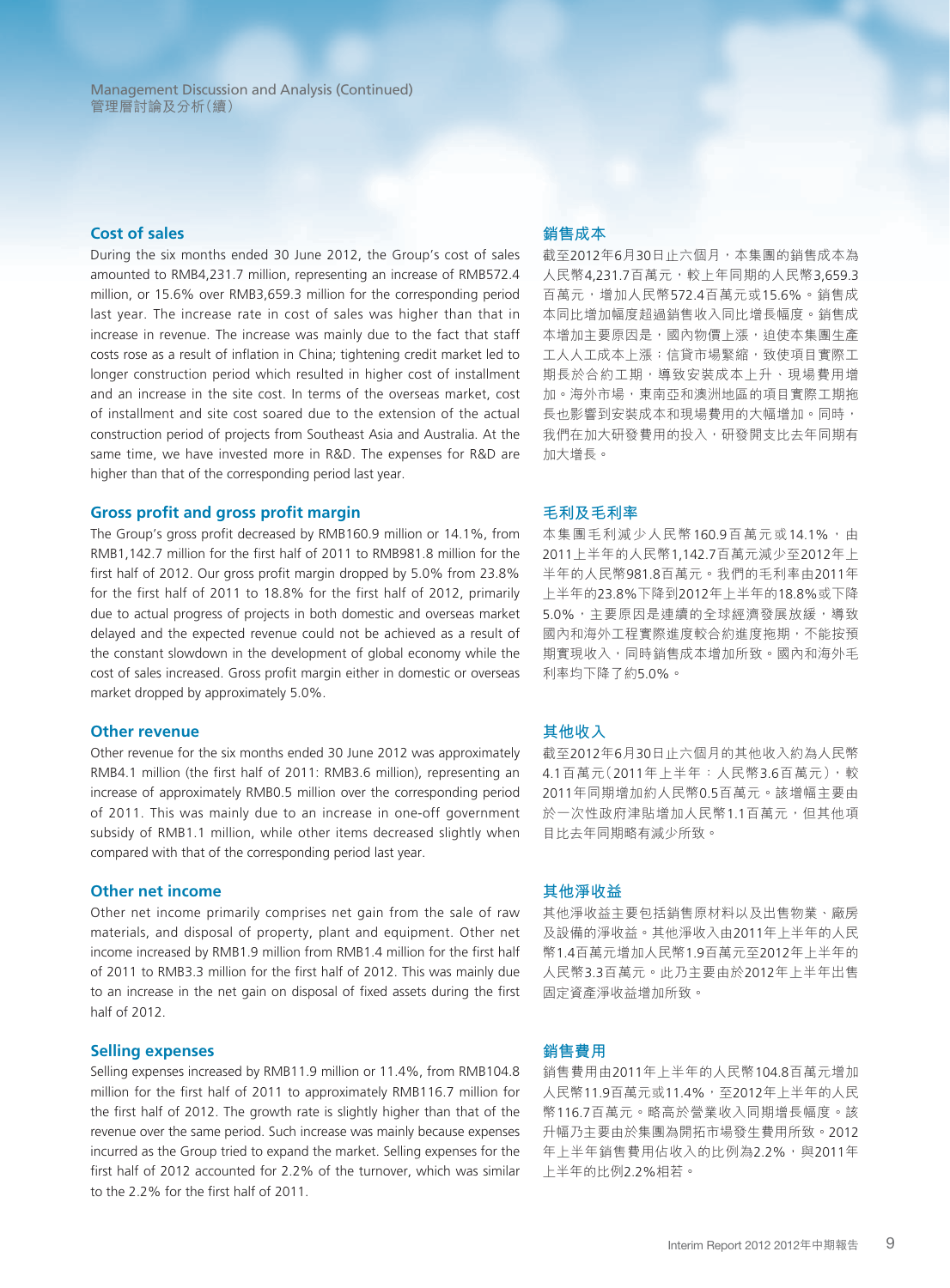#### **Administrative expenses**

During the six months ended 30 June 2012, the Group's administrative expenses was approximately RMB502.5 million as compared with RMB438.7 million for the first half of 2011, representing an increase of RMB63.8 million or 14.5%. Such increase was primarily due to an increase of RMB41.0 million in impairment provision for trade and other receivables as well as an increase of RMB12.2 million in staff salaries and benefits as a result of salary rise in line with business expansion and revenue growth. Administrative expenses for the first half of 2012 accounted for 9.6% of the turnover (the first half of 2011: 9.1%).

#### **Finance costs**

Finance costs increased by RMB5.8 million or 9.8% from RMB58.9 million for the first half of 2011 to RMB64.7 million for the first half of 2012. This was primarily due to the factors: (i) net foreign exchange loss (including gain from forward foreign exchange contracts) for the first half of 2012 increased by RMB22.9 million from the corresponding period of 2011. During the first half of 2012, we recorded net foreign exchange loss because of the fluctuation of the Australian dollars, Euro and Swiss Francs against the Renminbi; (ii) bank charges decreased by RMB14.3 million for the first half of 2012 primarily because guarantee charges decreased by RMB7.4 million and the Group has repaid the bridge loan of HKD820.0 million granted by Standard Chartered Bank for the reorganization prior to the listing during the first half of 2011 and charges of the loan incurred during the first half of 2011 was RMB6.9 million.

#### **Income tax**

Income tax decreased by RMB67.2 million or 54.5%, from RMB123.3 million in the first half of 2011 to RMB56.1 million in the first half of 2012. Our effective tax rate decreased from 22.6% for the six months ended 30 June 2011 to 18.4% for the six months ended 30 June 2012. In October 2011, Shenyang Yuanda Aluminium Industry Engineering Co., Ltd., a subsidiary of the Group, was certified as a high-tech enterprise of national grade and the Group was subject to preferential PRC Corporate Income Tax Rate of 15% for year 2012 and 2013, and subject to renew after year 2013.

#### **Profit attributable to our equity shareholders**

For the six months ended 30 June 2012, profit attributable to equity shareholders of the Company was approximately RMB262.4 million (the first half of 2011: approximately RMB416.6 million), representing a decrease of approximately 37.0% as compared with the same period last year. For the six months ended 30 June 2012, basic and diluted earnings per share were RMB0.042 (the first half of 2011: RMB0.089), representing a decrease of 52.8% from the same period last year.

#### **行政開支**

截至2012年6月30日止六個月,本集團的行政開支約 為人民幣502.5百萬元,相比2011年上半年的人民幣 438.7百萬元增加人民幣63.8百萬元或14.5%。該升 幅乃主要由於貿易及其他應收款減值準備增加了人 民幣41.0百萬元以及就業務拓展及收入增長而提升 薪金,以致員工薪金及福利上升人民幣12.2百萬元 所致。2012年上半年行政開支佔收入的比例為9.6% (2011年上半年:9.1%)。

#### **融資成本**

融資成本由2011年上半年的人民幣58.9百萬元增加 人民幣5.8百萬元或9.8%至2012年上半年的人民幣 64.7百萬元。主要原因為(i) 2012年上半年外匯淨損 失(包含遠期外匯合同收益)相比2011年同期增加人 民幣22.9百萬元。於2012年上半年,澳元、歐元及瑞 士法郎兑人民幣波動有所顯著,產生匯兑淨損失;(ii) 2012年上半年銀行手續費減少人民幣14.3百萬元,主 要因為保函手續費減少人民幣7.4百萬元及集團為進 行上市重組而從渣打銀行借入的港幣820.0百萬元過 渡貸款已於2011年上半年結清並於該期間產生貸款手 續費人民幣6.9百萬元。

#### **所得稅**

所得稅由2011年上半年的人民幣123.3百萬元減少人 民幣67.2百萬元或54.5%至截至2012年上半年的人民 幣56.1百萬元。我們的實際稅率由截至2011年6月30 日六個月的22.6%下降至截止2012年6月30日六個月 的18.4%。2011年10月集團附屬企業瀋陽遠大鋁業 工程有限公司被認定為國家級高新技術企業,本集團 的國內收入企業所得稅減按15%稅率徵收(2012年和 2013年有效,2013年後可複審)。

#### **本公司股東應佔溢利**

截至2012年6月30日止六個月,本公司股東應佔溢利 約為人民幣262.4百萬元(2011年上半年:約人民幣 416.6百萬元),較去年同期下降約37.0%。截至2012 年6月30日止六個月,每股基本及攤薄盈利為人民幣 4.2分(2011年上半年:人民幣8.9分),較去年同期下 降52.8%。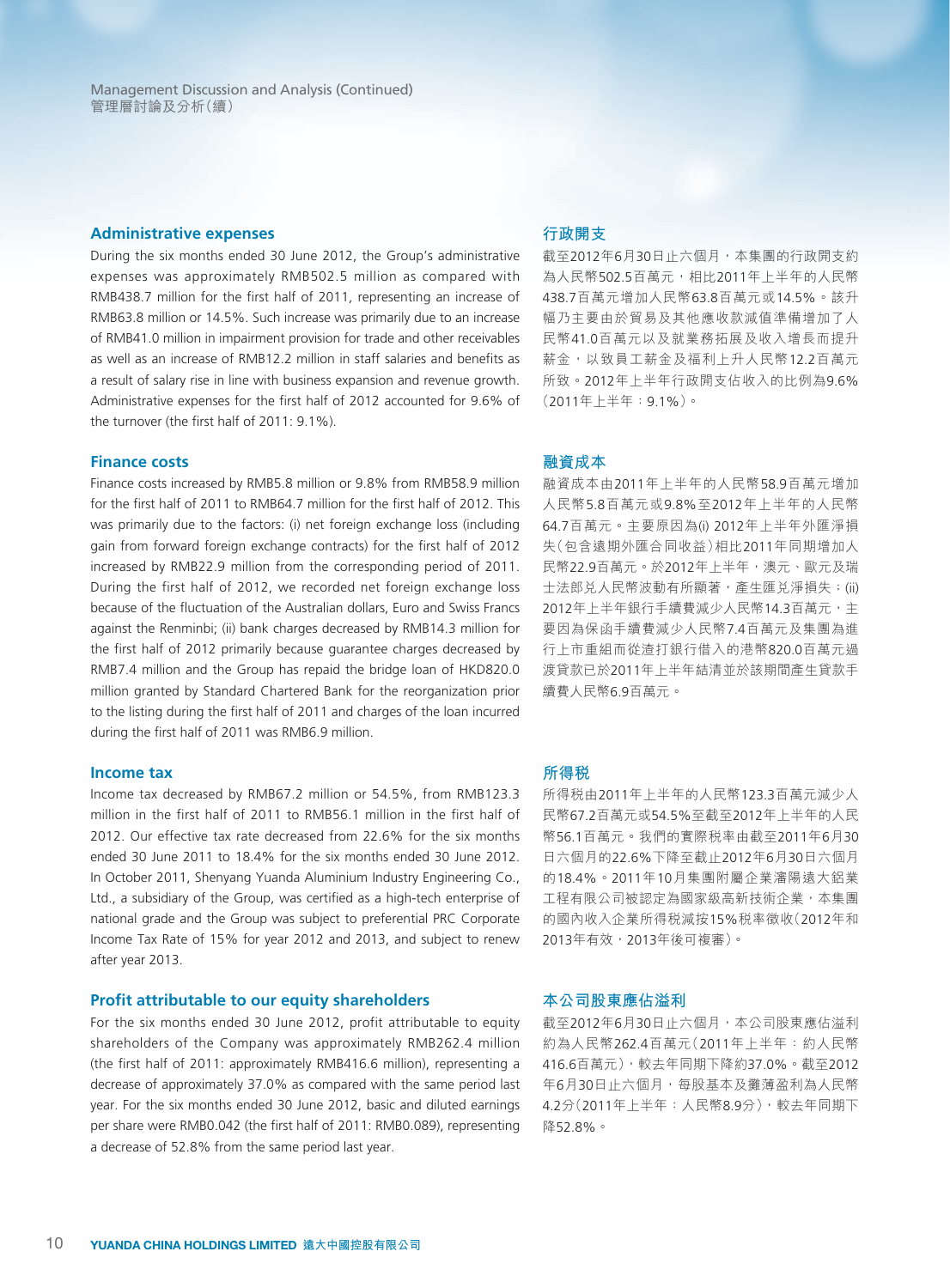Management Discussion and Analysis (Continued) 管理層討論及分析(續)

#### **Net current assets and financial resources**

As at 30 June 2012, the Group's net current assets was RMB3,067.0 million (31 December 2011: RMB2,817.2 million). The Group funds its working capital requirements by its operations to maintain a stable financial position. As at 30 June 2012, the Group's cash and cash equivalents amounted to RMB892.1 million (31 December 2011: RMB1,944.5 million).

#### **Bank loans and gearing ratio**

As at 30 June 2012, the Group's total bank borrowings amounted to RMB1,878.6 million (31 December 2011: RMB1,507.5 million) and the extent to which borrowings are at fixed interest rate amounted to RMB300.0 million (31 December 2011: RMB619.3 million). The Group's gearing ratio (total loans divided by total equity) was 45.9% (31 December 2011: 37.5%). The increase was due to an increase in new bank borrowings of the Group in the first half of the year.

### **流動資產淨值及財務資源**

於2012年6月30日,本集團的流動資產淨值人民幣 3,067.0百萬元(2011年12月31日:人民幣2,817.2百 萬元)。本集團主要透過經營業務提供營運資金,維 持穩健財務狀況。於2012年6月30日, 本集團的現金 及現金等價物為人民幣892.1百萬元(2011年12月31 日:人民幣1,944.5百萬元)。

#### **銀行貸款及負債比率**

於2012年6月30日,本集團的銀行借貸總額為人民幣 1,878.6百萬元(2011年12月31日:人民幣1,507.5百 萬元)而有關固定息率貸款總額為人民幣300.0百萬 元(2011年12月31日:人民幣619.3百萬元)。本集團 之負債比率(總貸款除以股東權益總額計算)為45.9% (2011年12月31日:37.5%)。負債比率上升是因為 本集團於今年上半年新增銀行借貸所致。

# **Turnover days of receivables/trade and bills payables/ inventory**

#### **應收帳款╱貿易應付款及應付票據╱存貨周 轉期**

|                   | Turnover days (days)<br>周轉期(天數)                                         |                                                                                                                                                                                                                                                                                                                                                                                         |       | For the first half of 2012<br>2012年上半年 | For the year of 2011<br>2011年                                                                           |
|-------------------|-------------------------------------------------------------------------|-----------------------------------------------------------------------------------------------------------------------------------------------------------------------------------------------------------------------------------------------------------------------------------------------------------------------------------------------------------------------------------------|-------|----------------------------------------|---------------------------------------------------------------------------------------------------------|
| Inventory $(3^*)$ | Receivables <sup>(1*)</sup><br>Trade and bills payables <sup>(2*)</sup> | 應收帳款(1*)<br>貿易應付款及應付票據⑵<br>存貨(3*)                                                                                                                                                                                                                                                                                                                                                       |       | 184 days天<br>149 days天<br>38 days天     | 132 days $\pm$<br>126 days $\overline{\mathcal{F}}$<br>33 days天                                         |
| $1^{\star}$ .     | of the corresponding period and multiplied by 181 days or 365 days.     | The calculation of the receivables turnover days is based on the average<br>amount of trade and bills receivables net of provision and net contract<br>work receivables (gross amount due from customers for contract work less<br>gross amount due to customers for contract work) net of provision as at<br>the beginning and ending of the relevant period divided by total turnover | $1^*$ | 天或365天計算。                              | 應收帳款周轉期乃通過將有關期間期初及期末經扣<br>除撥備的貿易應收款及應收票據及應收客戶合同工<br>程款淨額(應收客戶合同工程款減應付客戶合同工程<br>款)的平均金額除以相應期間的營業收入再乘以181 |
| $2^*$ .           | and multiplied by 181 days or 365 days.                                 | The calculation of turnover days of trade and bills payables is based on the<br>average amount of trade and bills payables as at the beginning and ending<br>of the relevant period divided by cost of raw materials and installation cost                                                                                                                                              | $2^*$ | 裝費用再乘以181天或365天計算。                     | 貿易應付款及應付票據周轉期等於貿易應付款及應<br>付票據期初及期末結餘平均數除以原材料費用及安                                                        |
| $3^*$ .           | by cost of raw materials and multiplied by 181 days or 365 days.        | The calculation of inventory turnover days is based on the average amount<br>of inventory as at the beginning and ending of the relevant period divided                                                                                                                                                                                                                                 | $3^*$ |                                        | 存貨周轉期乃將存貨期初及期末結餘平均數(扣除撥<br>備)除以原材料費用再乘以181天或365天計算。                                                     |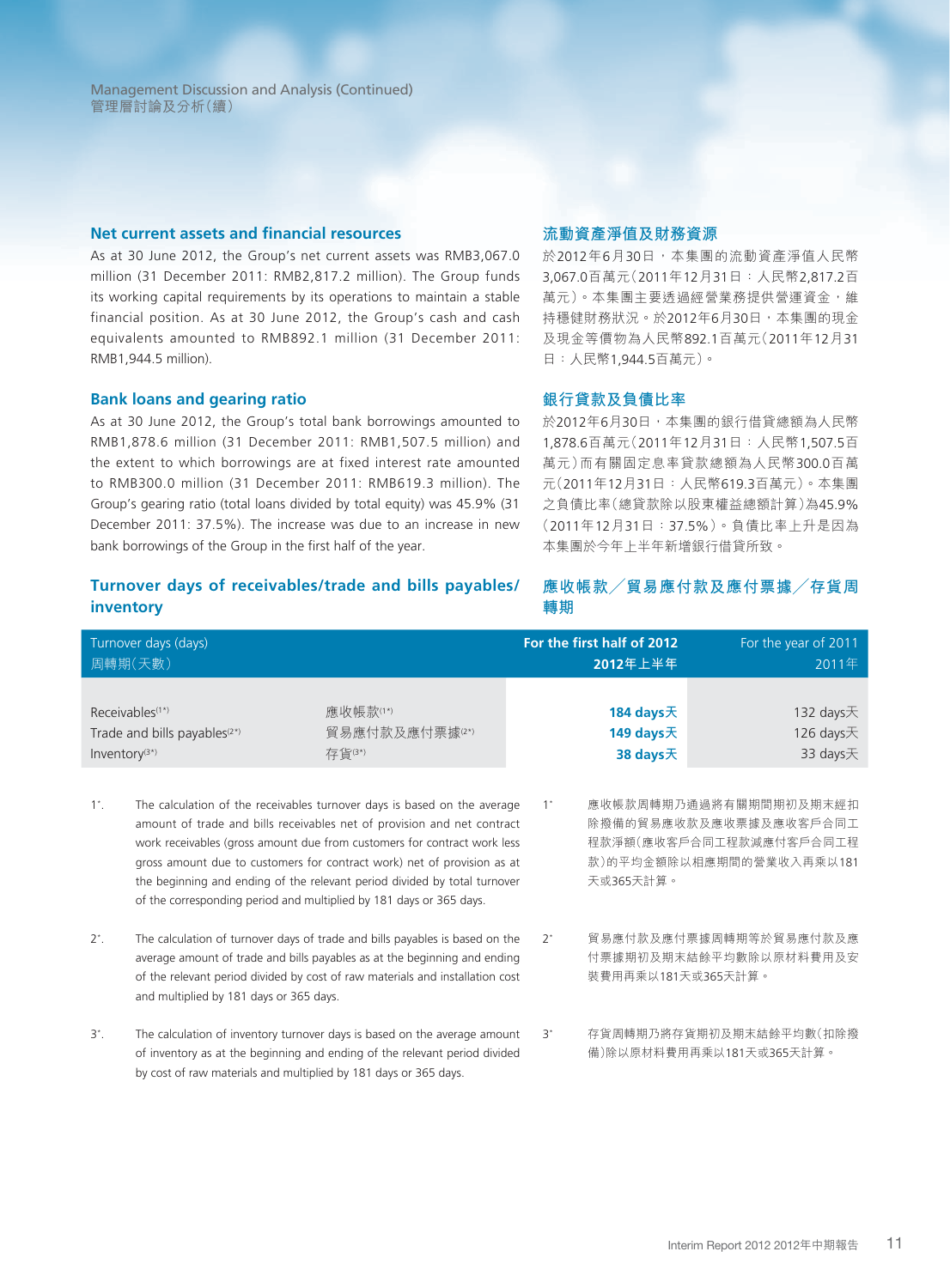The receivables turnover days for the first half of 2012 increased by 52 days over 2011, mainly due to the fact that amidst domestic credit and fiscal crunch, the developers were cautious in project investment, delayed in construction progress payment and examination of completed projects, and reduced and delayed the payment of materials reserved for the contract work, while according to the contract or the developers' payment undertaking, the Group should meet the requirements of progress in the projects. This resulted in more working capital been advanced by the Group and a longer settlement period from the customers. The management paid much attention to the deterioration of settlement period of receivables and has formulated performancebased measures to speed up the collection to safeguard the risks, and it is expected that the receivables turnover days for whole year 2012 will be lower or close to that of 2011. In addition, the difference between the receivables turnover days and the payables turnover days for this period was 35 days, representing an increase compared with 6 days of 2011. It was mainly attributable to the chain effect of monetary and fiscal crunch on the upstream business. The management is implementing strategic procurement measures for raw materials, and strives to reverse the buyers' position in the market.

#### **Inventories and inventory turnover days**

Our inventories primarily consist of materials used in fabrication of curtain wall products, including extrusions aluminum, glass, steel and sealant. The Group's inventory balance as at 30 June 2012 was approximately RMB437.2 million (31 December 2011: RMB457.2 million). For the six months ended 30 June 2012, inventory turnover days was 38 days, representing an increase of 5 days as compared with 33 days in 2011. The main reasons for the increase in inventory turnover days were that (a) the calculation of inventory turnover days is based on the balances as at the beginning and ending of the relevant period, and the base for calculating the inventory turnover days of last year, namely the balance of the beginning of 31 December 2010, was lower; (b) the price of raw materials declined in the first half of this year and the amount of used raw material in actual cost is lower than that of last year, resulting in the decrease of ending balance. Actually, inventory quantity has not reduced this year and even increased slightly as compared with 2011.

#### **Capital expenditure**

During the reporting period, the Group's capital expenditure amounted to RMB85.2 million, which was mainly related to the expenses incurred on acquiring land, construction of plant and purchase of equipment.

#### **Acquisition**

Pursuant to an assets acquisition agreement entered into between Shenyang Yuanda Metal Coating Co., Ltd. ("Yuanda Metal"), a whollyowned subsidiary of the Group, and Shenyang Brilliant Elevator Co., Ltd. ("Brilliant Elevator"), Yuanda Metal acquired the assets and processes related to the metal coating business from Brilliant Elevator for a consideration of RMB23.9 million on 29 February 2012 (the "Acquisition Date"). The assets acquired were machinery and equipment with a preacquisition carrying value of RMB23.3 million. The consideration was determined by reference to the fair value of the machinery and equipment valued by an independent valuer.

2012年上半年應收帳款周轉期較2011年增加52天, 主要是由於國內信貸市場和財政緊縮,發展商對項目 投入持謹慎熊度,或拖付工程進度款,或延遲竣工項 目驗收,或減少、推遲合約工程備料款支付,但按合 約或發展商付款承諾,本集團應達到項目進度要求, 導致本集團墊付的流動資金增加,致使客戶還款期加 長。管理層高度重視應收賬期的惡化,已制定績效考 核措施加快追收和防範風險,並相信2012年全年應 收帳款周轉期會低於或接近2011年。另外,本期應收 賬款周轉天數與應付帳款周轉天數之差為35天,高於 2011年的6天,主要原因是貨幣和財政緊縮影響在上 游產業鏈的連鎖反應。管理層正在實施原材料戰略採 購措施,努力扭轉買方市場地位。

#### **存貨和存貨周轉期**

我們的存貨主要由製造幕牆產品所用的材料組成,包 括鋁材、玻璃、鋼材及密封膠等。本集團的存貨結餘 於2012年6月30日為人民幣437.2百萬元(2011年12 月31日:人民幣457.2百萬元)。在截至2012年6月30 日止六個月期間為38天,比較2011年的33天增加了5 天。存貨周轉期增加的主要原因a)存貨周轉天數是取 期初期末的餘額計算,而去年計算存貨周轉天數的基 礎,即2010年12月31日的期初餘額較低; b)今年上半 年,由於原材料價格下降,實際成本中的原材料消耗 金額比去年低。導致餘額有所減少。實際上,今年存 貨庫存數量並未下降,甚至比2011年期末略有上升。

#### **資本支出**

本報告期間,本集團的資本支出為人民幣85.2百萬 元,主要是本集團添置土地、建設廠房和購買設備的 支出。

#### **收購**

根據本集團全資附屬公司瀋陽遠大金屬噴塗有限公司 (「遠大金屬」)與瀋陽博林特電梯有限公司(「博林特電 梯」)於2012年2月29日(「收購日期」)訂立的資產收購 協議,遠大金屬收購博林特電梯的資產及加工噴塗業 務,代價為人民幣23.9百萬元。收購的資產為收購前 賬面值人民幣23.3百萬元的機械及設備。該代價經參 考獨立估值師對機械及設備的公允價值作出的估值而 釐定。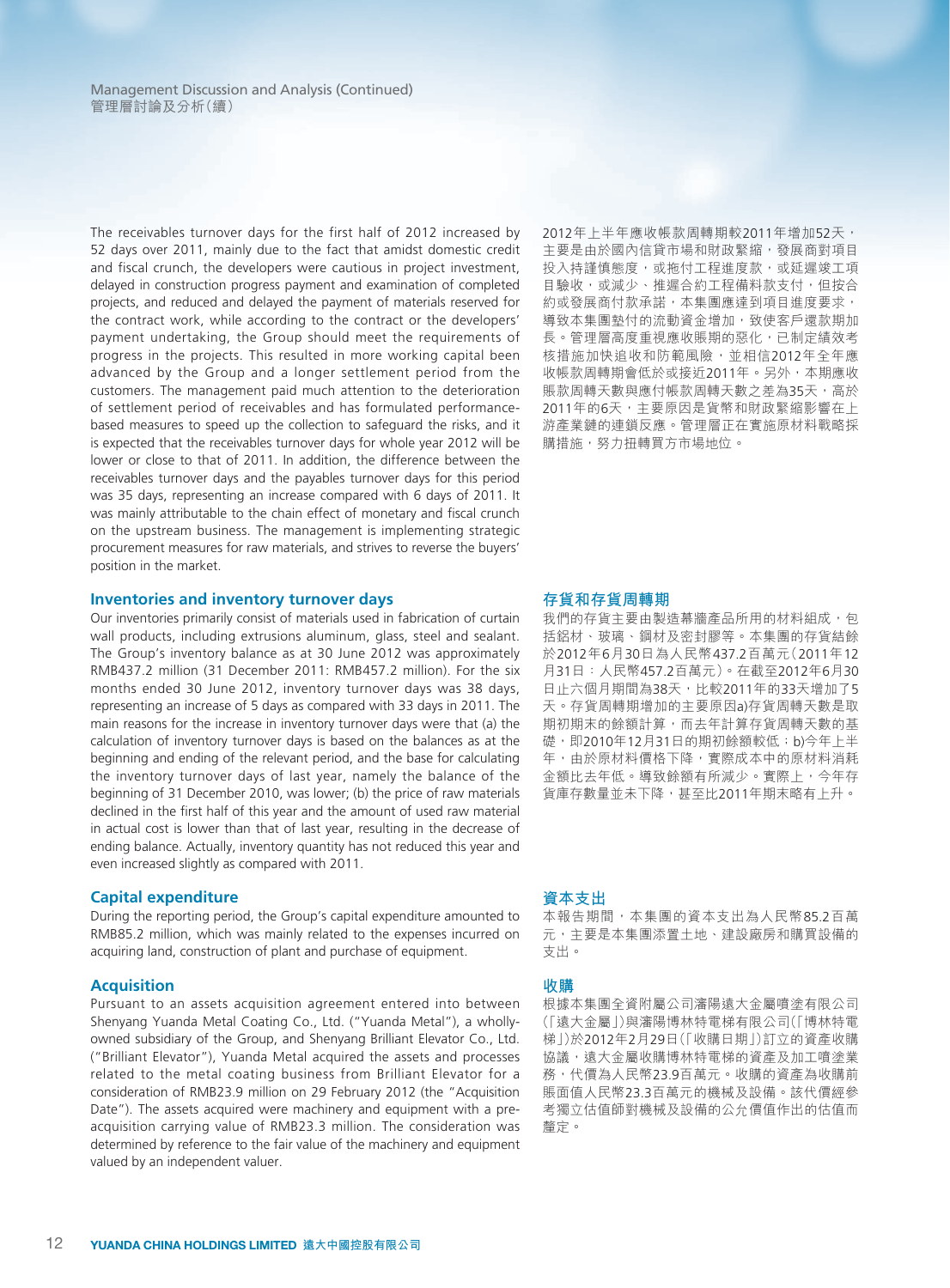Management Discussion and Analysis (Continued) 管理層討論及分析(續)

#### **Foreign exchange risk**

The overseas projects of the Group were mainly dominated in USD, EURO, AUD and CHF. To manage our foreign exchange risks, we have started hedging the risk of appreciation of the Renminbi against foreign currencies through entering into forward foreign exchange contracts with reputable banks. However, as European debt crisis is still in a state of uncertainty and slowdown in growth of the global economy, such as China and the U.S. makes it more difficult for us to hedge foreign economy exchange risks.

#### **Contingent liabilities**

The Group's contingent liabilities as at 30 June 2012 are set out in Note 20.

#### **Global offering and use of proceeds**

In May 2011, the Company conducted a global offering in which a total of 1,708,734,000 new ordinary shares were issued at an issue price of HK\$1.50 per share. Net proceeds raised by the Company were approximately HK\$2,402,947,000. The ordinary shares of the Company were listed on the Main Board of the Stock Exchange on 17 May 2011.

As stated in the Company's Prospectus dated 20 April 2011 and supplementary Prospectus dated 5 May 2011, the Company intended to use the proceeds for expansion of its production capacity, repayment of its existing debts, investment in research and development, expansion of its sales and marketing network. As at 30 June 2012, an accumulated amount of approximately HK\$1,635 million of proceeds from the global offering (of which expansion of production capacity: HK\$192 million; repayment of its existing debts (mainly comprised of the bridge loan of Standard Chartered Bank): HK\$962million; investment in research and development: HK\$261 million; and expansion of its sales and marketing network: HK\$220 million) was utilized. The remaining proceeds will be used as stated in the Prospectus and the supplementary Prospectus of the Company.

#### **Human resources**

As of 30 June 2012, the Group had 13,050 (31 December 2011: 13,009) full-time employees in total. The Group has sound policies of management incentives and competitive remuneration, which aligns the interests of management, employees and shareholders' alike. The Group sets its remuneration policy by reference to the prevailing market conditions and the performance of the individuals concerned, subject to review from time to time. The components of the remuneration package consist of basic salary, allowances, fringe benefits including medical insurance and contributions to pension funds, as well as incentives like discretionary bonus and participation in share options.

#### **外匯風險**

本集團之海外項目主要以美元、歐元、澳元和瑞郎結 算。為管理我們的外匯風險,我們透過與信譽良好的 銀行訂立遠期外匯合同,對沖人民幣兑外幣升值的風 險。但歐債危機「最後一隻靴子還未落下來」,以及中 國和美國為代表的世界經濟發展放緩,增加了我們對 沖外匯風險的難度。

#### **或然負債**

本公司於2012年6月30日的或然負債刊載於附註20。

#### **全球發售及所得款項用途**

於 2011 年 5 月, 本公司進行全球發售,發售共 1,708,734,000股新普通股,發售價為每股1.50港元。 本公司籌集的所得款項淨額約為2,402,947,000港 元。本公司普通股於2011年5月17日在聯交所主板上 市。

誠如本公司日期為2011年4月20日的招股章程及2011 年5月5日的補充招股章程所述,本公司擬將所得款項 用作擴充產能、償還現有債務、投資於研究和開發、 及擴充銷售和營銷網絡。截止2012年6月30日,本公 司累計使用全球發售所得款約1,635百萬港元(其中產 能擴充:192百萬港元;償還銀行貸款(主要是渣打銀 行過橋貸款):962百萬港元;研發支出:261百萬港 元;及擴充營銷網絡:220百萬港元)。餘下所得款項 將按照本公司招股章程及補充招股章程所載於未來使 用。

### **人力資源**

於2012年6月30日,本集團僱用合共13,050名(2011 年12月31日:13,009名)全職員工。本集團訂有具成 效的管理層獎勵制度及具競爭力的薪酬,務求令管理 層、僱員及股東的利益達成一致。本集團在訂立其薪 酬政策時會參考當時市況及有關個別員工的工作表 現,並須不時作出檢討。薪酬待遇包括基本薪金、津 貼、附帶福利(包括醫療保險及退休金供款),以及酌 情花紅及發放認股權等獎勵。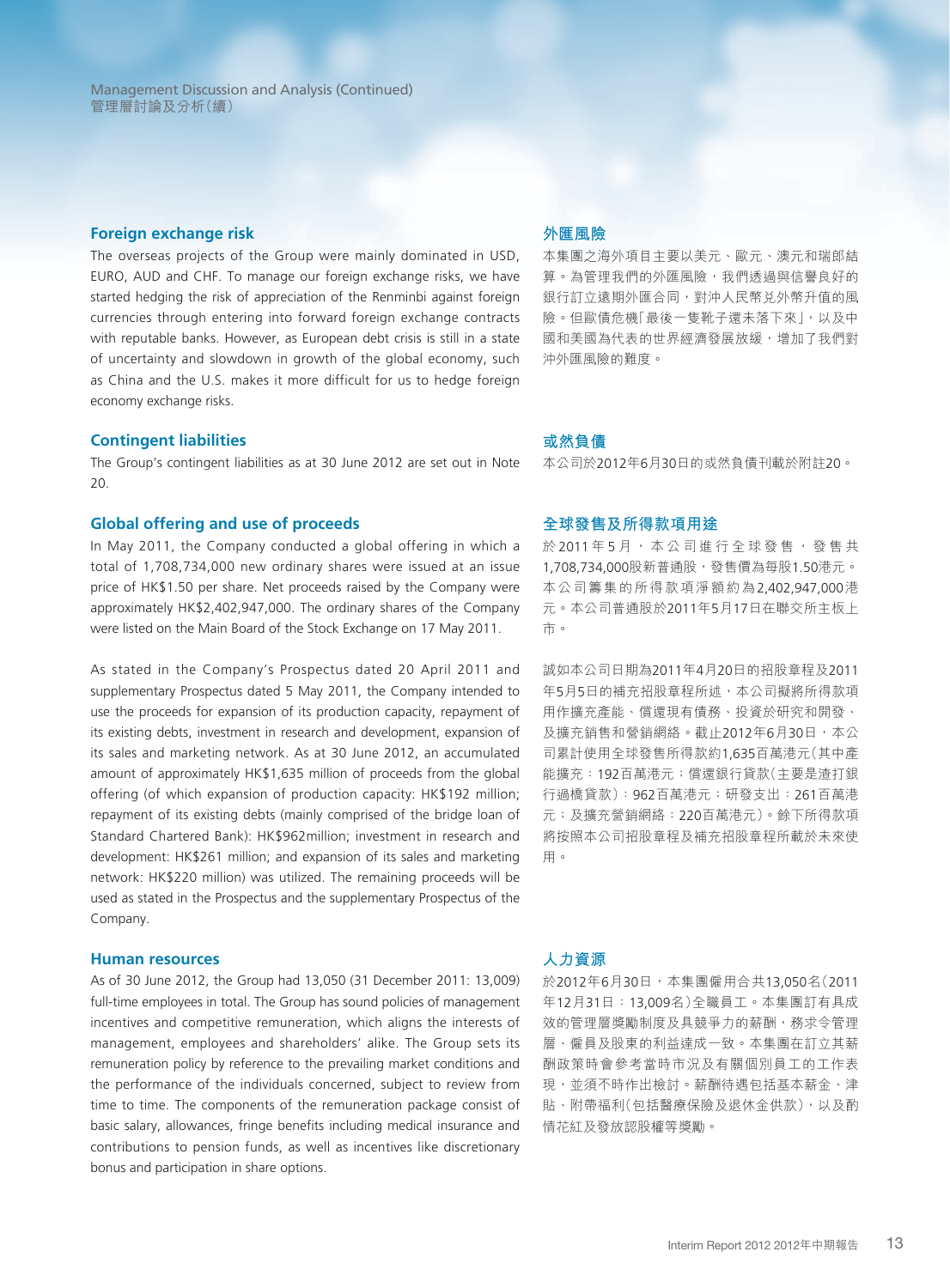# **Purchase, Sale and Re-Purchase of Listed Securities of the Company**

There was no purchase, sale and re-purchase of any listed securities of the Company by the Company or any of its subsidiaries during the six months ended 30 June 2012.

#### **Review of interim results**

The unaudited interim results of the Company for the six months ended 30 June 2012 have been reviewed by the Company's external auditor, KPMG, in accordance with Hong Kong Standard on Review Engagements 2410 "Review of interim financial information performed by the independent auditor of the entity" issued by the Hong Kong Institute of Certified Public Accountants. The auditor's review report is included in the interim report to shareholders. The interim results have also been reviewed and approved by the audit committee of the Company, comprising all the three independent non-executive Directors namely, Mr. Poon Chiu Kwok (Chairman of Audit Committee), Mr. Woo Kar Tung, Raymond and Mr. Pang Chung Fai, Benny.

#### **Interim Dividend**

The Board has resolved not to pay an interim dividend for the six months ended 30 June 2012.

#### **Corporate Governance**

During the period from 1 January 2012 till 31 March 2012, the Company has applied the principles of and has complied with all code provisions of the Code on Corporate Governance Practices (the "Old Code") as set forth in Appendix 14 of the Rules Governing the Listing of Securities on The Stock Exchange of Hong Kong Limited (the "Listing Rules"). For the period from 1 April 2012 till 30 June 2012, save for Code Provisions A.6.7 and E.1.2, the Company has complied with the code provisions included in the amendments to the Old Code which took effect since 1 April 2012 (the "New Code").

Code Provision A.6.7 provides that independent non-executive directors and non-executive directors of the Company should attend general meetings of the Company. Mr. Woo Kar Tung, Raymond, an independent non-executive director of the Company, has not attended the annual general meeting of the Company held on 24 May 2012 due to a conflict with his business schedule.

Code Provision E.1.2 provides that the chairman of the board should attend the annual general meeting of the Company. Mr. Kaug Baohua, the chairman of the board, has not attended the annual general meeting of the Company held on 24 May 2012 due to illness.

Save as disclosed, there has been no deviation from the code provisions as set forth and on the Old Code and the New Code for the six months ended 30 June 2012.

#### **購買、出售或贖回本公司上市證券**

截至2012年6月30日止六個月期間,本公司或其任何 附屬公司概無購買、出售或贖回本公司任何上市證 券。

#### **審閱中期業績**

本公司截至2012年6月30日止六個月的中期業績並未 經審核,乃由經公司的外聘核數師畢馬威會計師事務 所根據香港會計師公會頒佈之香港審閱聘用準則第 2410號「實體之獨立核數師對中期財務資料之審閱」 進行審閱。核數師的審閱報告載於致股東的中期報告 內。經審閱中期業績亦已由本公司審核委員會(成員 包括全體共三名獨立非執行董事,分別為潘昭國先生 (審核委員會主席)、胡家棟先生及彭中輝先生)審閱 及批准。

#### **中期股息**

董事會決議不派付截至2012年6月30日止六個月中期 股息。

#### **企業管治**

於2012年1月1日至2012年3月31日期間,本公司已 應用香港聯合交易所有限公司(「聯交所」)證券上市規 則(「上市規則」)附錄14所載企業管治常規守則(「舊守 則」)的原則,並遵守舊守則的所有守則條文。於2012 年4月1日至2012年6月30日期間,除守則條文第A.6.7 及E.1.2條,本公司已遵守舊守則的修訂內的所有守則 條文(「新守則」,自2012年4月1日起生效)。

守則條文第A.6.7條規定,本公司獨立非執行董事及非 執行董事應出席本公司股東大會。本公司獨立非執行 董事胡家棟先生由於未能配合其業務時間表,故未有 出席於2012年5月24日舉行的本公司股東週年大會。

守則條文第E.1.2條規定,本公司董事會主席應出席本 公司股東週年大會。本公司董事會主席康寶華先生由 於抱恙,故未有出席於2012年5月24日舉行的本公司 股東週年大會。

除所披露者外,於截至2012年6月30日止六個月,本 公司並無偏離舊守則及新守則所載的守則條文。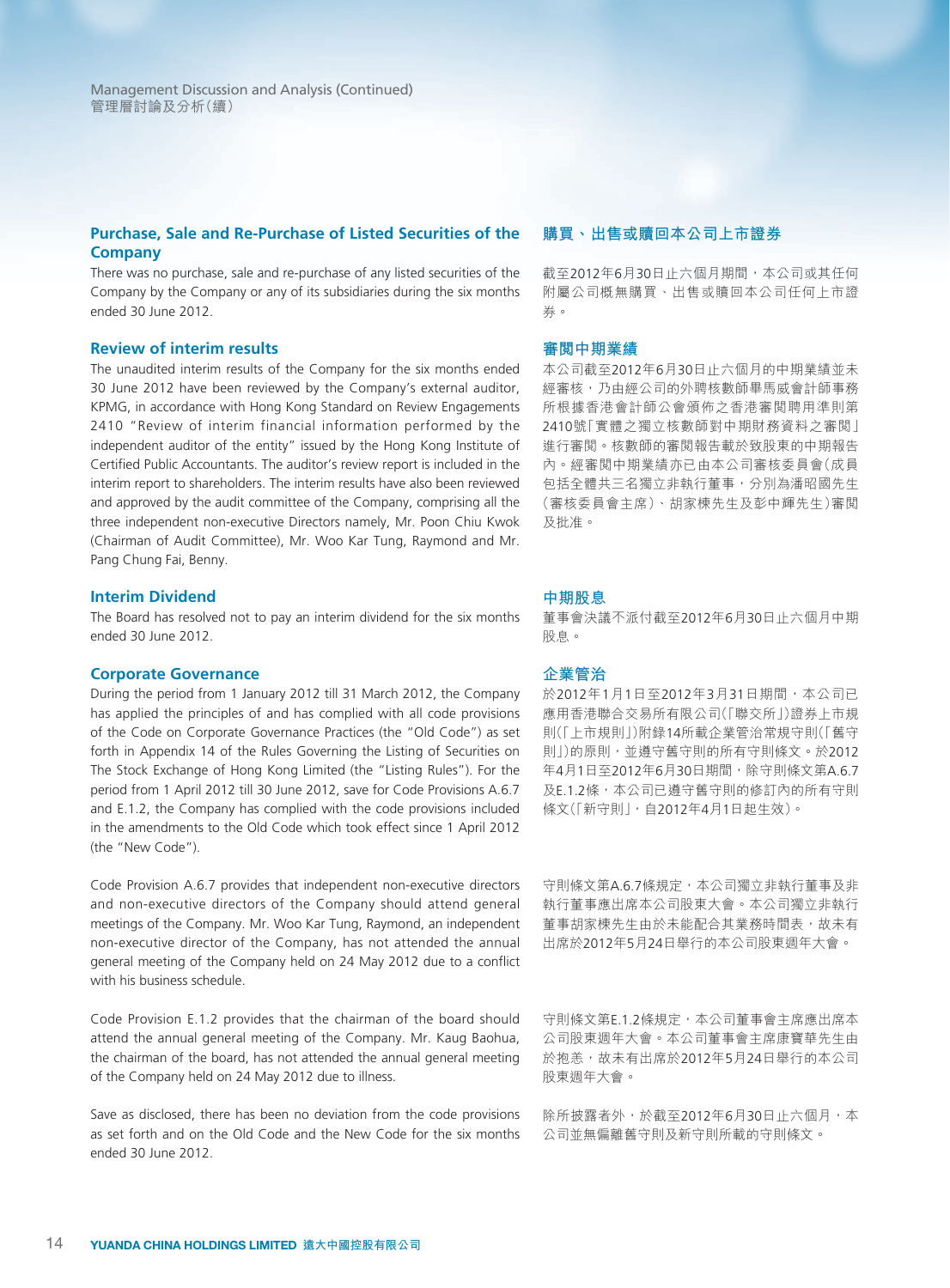Management Discussion and Analysis (Continued) 管理層討論及分析(續)

#### **Model Code for Securities Transactions**

The Board has adopted the Model Code for Securities Transactions by Directors of Listed Issuers (the "Model Code") set out in Appendix 10 to the Listing Rules for the transactions of the Company's securities. The Company has made specific enquiry to all Directors and all the Directors have confirmed their compliance with the required standards set out in the Model Code during the period for the six months ended 30 June 2012.

#### **Share Option Scheme**

On 12 April 2011, the Company adopted a share option scheme ("Share Option Scheme") whereby the Board of Directors can grant options for the subscription of our shares to the employees, managerial staff and senior employees and those other persons that the Board of Directors considers that they will contribute or have contributed to the Group (the "Participants") as described in the Share Option Scheme in order to serve as compliment and to reciprocate their contribution to the Group. The maximum number of shares that can be issued according to the Share Option Scheme was 600,000,000 shares which is equivalent to 10% of the issued capital of the Company after completion of the Global Offering (as defined in the Prospectus). The number of options that may be granted pursuant to the terms of the Share Option Scheme shall not exceed 10% of the issued shares immediately after the completion of the Global Offering. Unless otherwise approved by the shareholders of the Company in general meeting, the number of shares that may be granted to the Participants under the options shall not exceed 1% within any 12-month period (other than those granted to the substantial shareholders (as defined in the Listing Rules)), or the total number of shares that may be granted under the options to the independent non-executive Directors or any of their respective connected persons shall not exceed 0.1% of the shares in issue of the Company from time to time. There is no minimum period that the options must be held before they become exercisable, and the options granted shall be exercised within the period decided by the Board of Directors, however no options shall be exercised 10 years after they have been granted. The exercise price of the option shall be the higher of (a) the closing price of the Shares on the daily quotation sheet of the Stock Exchange on the date of grant; (b) the average closing price of the Shares on the daily quotation sheet of the Stock Exchange for the five business days immediately preceding the date of grant; and (c) nominal value of the Share. Each grantee shall pay a consideration of HK\$1.00 at the time the option is granted. The Share Option Scheme shall take effect from the date it is adopted and shall remain effective within a period of 10 years from that date. Since the Share Option Scheme was adopted, no options have been granted.

#### **證券交易的標準守則**

董事會已就本公司證券的交易採納上市規則附錄十所 載的上市發行人董事進行證券交易的標準守則(「標準 守則」)。本公司已向全體董事作出具體查詢,而全體 董事已確認,彼等於截至2012年6月30日止六個月期 間一直遵守標準守則所規定的準則。

#### **購股權計劃**

於2012年4月12日,本公司採納一項購股權計劃(「購 股權計劃」),據此,董事會可向本集團僱員、行政人 員及高級職員以及購股權計劃所述董事會認為將會對 或曾經對本集團作出貢獻的該等其他人士(「參與人 士」)授出購股權,以認購本公司股份,藉此向彼等給 予獎勵及回報彼等對本集團作出的貢獻。根據購股權 計劃可發行的最高股份數目為600,000,000股股份, 相當於全球發售(定義見招股章程)完成後本公司已發 行股本的10%。可根據購股權計劃條款授出的股份 數目不得超過緊隨全球發售完成後本公司已發行股份 10%。除非本公司股東於股東大會另行批准,否則可 根據購股權計劃授予參與人士的股份數目於任何12個 月內不得超過1%(向主要股東(定義見上市規則)授出 者除外),或可根據購股權授予獨立非執行董事或任 何彼等各自的關連人士授出的股份總數不得超過本公 司不時已發行股份的0.1%。概無規定購股權可行使 前須持有的最短期間,而授出的購股權須於董事會決 定的期間內行使,但並無購股權可於授出後超過10年 行使。購股權行使價須為(a)股份於授出日期聯交所每 日報價表的收市價;(b)股份於緊接授出日期前五個營 業日聯交所每日報價表的平均收市價;及(c)股份的面 值之較高者。各承授人須於獲授購股權之時支付1.00 港元之代價。購股權計劃於獲採納當日生效,直至該 日起10年內期間仍然有效。自採納購股權計劃以來並 未授出任何購股權。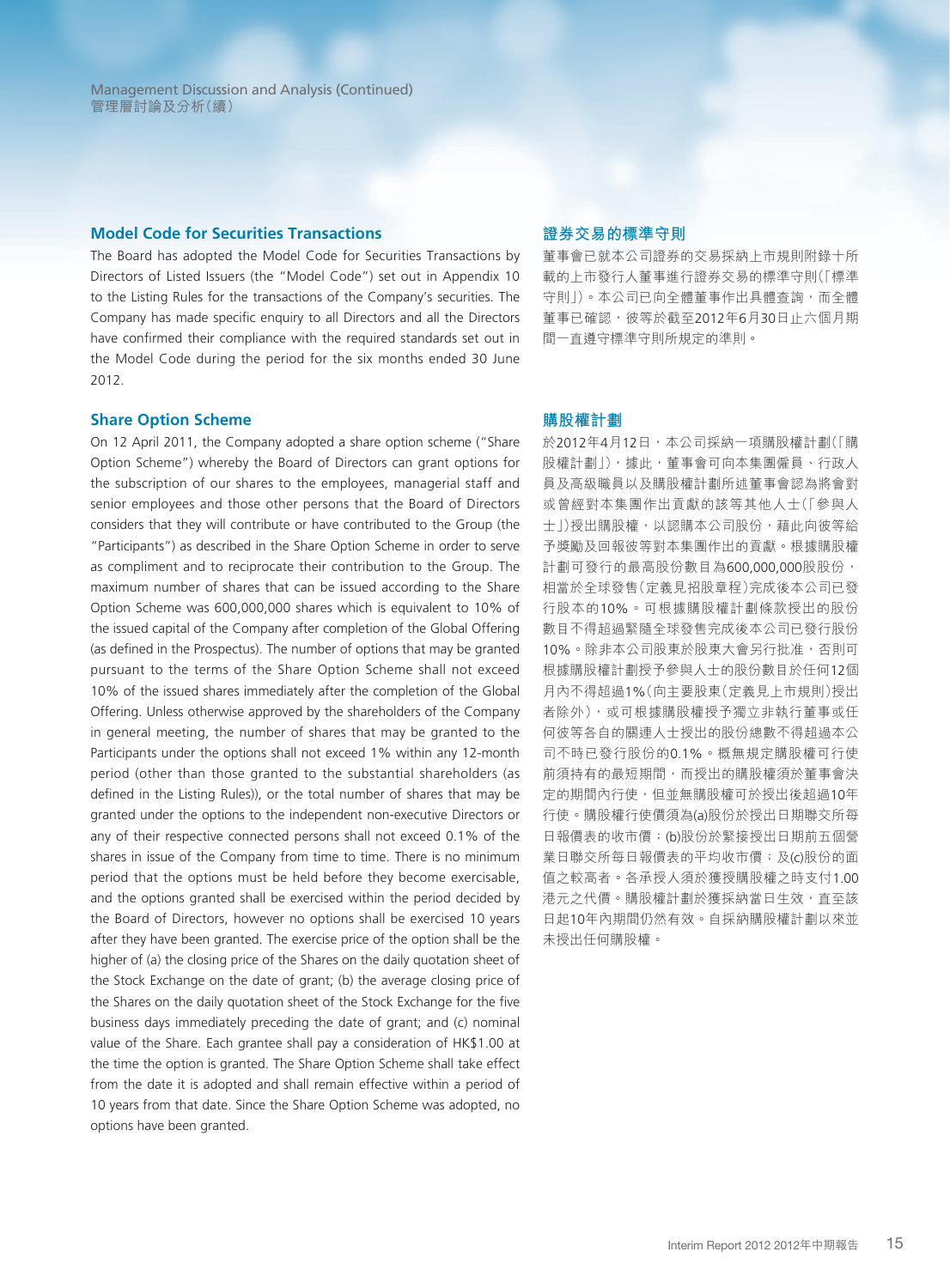Management Discussion and Analysis (Continued) 管理層討論及分析(續)

# **Interest and Short Positions of Directors in the Shares, Underlying Shares or Debentures**

As at the date of 30 June 2012, the interest or short position of the Directors or chief executives of the Company in the Shares, underlying Shares and debentures of the Company or its associated corporations (within the meaning of Part XV of the SFO) required to be notified to the Company and the Stock Exchange pursuant to Divisions 7 and 8 of Part XV of the SFO (including interest or short positions which they were taken or deemed to have under such provisions of the SFO) or which would be required, pursuant to section 352 of the SFO, to be entered in the register referred to therein, or which would be required, pursuant to Model Code for Securities Transactions by Directors of Listed Companies, are as follows:

#### **董事於股份、相關股份及債券的權益及淡倉**

於2012年6月30日,董事及本公司最高行政人員於本 公司或其任何相聯法團(定義見證券及期貨條例第XV 部)的股份、相關股份及債券中,擁有根據證券及期 貨條例第XV部第7及8分部須知會本公司及聯交所的權 益或淡倉(包括根據證券及期貨條例該等條文彼等被 當作或被視為擁有的權益或淡倉),或根據證券及期 貨條例第352條須記入該條所指的登記冊的權益或淡 倉,或根據上市公司董事進行證券交易的標準守則須 知會本公司及聯交所的權益或淡倉如下:

#### **(i) Interest in the Company**

**(i) 於本公司的權益**

| 董事姓名          | <b>Name of Director</b>                                  | <b>Nature of Interest</b><br>權益性質                                                                                                                                                            |            | <b>Number of Shares</b><br>股份數目                                                                | Approximate<br>Percentage of<br><b>Shareholding</b><br>股權概約百分比 |
|---------------|----------------------------------------------------------|----------------------------------------------------------------------------------------------------------------------------------------------------------------------------------------------|------------|------------------------------------------------------------------------------------------------|----------------------------------------------------------------|
| 康寶華           | Kang Baohua                                              | Beneficial owner<br>實益擁有人<br>Interest of controlled corporation<br>受控法團的權益                                                                                                                   |            | 50,410,000 (L)<br>3,334,253,626 (L)                                                            | 0.81%<br>53.70%                                                |
| Notes:<br>(1) | by Mr. Kang Baohua.                                      | Of the shares held by Mr. Kang Baohua, 2,579,971,923 Shares<br>were held by Best Outlook Limited and 754,281,703 Shares were<br>held by Neo Pioneer Limited, both companies are wholly-owned | 附註:<br>(1) | 於康寶華先生所持有的股份當中,佳境有<br>限公司持有2,579,971,923股股份,而新創<br>有限公司則持有754,281,703股股股份,兩<br>家公司均為康寶華先生全資擁有。 |                                                                |
| (2)           | The letter "L" denotes long position in such securities. |                                                                                                                                                                                              | (2)        | 字母「LI代表於該等證券的好倉。                                                                               |                                                                |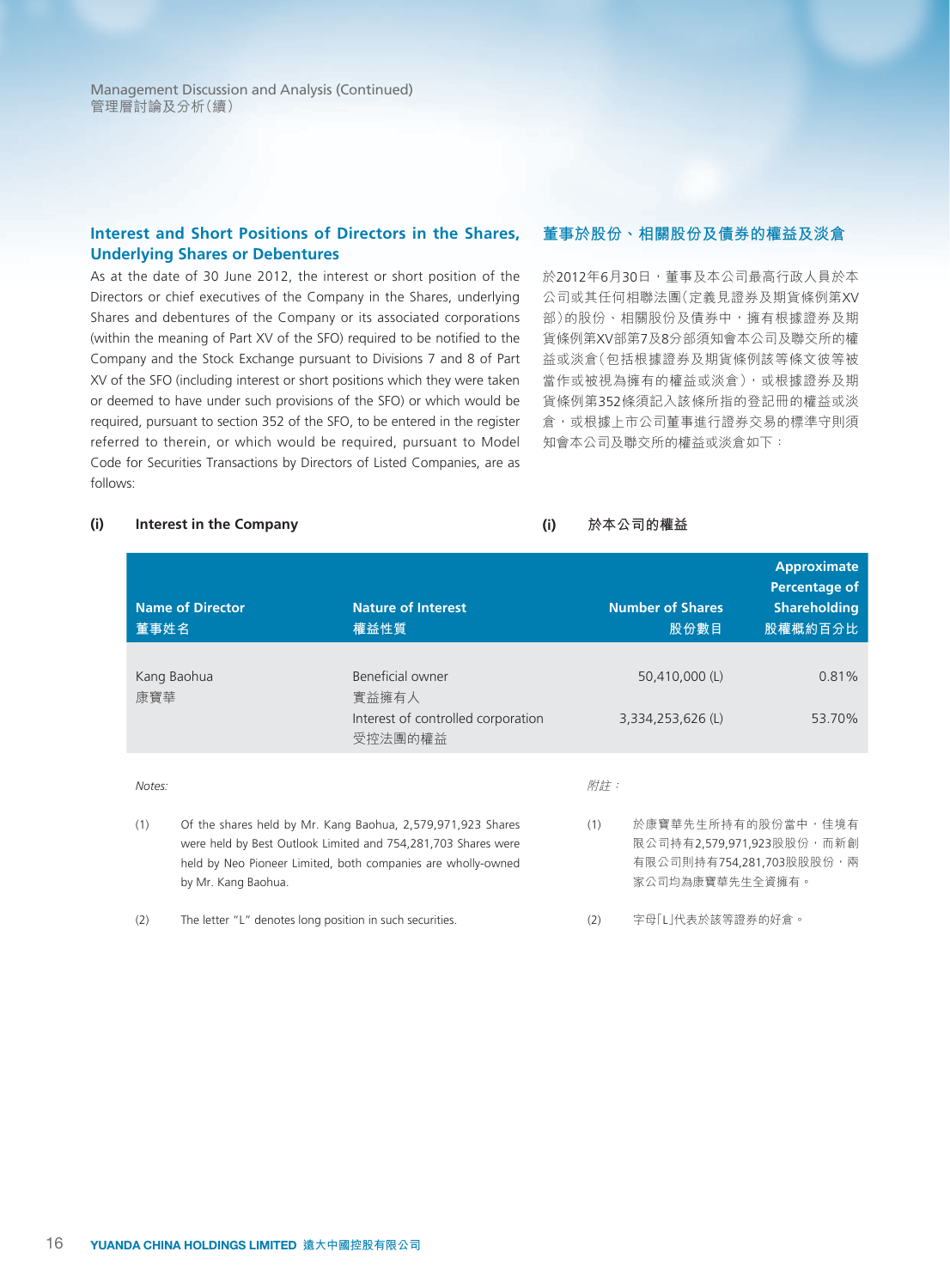#### **(ii) Interest in associated corporations**

**(ii) 於相聯法團的權益**

| <b>Name of Director</b><br>董事姓名 | <b>Name of Associated</b><br><b>Corporation</b><br>相聯法團名稱 | <b>Number of Shares</b><br>股份數據 | <b>Approximate</b><br><b>Percentage of</b><br><b>Shareholding</b><br>股權概約百分比 |
|---------------------------------|-----------------------------------------------------------|---------------------------------|------------------------------------------------------------------------------|
|                                 |                                                           |                                 |                                                                              |
| Kang Baohua                     | <b>Best Outlook Limited</b>                               | 1(L)                            | 100%                                                                         |
| 康寶華                             | 佳境有限公司                                                    |                                 |                                                                              |
| Kang Baohua                     | Neo Pioneer Limited                                       | 1(L)                            | 100%                                                                         |
| 康寶華                             | 新創有限公司                                                    |                                 |                                                                              |
| Tian Shouliang                  | Long Thrive Limited                                       | 1,500(L)                        | 11.32%                                                                       |
| 田守良                             | 長盛有限公司                                                    |                                 |                                                                              |
| Guo Zhongshan                   | Long Thrive Limited                                       | 1,500(L)                        | 11.32%                                                                       |
| 郭忠山                             | 長盛有限公司                                                    |                                 |                                                                              |
| Wang Yijun                      | Long Thrive Limited                                       | 1,500(L)                        | 11.32%                                                                       |
| 王義君                             | 長盛有限公司                                                    |                                 |                                                                              |
| Si Zuobao                       | Long Thrive Limited                                       | 1,500(L)                        | 11.32%                                                                       |
| 思作寶                             | 長盛有限公司                                                    |                                 |                                                                              |
| Wu Qinggu                       | Long Thrive Limited                                       | 1,200(L)                        | 9.06%                                                                        |
| 吳慶國                             | 長盛有限公司                                                    |                                 |                                                                              |
| Wng Lihui                       | Long Thrive Limited                                       | 850 (L)                         | 6.41%                                                                        |
| 王立輝                             | 長盛有限公司                                                    |                                 |                                                                              |

*Note:* The letter "L" denotes long position in such securities.

#### **Substantial Shareholders' Interests and Short Positions**

As at 30 June 2012, the following persons (other than the Directors and chief executives of the Company) had or deemed or taken to have an interest and/or short position in the Shares or the underlying Shares which would fall to be disclosed under the provisions of Division 2 and 3 of Part XV of the SFO as recorded in the register required to be kept by the Company under section 336 of SFO, or who was directing or indirectly, interested in 5% or more of the issued share capital of the Company:

附註: 字母「L」代表於該等證券的好倉。

### **主要股東的權益及淡倉**

於2012年6月30日,按記錄於本公司根據證券及期貨 條例第336條須存置的登記冊,下列人士(董事及本公 司最高行政人員除外)於或被視為或當作於股份或相 關股份中擁有根據證券及期貨條例第XV部第2及3分部 的條文須予披露的權益及/或淡倉,或直接或間接擁 有本公司已發行股本5%或以上的權益:

| <b>Name</b><br>名稱                   | <b>Capacity</b><br>身份 | <b>Number of Shares</b><br>股份數目 | <b>Approximate</b><br>Percentage of<br><b>Shareholding</b><br>股權概約百分比 |
|-------------------------------------|-----------------------|---------------------------------|-----------------------------------------------------------------------|
|                                     |                       |                                 |                                                                       |
| Best Outlook Limited <sup>(1)</sup> | Beneficial owner      | 2,579,971,923 (L)               | 41.55%                                                                |
| 佳境有限公司(1)                           | 實益擁有人                 |                                 |                                                                       |
| Neo Pioneer Limited <sup>(2)</sup>  | Beneficial owner      | 754,281,703 (L)                 | 12.15%                                                                |
| 新創有限公司(2)                           | 實益擁有人                 |                                 |                                                                       |
| Long Thrive Limited <sup>(3)</sup>  | Beneficial owner      | 561,555,356 (L)                 | 9.04%                                                                 |
| 長盛有限公司(3)                           | 實益擁有人                 |                                 |                                                                       |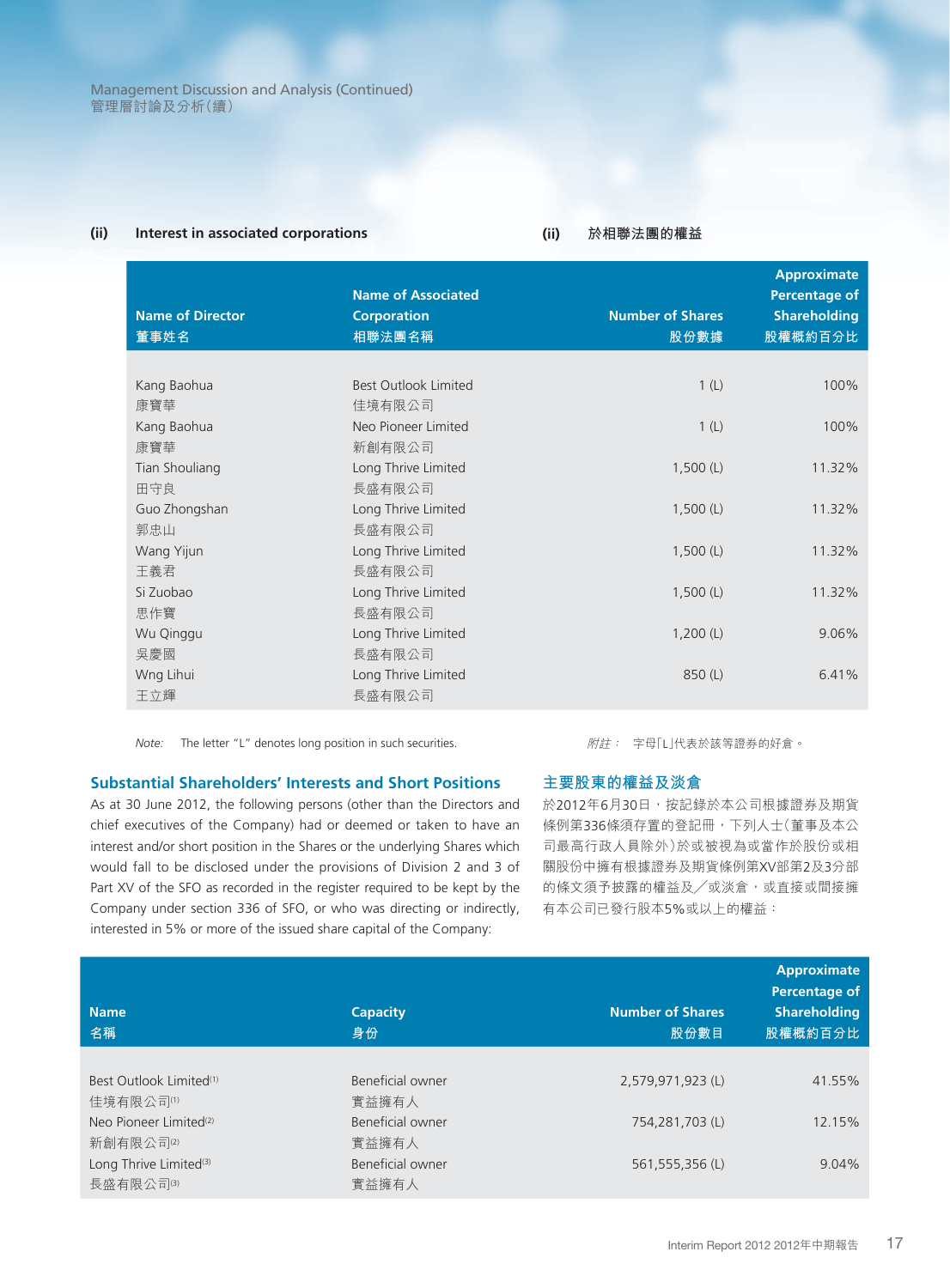| O<br>Т |
|--------|
|--------|

- (1) Best Outlook Limited and Neo Pioneer Limited are companies incorporated in the BVI and are wholly-owned by Mr. Kang Baohua.
- $(2)$  Long Thrive Limited is a company incorporated in the BVI and is owned by 6 Directors and 5 employees of the Company
- (3) The letter "L" denotes long position in such securities.

#### **Adequate Public Float**

Based on information that is publicly available to the Company and within the knowledge of our Directors, the Company has maintained the prescribed minimum percentage of public float under the Listing Rules since the Listing Date to 30 June 2012.

#### **Appreciation**

On behalf of the Board, I would like to express my sincere gratitude to our shareholders, investors, partners and customers for their continued trust and support and all our management and staff members for their contribution and devotion. We are obliged and confident in prudently operating business, reversing the declining trend of the results in adverse environment and achieving a brighter performance in the remaining period of the year, and deliver fruitful rewards to our shareholders and investors.

#### **Publication of Interim Report**

This interim report is published on the websites of the Stock Exchange (http://www.hkexnews.hk) and the Company (http://www.yuandacn.com). The interim report of the Company for the six months ended 30 June 2012 will be despatched to the shareholders of the Company and made available for review on the aforesaid websites in due course.

#### 附註:

- (1) 佳境有限公司及新創有限公司為於英屬處女群島註 冊成立的公司,並由康寶華先生全資擁有。
- (2) 長盛有限公司為於英屬處女群島註冊成立的公司, 並由本公司6名董事及5名僱員擁有。
- (3) 字母「L」代表於該等證券的好倉。

#### **充足公眾持股量**

根據本公司可公開取得的資料及據董事所知,自上市 日期起至2012年6月30日止,本公司一直維持上市規 則規定的最低公眾持股百分比。

#### **致謝**

本人謹此代表董事會對本集團股東、投資者、合作夥 伴及客戶給予的一貫信任與支持以及本集團的全體管 理層及員工的奉獻與付出致以衷心謝意。本集團有責 任有信心於本年度餘下期間務實經營,在逆境中扭轉 業績下滑態勢,再創佳績,為本集團股東及投資者呈 獻豐厚回報。

#### **刊登中期報告**

本中期報告登載於聯交所網站(http://www.hkexnews.hk) 及本公司網站(http://www.yuandacn.com)。截至2012年6 月30日止六個月年中期報告將於適當時候寄交本公司 股東及於上述網站內刊載以供查閱。

By order of the Board **Yuanda China Holdings Limited Kang Baohua** *Chairman*

承董事會命 **遠大中國控股有限公司** 主席 **康寶華**

Hong Kong, 27 August 2012

香港,2012年8月27日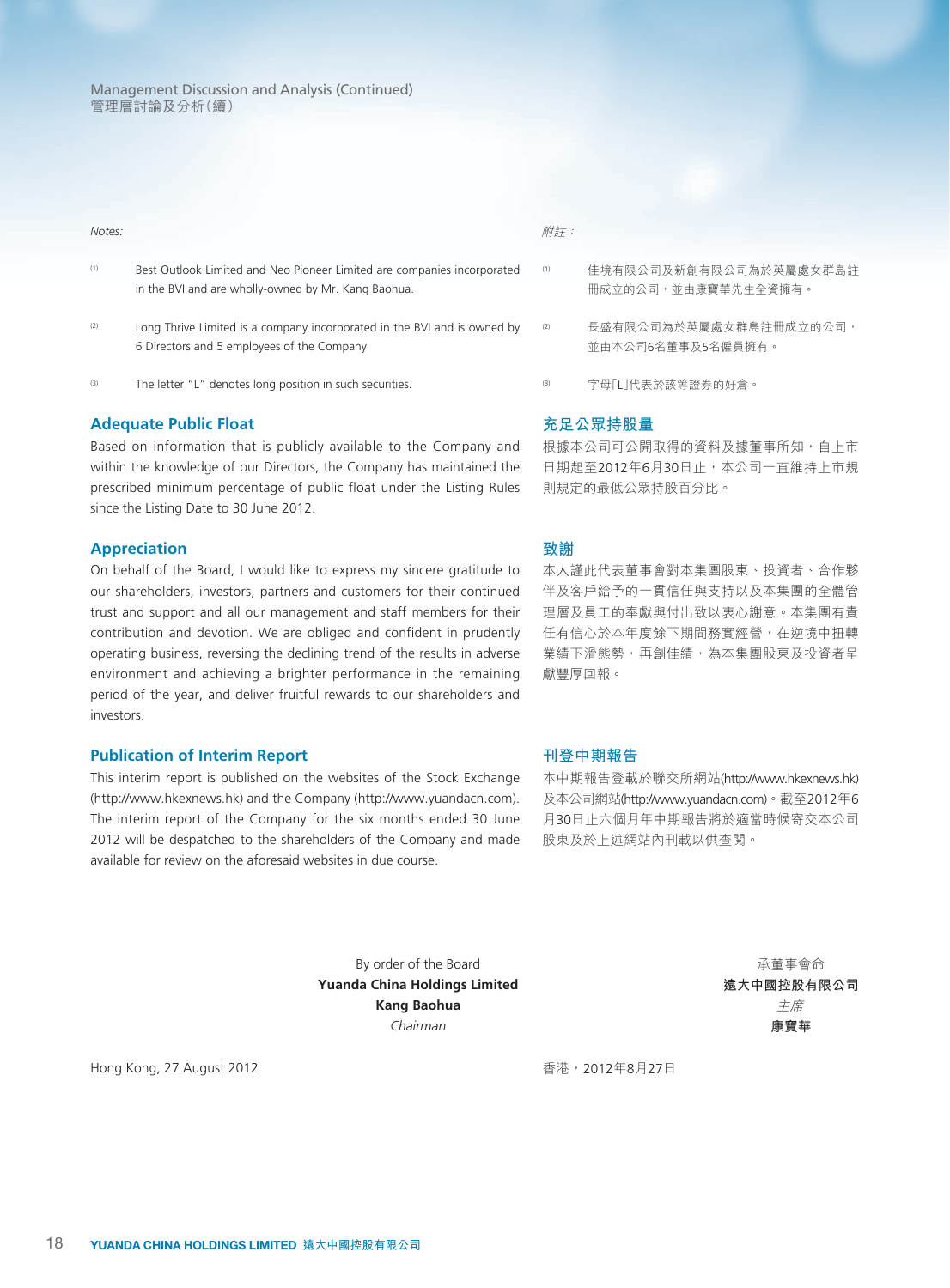# Consolidated Income Statement 合併收益表

*For the six months ended 30 June 2012 – unaudited* 截至2012年6月30日止6個月-未經審核 *(Expressed in Renminbi ("RMB"))* (以人民幣(「人民幣」)為單位)

|                                    |             |                | <b>Six months ended 30 June</b> |                |
|------------------------------------|-------------|----------------|---------------------------------|----------------|
|                                    |             |                | 2012                            | 2011           |
|                                    |             |                | 截至6月30日止6個月                     |                |
|                                    |             |                | 2012年                           | 2011年          |
|                                    |             | <b>Note</b>    | <b>RMB'000</b>                  | <b>RMB'000</b> |
|                                    |             | 附註             | 人民幣千元                           | 人民幣千元          |
|                                    |             |                |                                 |                |
| <b>Turnover</b>                    | 營業額         | $\overline{4}$ | 5,213,535                       | 4,801,985      |
| Cost of sales                      | 銷售成本        |                | (4,231,714)                     | (3,659,338)    |
|                                    |             |                |                                 |                |
| <b>Gross profit</b>                | 毛利          |                | 981,821                         | 1,142,647      |
| Other revenue                      | 其他收入        |                | 4,099                           | 3,586          |
| Other net income                   | 其他淨收入       |                | 3,326                           | 1,364          |
| Selling expenses                   | 銷售費用        |                | (116, 695)                      | (104, 777)     |
| Administrative expenses            | 行政開支        |                | (502, 510)                      | (438, 654)     |
|                                    |             |                |                                 |                |
| <b>Profit from operations</b>      | 經營利潤        |                | 370,041                         | 604,166        |
| Finance costs                      | 融資成本        | 5(a)           | (64, 721)                       | (58, 938)      |
|                                    |             |                |                                 |                |
| <b>Profit before taxation</b>      | 税前利潤        | 5              | 305,320                         | 545,228        |
| Income tax                         | 所得税         | 6              | (56, 141)                       | (123, 272)     |
|                                    |             |                |                                 |                |
| Profit for the period              | 期內利潤        |                | 249,179                         | 421,956        |
|                                    |             |                |                                 |                |
| <b>Attributable to:</b>            | 以下人士應佔:     |                |                                 |                |
| Equity shareholders of the Company | 本公司股東       |                | 262,356                         | 416,625        |
| Non-controlling interests          | 非控股權益       |                | (13, 177)                       | 5,331          |
|                                    |             |                |                                 |                |
| Profit for the period              | 期內利潤        |                | 249,179                         | 421,956        |
|                                    |             |                |                                 |                |
| <b>Earnings per share</b>          | 每股盈利        |                |                                 |                |
| - Basic and diluted (RMB)          | -基本及攤薄(人民幣) | 7              | 0.042                           | 0.089          |
|                                    |             |                |                                 |                |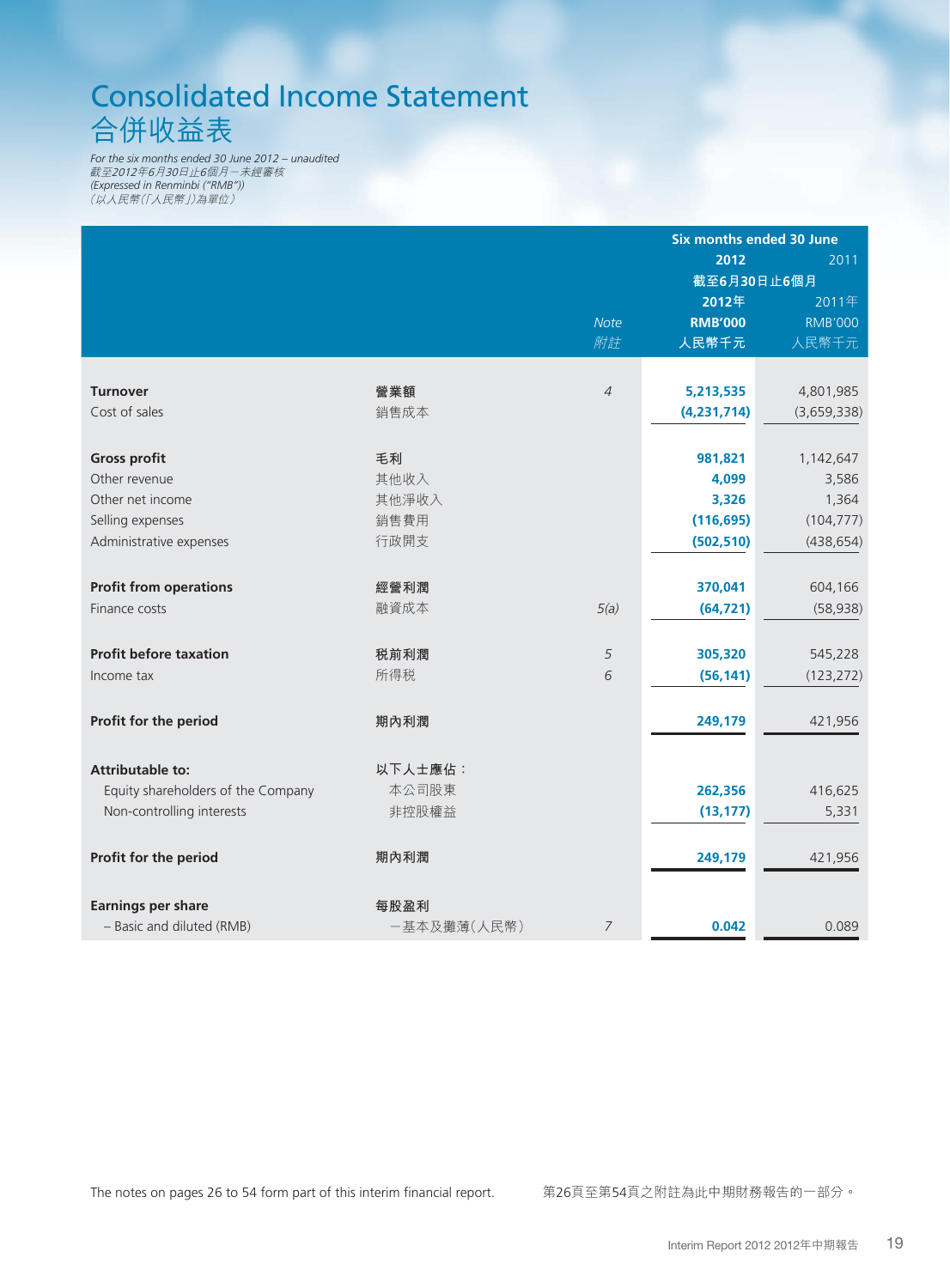# Consolidated Statement of Comprehensive Income 合併全面收益表

*For the six months ended 30 June 2012 – unaudited* 截至2012年6月30日止6個月-未經審核 *(Expressed in RMB)* (以人民幣為單位)

|                                              |                  | Six months ended 30 June |                |
|----------------------------------------------|------------------|--------------------------|----------------|
|                                              |                  | 2012                     | 2011           |
|                                              |                  |                          | 截至6月30日止6個月    |
|                                              |                  | 2012年                    | 2011年          |
|                                              |                  | <b>RMB'000</b>           | <b>RMB'000</b> |
|                                              |                  | 人民幣千元                    | 人民幣千元          |
|                                              |                  |                          |                |
| Profit for the period                        | 期內利潤             | 249,179                  | 421,956        |
| Other comprehensive income for the period    | 期內其他全面收益(除税及重新分類 |                          |                |
| (after tax and reclassification adjustments) | 調整後)             |                          |                |
| Exchange differences on translation into     | 換算為呈列貨幣的匯兑差額     |                          |                |
| presentation currency                        |                  | 39,491                   | (26, 383)      |
| Cash flow hedge:                             | 現金流量對沖:          |                          |                |
| net movement in the hedging reserve          | 對沖儲備變動淨額         | (13, 756)                | (15, 676)      |
| Total comprehensive income for the period    | 期內全面收益總額         | 274,914                  | 379,897        |
|                                              |                  |                          |                |
| <b>Attributable to:</b>                      | 以下人士應佔:          |                          |                |
| Equity shareholders of the Company           | 本公司股東            | 287,761                  | 377,175        |
| Non-controlling interests                    | 非控股權益            | (12, 847)                | 2,722          |
|                                              |                  |                          |                |
| Total comprehensive income for the period    | 期內全面收益總額         | 274,914                  | 379,897        |

# The notes on pages 26 to 54 form part of this interim financial report. 第26頁至第54頁之附註為此中期財務報告的一部分。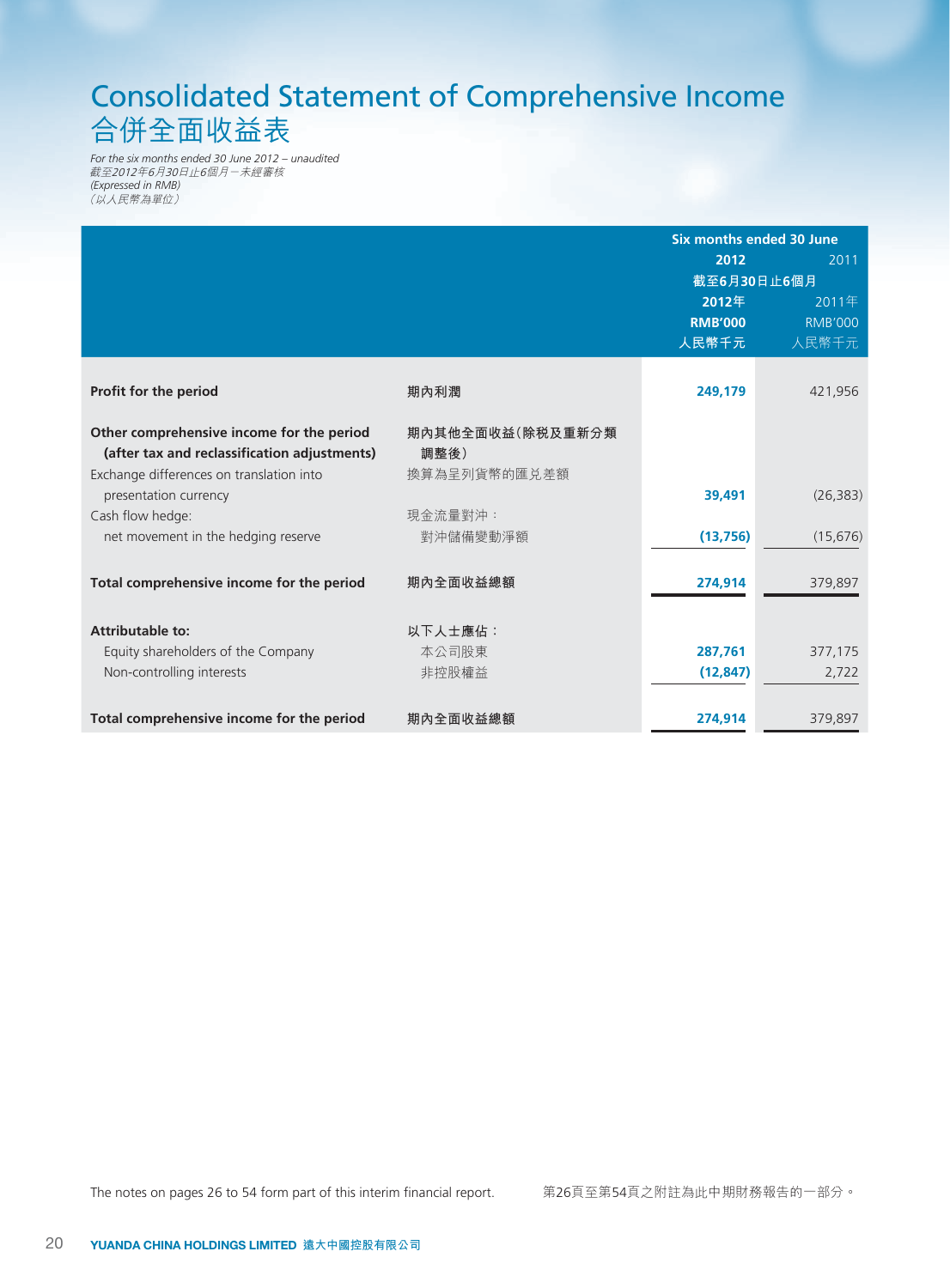# Consolidated Statement of Financial Position 合併財務狀況表

*At 30 June 2012 – unaudited* 於2012年6月30日-未經審核 *(Expressed in RMB)* (以人民幣為單位)

|                                              |              |             | At 30 June     | At 31 December |
|----------------------------------------------|--------------|-------------|----------------|----------------|
|                                              |              |             | 2012           | 2011           |
|                                              |              |             | 於              | 於              |
|                                              |              |             | 2012年          | 2011年          |
|                                              |              |             | 6月30日          | 12月31日         |
|                                              |              | <b>Note</b> | <b>RMB'000</b> | <b>RMB'000</b> |
|                                              |              | 附註          | 人民幣千元          | 人民幣千元          |
|                                              |              |             |                |                |
| <b>Non-current assets</b>                    | 非流動資產        |             |                |                |
| Property, plant and equipment                | 物業、廠房及設備     | 8           | 763,284        | 729,697        |
| Lease prepayments                            | 預付租金         |             | 609,315        | 591,532        |
| Deferred tax assets                          | 遞延税項資產       | 15(b)       | 174,976        | 156,931        |
|                                              |              |             |                |                |
|                                              |              |             | 1,547,575      | 1,478,160      |
|                                              |              |             |                |                |
| <b>Current assets</b>                        | 流動資產         |             |                |                |
| Inventories                                  | 存貨           | 9           | 437,179        | 457,198        |
| Gross amount due from customers for          | 應收客戶合同工程     |             |                |                |
| contract work                                | 總額           | 10          | 4,401,314      | 3,843,624      |
| Trade and bills receivables                  | 貿易應收款及應收票據   | 11          | 2,231,998      | 1,817,267      |
| Deposits, prepayments and other receivables  | 按金、預付款及其他應收款 |             | 633,320        | 537,773        |
| Cash and cash equivalents                    | 現金及現金等價物     | 12          | 892,142        | 1,944,470      |
|                                              |              |             |                |                |
|                                              |              |             | 8,595,953      | 8,600,332      |
|                                              |              |             |                |                |
| <b>Current liabilities</b>                   | 流動負債         |             |                |                |
| Trade and bills payables                     | 貿易應付款及應付票據   | 13          | 2,571,737      | 2,671,133      |
| Gross amount due to customers for            | 應付客戶合同工程     |             |                |                |
| contract work                                | 總額           | 10          | 801,569        | 877,246        |
| Receipts in advance                          | 預收款項         |             | 80,277         | 99,734         |
| Accrued expenses and other payables          | 應計開支及其他應付款   |             | 398,198        | 584,341        |
| Bank and other loans                         | 銀行及其他貸款      | 14(a)       | 1,433,630      | 1,312,462      |
| Income tax payable                           | 應付所得税        |             | 207,747        | 210,450        |
| Provision for warranties                     | 保修撥備         |             | 35,754         | 27,739         |
|                                              |              |             |                |                |
|                                              |              |             | 5,528,912      | 5,783,105      |
|                                              |              |             |                |                |
| Net current assets                           | 流動資產淨值       |             | 3,067,041      | 2,817,227      |
|                                              |              |             |                |                |
| <b>Total assets less current liabilities</b> | 總資產減流動負債     |             |                | 4,295,387      |
|                                              |              |             | 4,614,616      |                |

The notes on pages 26 to 54 form part of this interim financial report. 第26頁至第54頁之附註為此中期財務報告的一部分。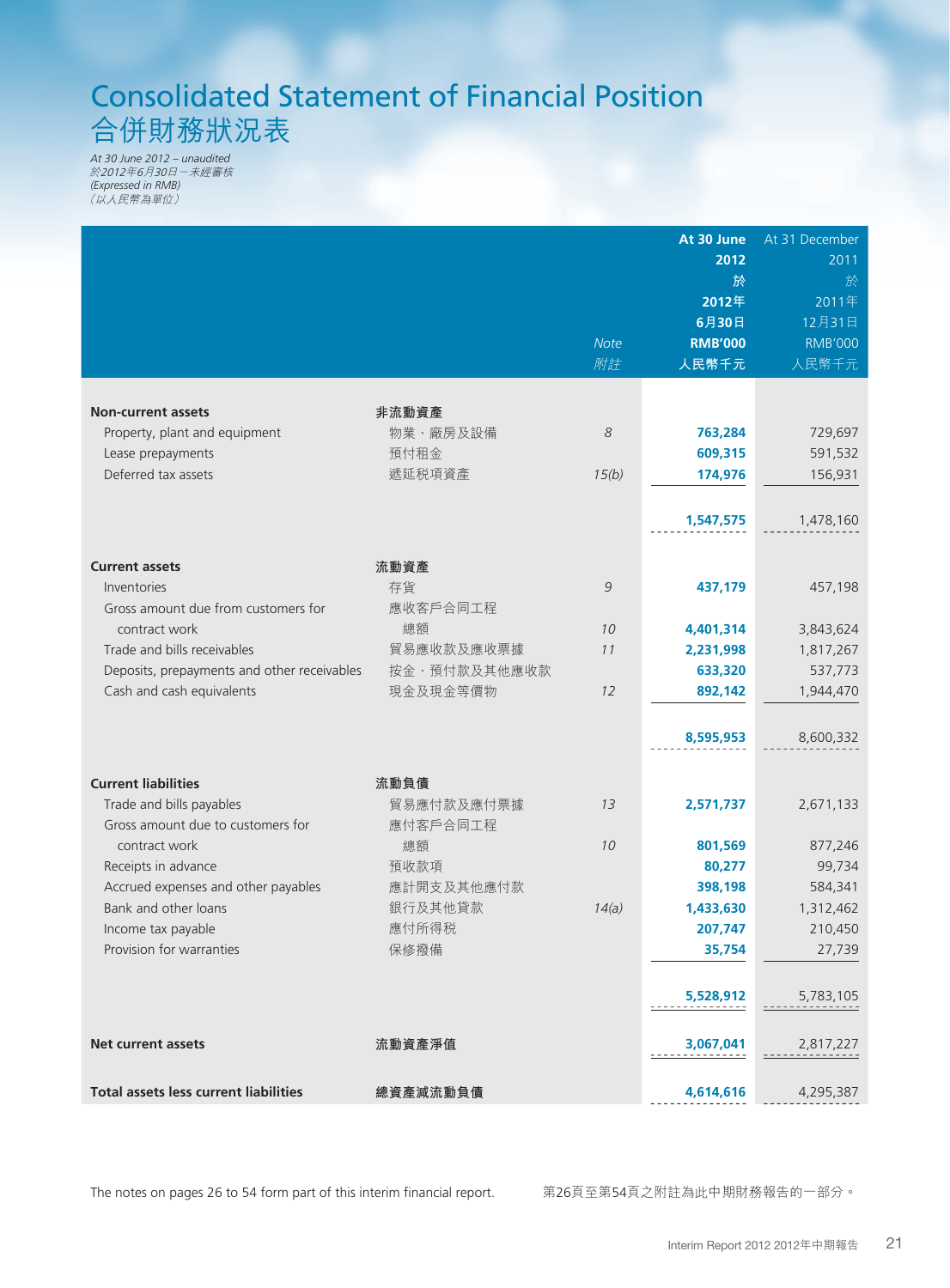Consolidated Statement of Financial Position (Continued) 合併財務狀況表(續)

*At 30 June 2012 – unaudited* 於2012年6月30日-未經審核 *(Expressed in RMB)* (以人民幣為單位)

|                                     |         |             | At 30 June              | At 31 December           |
|-------------------------------------|---------|-------------|-------------------------|--------------------------|
|                                     |         |             | 2012                    | 2011                     |
|                                     |         |             | 於                       | 於                        |
|                                     |         |             | 2012年                   | 2011年                    |
|                                     |         | <b>Note</b> | 6月30日<br><b>RMB'000</b> | 12月31日<br><b>RMB'000</b> |
|                                     |         | 附註          | 人民幣千元                   |                          |
|                                     |         |             |                         | 人民幣千元                    |
| <b>Non-current liabilities</b>      | 非流動負債   |             |                         |                          |
| Bank loans                          | 銀行貸款    | 14(b)       | 445,000                 | 195,000                  |
| Deferred tax liabilities            | 遞延税項負債  | 15(b)       | 947                     | 1,021                    |
| Provision for warranties            | 保修撥備    |             | 75,610                  | 79,319                   |
|                                     |         |             |                         |                          |
|                                     |         |             | 521,557                 | 275,340                  |
|                                     |         |             |                         |                          |
| <b>NET ASSETS</b>                   | 淨資產     |             | 4,093,059               | 4,020,047                |
|                                     |         |             |                         |                          |
| <b>CAPITAL AND RESERVES</b>         | 資本及儲備   |             |                         |                          |
| Share capital                       | 股本      |             | 519,723                 | 519,723                  |
| Reserves                            | 儲備      |             | 3,639,421               | 3,553,562                |
|                                     |         |             |                         |                          |
| Total equity attributable to equity | 本公司股東應佔 |             |                         |                          |
| shareholders of the Company         | 總權益     |             | 4,159,144               | 4,073,285                |
| <b>Non-controlling interests</b>    | 非控股權益   |             | (66,085)                | (53, 238)                |
|                                     |         |             |                         |                          |
| <b>TOTAL EQUITY</b>                 | 總權益     |             | 4,093,059               | 4,020,047                |

The notes on pages 26 to 54 form part of this interim financial report. <br> **WADDED:** 第26頁至第54頁之附註為此中期財務報告的一部分。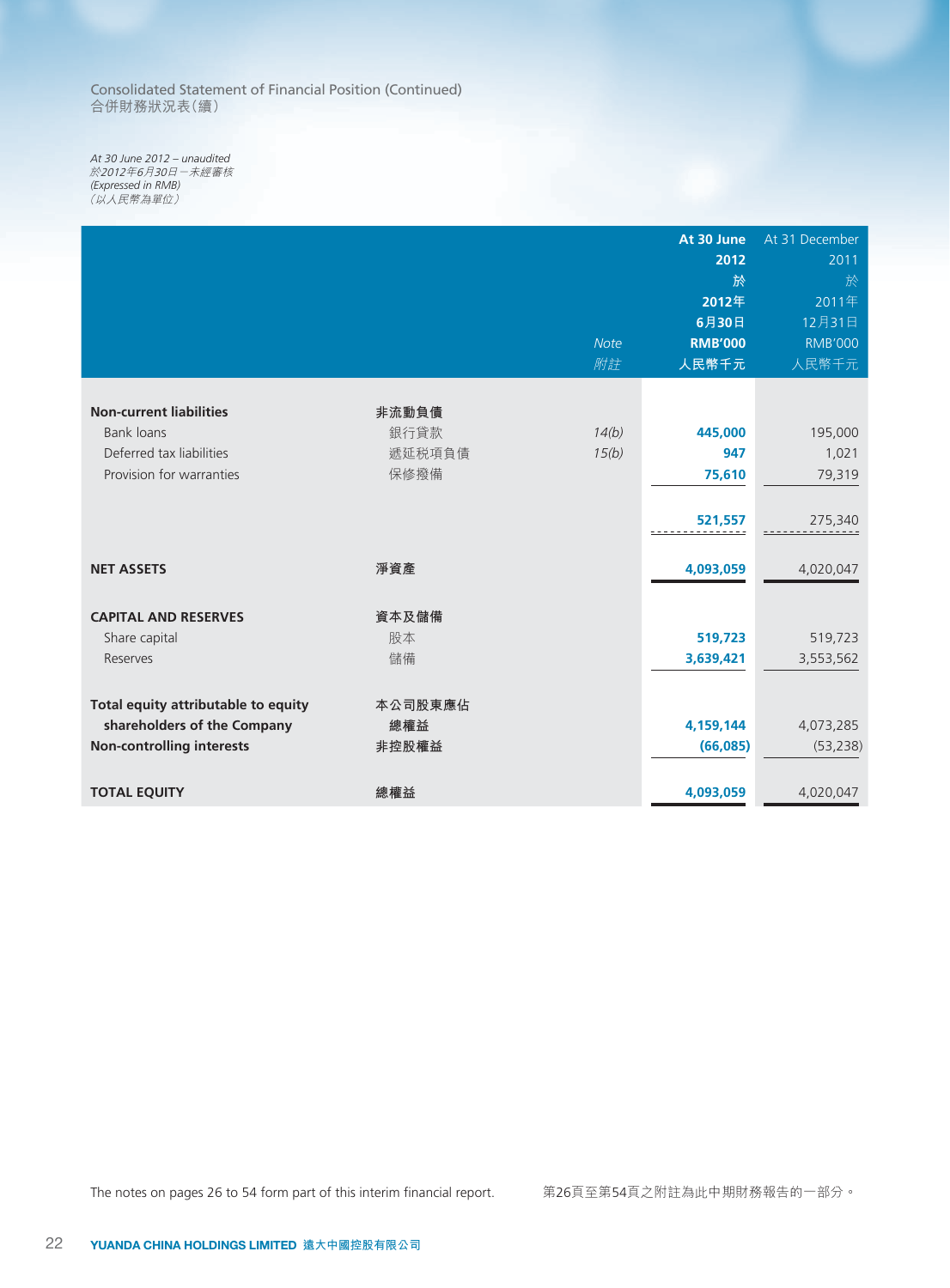# Consolidated Statement of Changes in Equity 合併權益變動表

*For the six months ended 30 June 2012 – unaudited* 截至2012年6月30日止6個月-未經審核 *(Expressed in RMB)* (以人民幣為單位)

|                                                                                                                                 | Attributable to equity shareholders of the Company<br>本公司股東應佔 |                               |                                 |                                 |                                 |                                           |                                 |                                   |                                 |                               |                                  |                                |
|---------------------------------------------------------------------------------------------------------------------------------|---------------------------------------------------------------|-------------------------------|---------------------------------|---------------------------------|---------------------------------|-------------------------------------------|---------------------------------|-----------------------------------|---------------------------------|-------------------------------|----------------------------------|--------------------------------|
|                                                                                                                                 |                                                               | Share<br>capital              | Share<br>premium                | Capital<br>reserve              | Other<br>reserve                | <b>PRC</b><br>statutory<br>reserves<br>中國 | Exchange<br>reserve             | Hedging<br>reserve                | Retained<br>profits             | <b>Total</b>                  | Non-<br>controlling<br>interests | Total<br>equity                |
|                                                                                                                                 |                                                               | 股本<br><b>RMB'000</b><br>人民幣千元 | 股份溢價<br><b>RMB'000</b><br>人民幣千元 | 資本儲備<br><b>RMB'000</b><br>人民幣千元 | 其他儲備<br><b>RMB'000</b><br>人民幣千元 | 法定儲備<br><b>RMB'000</b><br>人民幣千元           | 匯兑儲備<br><b>RMB'000</b><br>人民幣千元 | 對沖儲備<br><b>RMB'000</b><br>人民幣千元   | 保留利潤<br><b>RMB'000</b><br>人民幣千元 | 總計<br><b>RMB'000</b><br>人民幣千元 | 非控股權益<br><b>RMB'000</b><br>人民幣千元 | 總權益<br><b>RMB'000</b><br>人民幣千元 |
| Balance at 1 January 2011                                                                                                       | 於2011年1月1日的結餘                                                 | 1                             |                                 | 30,541                          | 190,263                         | 210,630                                   | (7, 749)                        | 14,026                            | 460,437                         | 898,149                       | (31, 471)                        | 866,678                        |
| Changes in equity for the six<br>months ended 30 June 2011:                                                                     | 截至2011年6月30日<br>止6個月的權益變動:                                    |                               |                                 |                                 |                                 |                                           |                                 |                                   |                                 |                               |                                  |                                |
| Profit for the period<br>Other comprehensive income                                                                             | 期內利潤<br>其他全面收益                                                |                               |                                 |                                 |                                 |                                           | L,<br>(23, 774)                 | $\overline{a}$<br>(15, 676)       | 416,625                         | 416,625<br>(39, 450)          | 5,331<br>(2,609)                 | 421,956<br>(42, 059)           |
| Total comprehensive income                                                                                                      | 全面收益總額                                                        |                               |                                 |                                 |                                 |                                           | (23, 774)                       | (15,676)                          | 416,625                         | 377,175                       | 2,722                            | 379,897                        |
| Conversion of redeemable convertible 轉換可贖回<br>preference shares<br>Capitalisation issue<br>Issuance of shares by initial public | 可轉換優先股<br>資本化發行<br>因首次公開發售及                                   | $\mathbf{1}$<br>376,739       | 332,600<br>(376, 739)           | (30, 541)                       |                                 |                                           |                                 |                                   |                                 | 302,060                       |                                  | 302,060                        |
| offering and exercise of over-<br>allotment option<br>Share issuance expenses                                                   | 行使超額配股權<br>發行股份<br>發行股份開支                                     | 142,982                       | 2,001,750<br>(100, 546)         |                                 |                                 |                                           |                                 |                                   |                                 | 2,144,732<br>(100, 546)       |                                  | 2,144,732<br>(100, 546)        |
|                                                                                                                                 |                                                               | 519,722<br>$- - -$            | 1,857,065<br>- - - - -          | (30, 541)<br>- - - - -          |                                 |                                           |                                 |                                   |                                 | 2,346,246<br>-----            |                                  | 2,346,246<br>- - - - -         |
| Balance at 30 June 2011 and<br>1 July 2011                                                                                      | 於2011年6月30日及<br>2011年7月1日的結餘                                  | 519,723                       | 1,857,065                       |                                 | 190,263                         | 210,630                                   | (31, 523)                       | (1,650)                           | 877,062                         | 3,621,570                     | (28, 749)                        | 3,592,821                      |
| Changes in equity for the six<br>months ended 31 December 2011: 止6個月的權益變動:                                                      | 截至2011年12月31日                                                 |                               |                                 |                                 |                                 |                                           |                                 |                                   |                                 |                               |                                  |                                |
| Profit/(loss) for the period<br>Other comprehensive income                                                                      | 期內利潤/(虧損)<br>其他全面收益                                           |                               |                                 |                                 |                                 |                                           | 12,258                          | $\overline{\phantom{0}}$<br>5,758 | 433,699                         | 433,699<br>18,016             | (30,053)<br>5,564                | 403,646<br>23,580              |
| Total comprehensive income                                                                                                      | 全面收益總額                                                        |                               |                                 |                                 |                                 |                                           | 12,258                          | 5,758                             | 433,699                         | 451,715                       | (24, 489)                        | 427,226                        |
| Appropriation to reserves                                                                                                       | 分配至儲備                                                         |                               |                                 |                                 |                                 | 80,078                                    |                                 |                                   | (80,078)                        |                               |                                  |                                |
| <b>Balance at 31 December 2011</b>                                                                                              | 於2011年12月31日的結餘                                               | 519,723                       | 1,857,065                       |                                 | 190,263                         | 290,708                                   | (19, 265)                       | 4,108                             | 1,230,683                       | 4,073,285                     | (53, 238)                        | 4,020,047                      |

The notes on pages 26 to 54 form part of this interim financial report. <br> **WADDED:** 第26頁至第54頁之附註為此中期財務報告的一部分。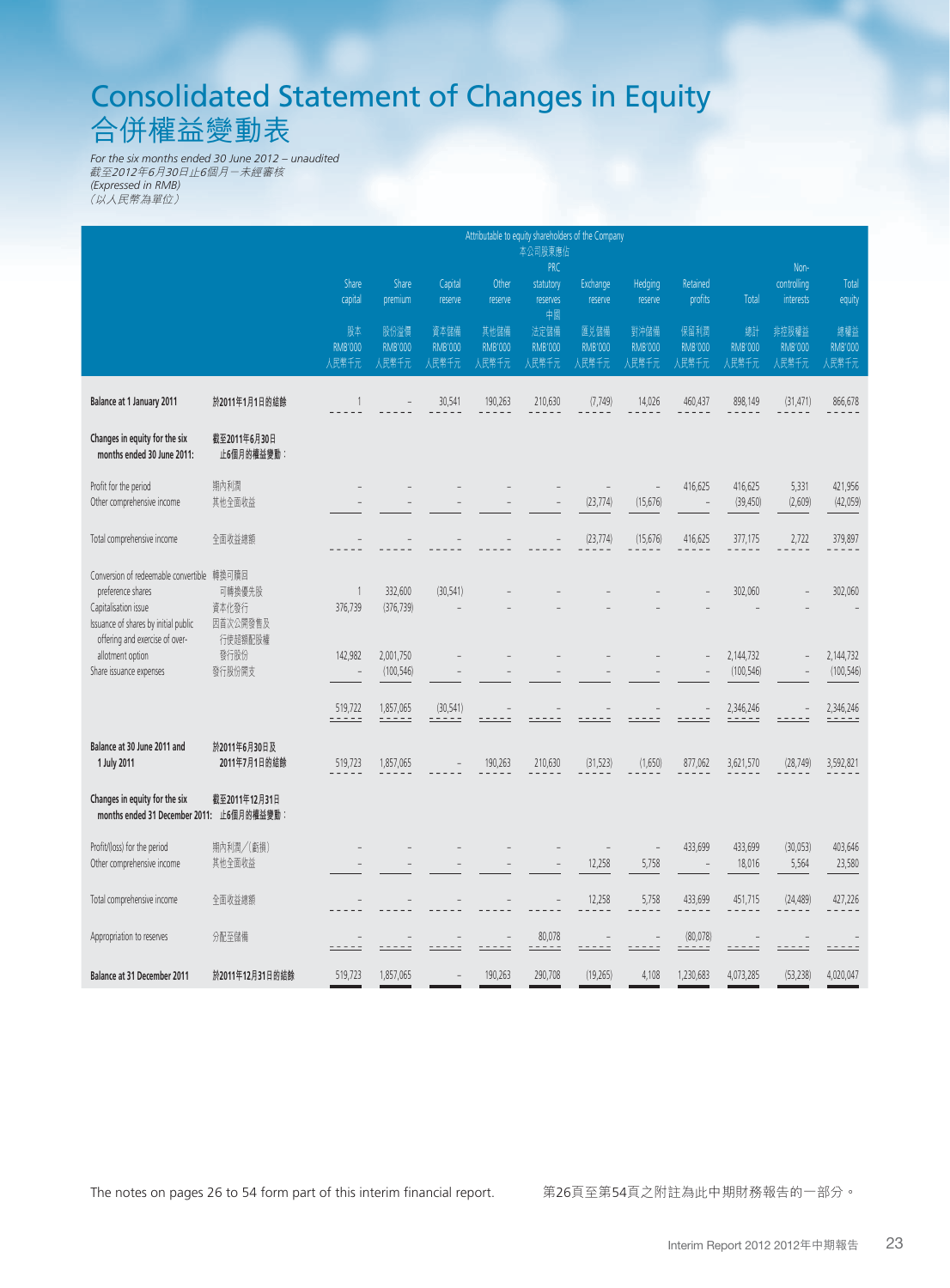Consolidated Statement of Changes in Equity (Continued) 合併權益變動表(續)

*For the six months ended 30 June 2012 – unaudited* 截至2012年6月30日止6個月-未經審核 *(Expressed in RMB)* (以人民幣為單位)

|                                                                                                         |                                     |                               |                                 | Attributable to equity shareholders of the Company<br>本公司股東應佔 |                                       |                                 |                                 |                                 |                               |                                         |                                |  |
|---------------------------------------------------------------------------------------------------------|-------------------------------------|-------------------------------|---------------------------------|---------------------------------------------------------------|---------------------------------------|---------------------------------|---------------------------------|---------------------------------|-------------------------------|-----------------------------------------|--------------------------------|--|
|                                                                                                         |                                     | <b>Share</b><br>capital       | <b>Share</b><br>premium         | Other<br>reserve                                              | <b>PRC</b><br>statutory<br>reserves   | <b>Exchange</b><br>reserve      | <b>Hedging</b><br>reserve       | <b>Retained</b><br>profits      | <b>Total</b>                  | Non-<br>controlling<br><b>interests</b> | <b>Total</b><br>equity         |  |
|                                                                                                         |                                     | 股本<br><b>RMB'000</b><br>人民幣千元 | 股份溢價<br><b>RMB'000</b><br>人民幣千元 | 其他儲備<br><b>RMB'000</b><br>人民幣千元                               | 中國<br>法定儲備<br><b>RMB'000</b><br>人民幣千元 | 匯兑儲備<br><b>RMB'000</b><br>人民幣千元 | 對沖儲備<br><b>RMB'000</b><br>人民幣千元 | 保留利潤<br><b>RMB'000</b><br>人民幣千元 | 總計<br><b>RMB'000</b><br>人民幣千元 | 非控股權益<br><b>RMB'000</b><br>人民幣千元        | 總權益<br><b>RMB'000</b><br>人民幣千元 |  |
| <b>Balance at 1 January 2012</b>                                                                        | 於2012年1月1日的結餘                       | 519,723                       | 1,857,065                       | 190,263                                                       | 290,708                               | (19, 265)                       | 4,108                           | 1,230,683                       | 4,073,285                     | (53, 238)                               | 4,020,047                      |  |
| Changes in equity for the six<br>months ended 30 June 2012:                                             | 截至2012年6月30日<br>止6個月的權益變動:          |                               |                                 |                                                               |                                       |                                 |                                 |                                 |                               |                                         |                                |  |
| Profit/(loss) for the period<br>Other comprehensive income                                              | 期內利潤/(虧損)<br>其他全面收益                 |                               |                                 |                                                               |                                       | 39,161                          | (13, 756)                       | 262,356<br>۰                    | 262,356<br>25,405             | (13, 177)<br>330                        | 249,179<br>25,735              |  |
| Total comprehensive income                                                                              | 全面收益總額                              |                               |                                 |                                                               |                                       | 39,161                          | (13, 756)                       | 262,356                         | 287,761                       | (12, 847)                               | 274,914                        |  |
| Dividends approved in respect of<br>the previous year (Note 16(b))<br>Effect on equity arising from the | 已獲批准之上年度股息<br>(附註16(b))<br>收購受共同控制之 |                               | (201, 337)                      |                                                               |                                       |                                 |                                 |                                 | (201, 337)                    |                                         | (201, 337)                     |  |
| acquisition of a business under<br>common control (Note 17)                                             | 業務對權益之<br>影響(附註17)                  |                               |                                 | (565)                                                         |                                       |                                 |                                 |                                 | (565)                         |                                         | (565)                          |  |
|                                                                                                         |                                     |                               | (201, 337)                      | (565)                                                         |                                       |                                 |                                 |                                 | (201, 902)                    |                                         | (201, 902)<br>$- - - -$        |  |
| Balance at 30 June 2012                                                                                 | 於2012年6月30日的結餘                      | 519,723                       | 1,655,728                       | 189,698                                                       | 290,708                               | 19,896                          | (9,648)                         | 1,493,039                       | 4,159,144                     | (66,085)                                | 4,093,059                      |  |

The notes on pages 26 to 54 form part of this interim financial report. <br> **WADDED:** 第26頁至第54頁之附註為此中期財務報告的一部分。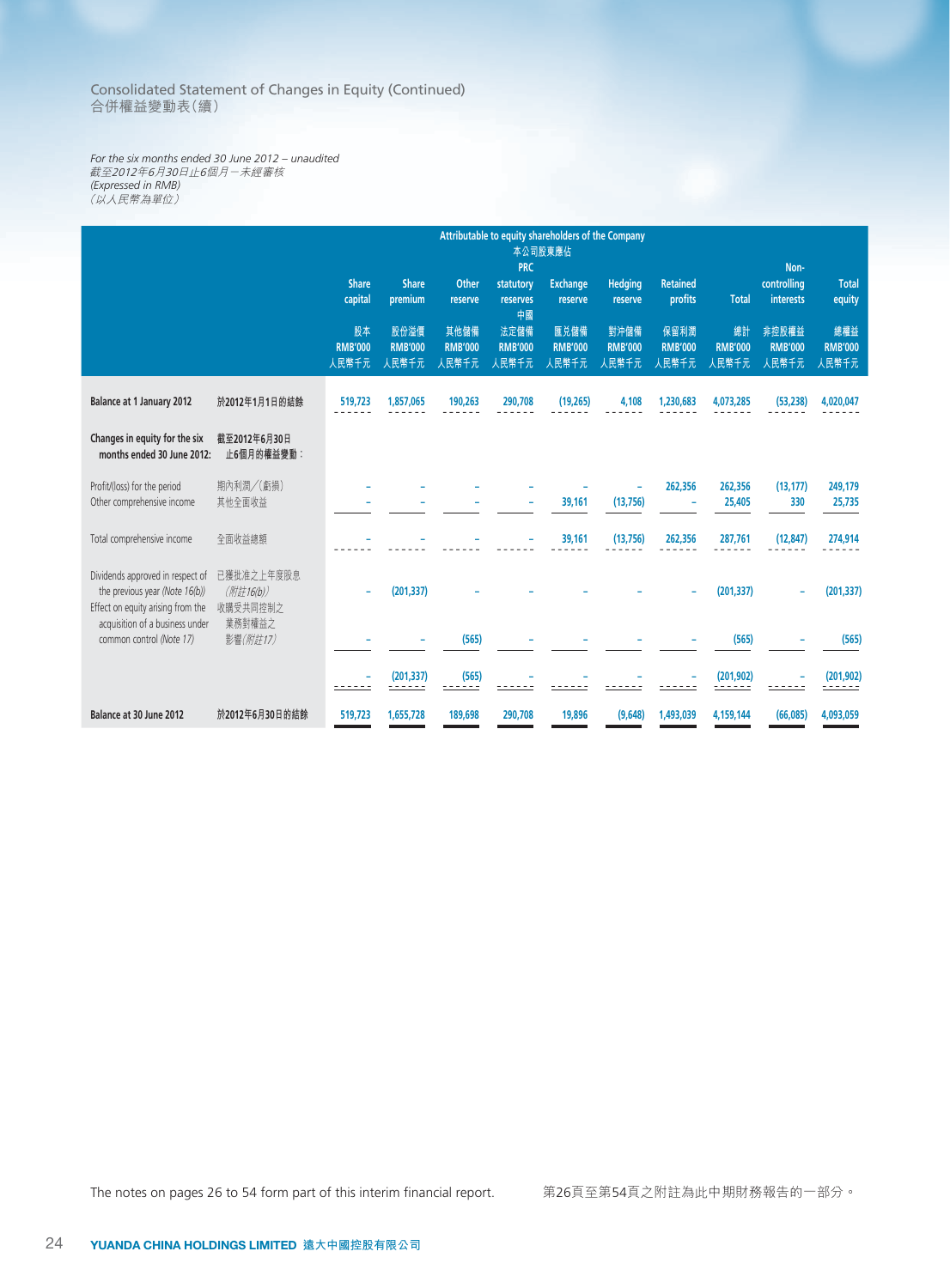# Condensed Consolidated Cash Flow Statement 簡明合併現金流量表

*For the six months ended 30 June 2012 – unaudited* 截至2012年6月30日止6個月-未經審核 *(Expressed in RMB)* (以人民幣為單位)

|                                         |                 |             | Six months ended 30 June |                |  |
|-----------------------------------------|-----------------|-------------|--------------------------|----------------|--|
|                                         |                 |             | 2012                     | 2011           |  |
|                                         |                 |             | 截至6月30日止六個月              |                |  |
|                                         |                 |             | 2012年                    | 2011年          |  |
|                                         |                 | <b>Note</b> | <b>RMB'000</b>           | <b>RMB'000</b> |  |
|                                         |                 | 附註          | 人民幣千元                    | 人民幣千元          |  |
|                                         |                 |             |                          |                |  |
| <b>Cash used in operations</b>          | 經營所用現金          |             | (1,047,626)              | (103, 847)     |  |
|                                         |                 |             |                          |                |  |
| Income tax paid                         | 已付所得税           |             | (74, 537)                | (101, 050)     |  |
|                                         |                 |             |                          |                |  |
| Net cash used in operating activities   | 經營活動所用現金淨額      |             | (1, 122, 163)            | (204, 897)     |  |
|                                         |                 |             |                          |                |  |
| Net cash generated from/(used in)       | 投資活動產生/(所用)     |             |                          |                |  |
| investing activities                    | 現金淨額            |             | 115,748                  | (132, 855)     |  |
|                                         |                 |             |                          |                |  |
| Net cash generated from                 | 融資活動產生現金淨額      |             |                          |                |  |
| financing activities                    |                 |             | 125,127                  | 1,722,740      |  |
|                                         |                 |             |                          |                |  |
| Net (decrease)/increase in cash and     | 現金及現金等價物(減少)/   |             |                          |                |  |
| cash equivalents                        | 增加淨額            |             | (881, 288)               | 1,384,988      |  |
|                                         |                 |             |                          |                |  |
| Cash and cash equivalents at 1 January  | 於1月1日的現金及現金等價物  | 12          | 1,744,338                | 533,723        |  |
|                                         |                 |             |                          |                |  |
| Effect of foreign exchange rate changes | 外幣匯率變動的影響       |             | (908)                    | (4, 149)       |  |
|                                         |                 |             |                          |                |  |
| Cash and cash equivalents at 30 June    | 於6月30日的現金及現金等價物 | 12          | 862,142                  | 1,914,562      |  |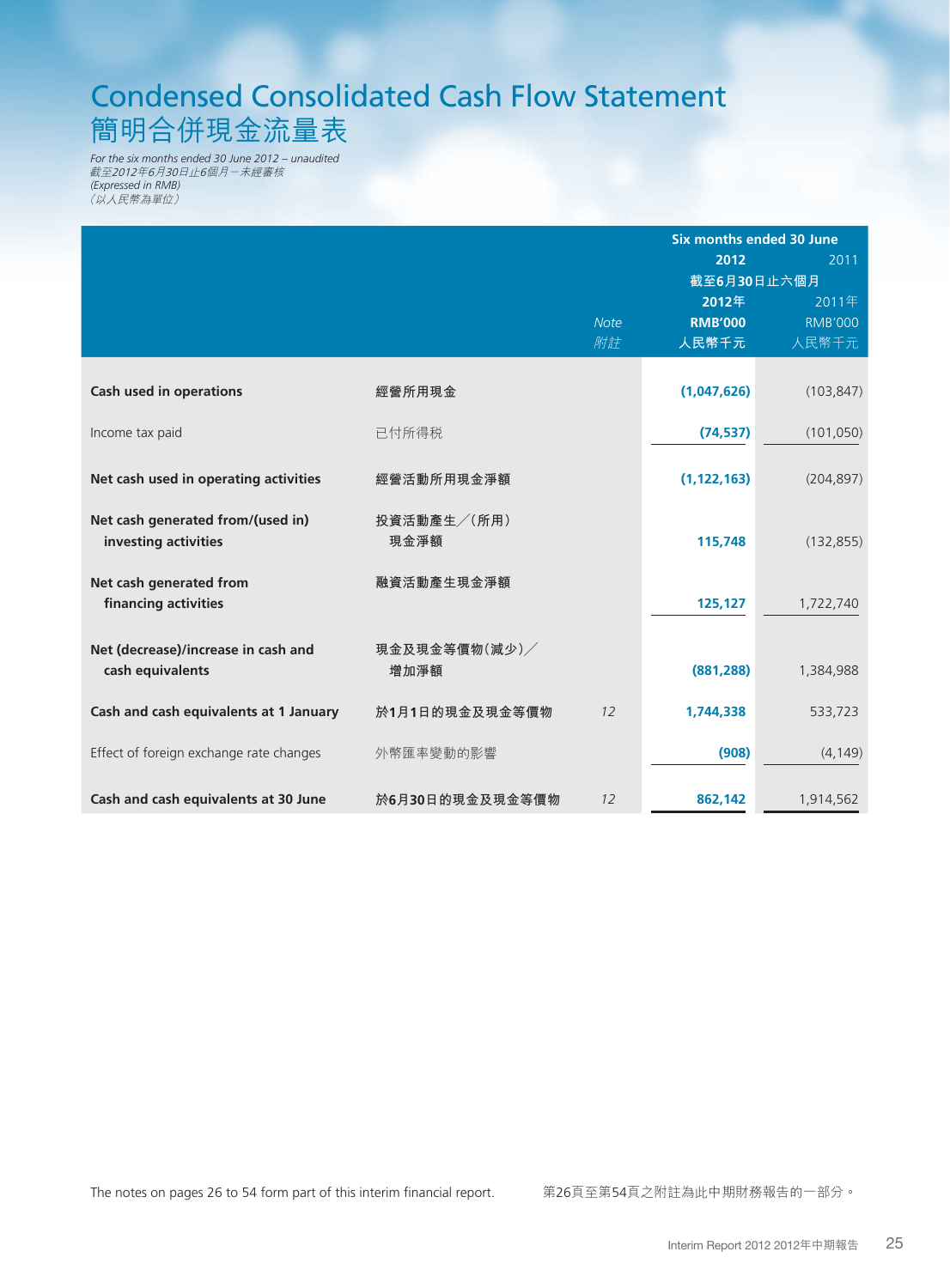# Notes to the Unaudited Interim Financial Report 未經審核中期財務報告附註

*(Expressed in RMB unless otherwise indicated)* (除另有指明外,以人民幣為單位)

### **1 Corporate Information**

Yuanda China Holdings Limited (the "Company") was incorporated in the Cayman Islands on 26 February 2010 as an exempted company with limited liability under the Companies Law, Chapter 22 (Law 3 of 1961, as consolidated and revised) of the Cayman Islands. The shares of the Company were listed on The Stock Exchange of Hong Kong Limited (the "Stock Exchange") on 17 May 2011. The condensed consolidated interim financial statements of the Company as at and for the six months ended 30 June 2012 comprise the Company and its subsidiaries (collectively referred to as the "Group"). The principal activities of the Group are the design, procurement, production, sale and installation of curtain wall systems.

# **2 Basis of Preparation**

This interim financial report has been prepared in accordance with the applicable disclosure provisions of the Rules Governing the Listing of Securities on the Stock Exchange, including compliance with International Accounting Standard ("IAS") 34, *Interim financial reporting*, issued by the International Accounting Standards Board (the "IASB"). It was authorised for issue on 27 August 2012.

The interim financial report has been prepared in accordance with the same accounting policies adopted in the 2011 annual financial statements, except for accounting policy changes that are expected to be reflected in the 2012 annual financial statements. Details of these changes in accounting policies are set out in Note 3.

The preparation of an interim financial report in conformity with IAS 34 requires management to make judgements, estimates and assumptions that affect the application of policies and reported amounts of assets and liabilities, income and expenses on a year to date basis. Actual results may differ from these estimates.

This interim financial report contains condensed consolidated financial statements and selected explanatory notes. The notes include an explanation of events and transactions that are significant to an understanding of the changes in financial position and performance of the Group since the 2011 annual financial statements. The condensed consolidated interim financial statements and notes thereon do not include all of the information required for full set of financial statements prepared in accordance with International Financial Reporting Standards ("IFRSs").

# **1 公司資料**

遠大中國控股有限公司(「本公司」)於2010年 2月26日根據開曼群島公司法第22章(1961年 第三號法例,經綜合及修訂)在開曼群島註冊 成立為獲豁免有限公司。本公司股份於2011 年5月17日在香港聯合交易所有限公司(「聯交 所」)上市。本公司於2012年6月30日及截至該 日止6個月的簡明合併中期財務報表包含本公 司及其附屬公司(統稱「本集團」)的資料。本集 團的主要業務為設計、採購、生產、銷售及安 裝幕牆系統。

### **2 編製基準**

本中期財務報告乃根據聯交所證券上市規則適 用披露條文,包括遵照國際會計準則理事會 (「國際會計準則理事會」)頒佈的國際會計準 則(「國際會計準則」)第34號中期財務報告而 編製。中期財務報告於2012年8月27日授權刊 發。

本中期財務報告乃根據2011年年度財務報表 所採納之相同會計政策而編製,惟預期將於 2012年年度財務報表反映的會計政策變動除 外。此等會計政策變動詳情載於附註3。

管理層在編製符合國際會計準則第34號之中 期財務報告時,須作出對政策的應用、資產及 負債、收入及支出按本年至今基準計算的呈報 金額造成影響的判斷、估計及假設。實際結果 可能與該等估計有所不同。

本中期財務報告載列簡明合併財務報表以及選 定之解釋附註。附註包括對了解本集團由刊發 2011年年度財務報表以來財務狀況及表現之 變動屬重要之事項及交易之解釋。簡明合併中 期財務報表及相關附註並不包括根據國際財務 報告準則(「國際財務報告準則」)對編製完整財 務報表所要求之全部資料。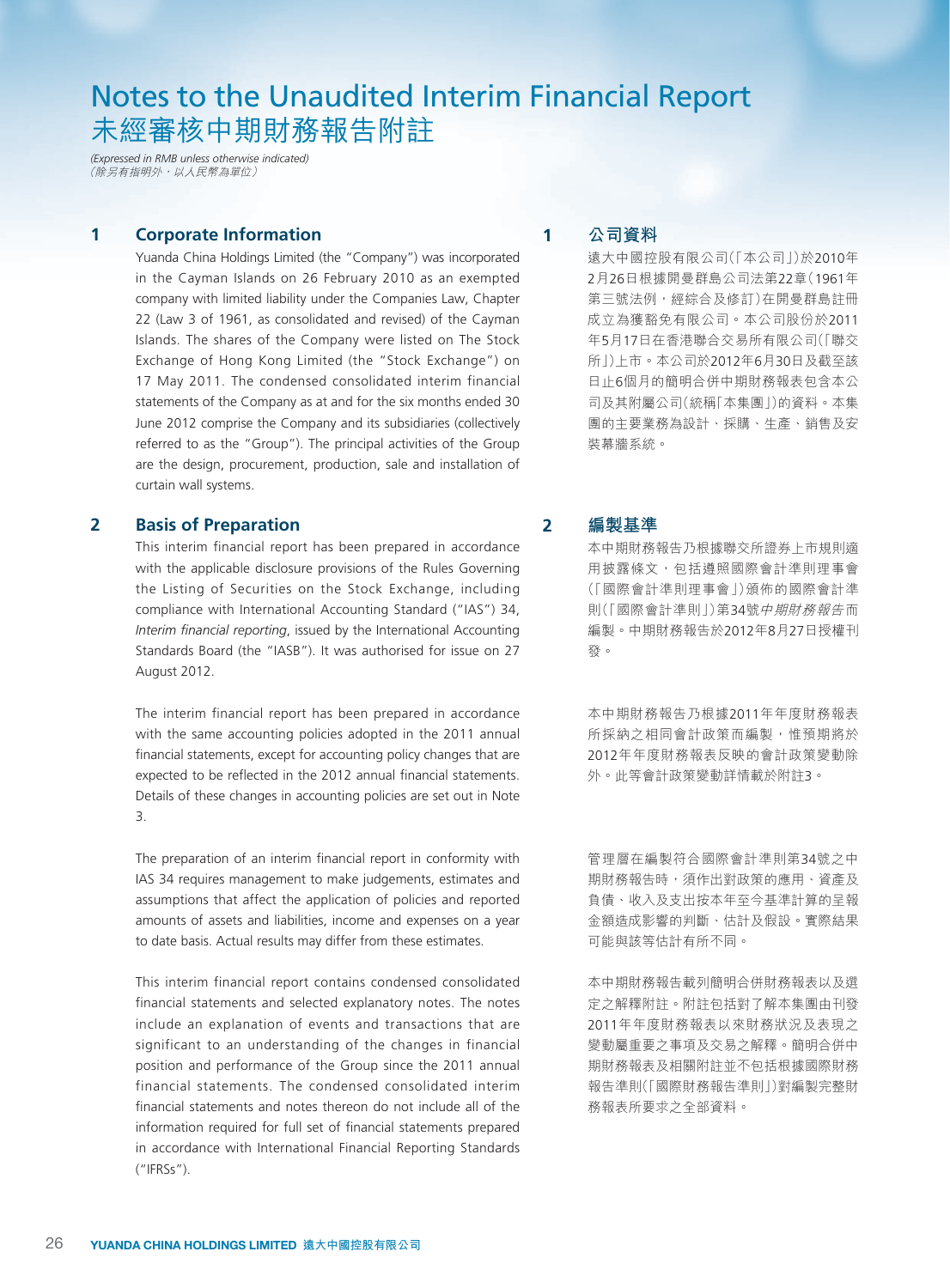*(Expressed in RMB unless otherwise indicated)* (除另有指明外,以人民幣為單位)

# **2 Basis of Preparation** *(continued)*

The interim financial report is unaudited, but has been reviewed by KPMG in accordance with Hong Kong Standard on Review Engagements 2410, *Review of interim financial information performed by the independent auditor of the entity*, issued by the Hong Kong Institute of Certified Public Accountants. KPMG's independent review report to the board of directors of the Company is included on pages 55 to 56.

The financial information relating to the financial year ended 31 December 2011 that is included in the interim financial report as being previously reported information does not constitute the Company's statutory financial statements for that financial year but is derived from those financial statements. Statutory financial statements for the year ended 31 December 2011 are available from the Company's registered office. The auditors have expressed an unqualified opinion on those financial statements in their report dated 22 March 2012.

#### **3 Changes in Accounting Policies**

The IASB has issued a few amendments to IFRSs that are first effective for the current accounting period of the Group and the Company. Of these, the following development is relevant to the Group's financial statements:

• Amendments to IFRS 7, *Financial instruments: Disclosures – Transfers of financial assets*

The Group has not applied any new standard or interpretation that is not yet effective for the current accounting period.

The amendments to IFRS 7 require certain disclosures to be included in the annual financial statements in respect of all transferred financial assets that are not derecognised and for any continuing involvement in a transferred asset existing at the reporting date, irrespective of when the related transfer transaction occurred. However, an entity need not provide the disclosures for the comparative period in the first year of adoption. The Group did not have any significant transfers of financial assets in previous periods or the current period which require disclosure in the current accounting period under the amendments.

# **2 編製基準**(續)

本中期財務報告未經審核,已由畢馬威會計師 事務所根據香港會計師公會頒佈之香港審閱聘 用準則第2410號實體之獨立核數師對中期財 務資料之審閱進行審閱。畢馬威會計師事務致 本公司董事會之獨立審閱報告載於第55頁至 第56頁。

載入本中期財務報告中關於截至2011年12月 31日止財政年度之財務資料為過去已呈報之 資料,並不構成本公司於該財政年度之法定財 務報表,惟乃源自該等財務報表。截至2011 年12月31日止年度之法定財務報表可於本公 司之註冊辦事處索取。核數師已於2012年3月 22日發表之報告中就該等財務報表作出無保 留意見。

#### **3 會計政策的變動**

國際會計準則理事會已頒佈若干對國際財務報 告準則的修訂,於本集團及本公司的本會計期 間首次生效。其中,下列變動乃與本集團財務 報表有關。

國際財務報告準則第7號之修訂,金融 工具:披露-轉移金融資產

本集團並無應用任何於本會計期間並未生效的 新準則或詮釋。

國際財務報告準則第7號之修訂規定於年度財 務報表對所有未取消確認的已轉移金融資產及 於報告日期存在之任何持續參與的已轉移資產 (不論有關轉移交易於何時發生)作若干披露。 然而,實體毋須於首年採納時披露比較期間的 資料。本集團於過往期間或本期間並沒有任何 重大的金融資產轉移乃需根據該修訂於本會計 期間作出披露。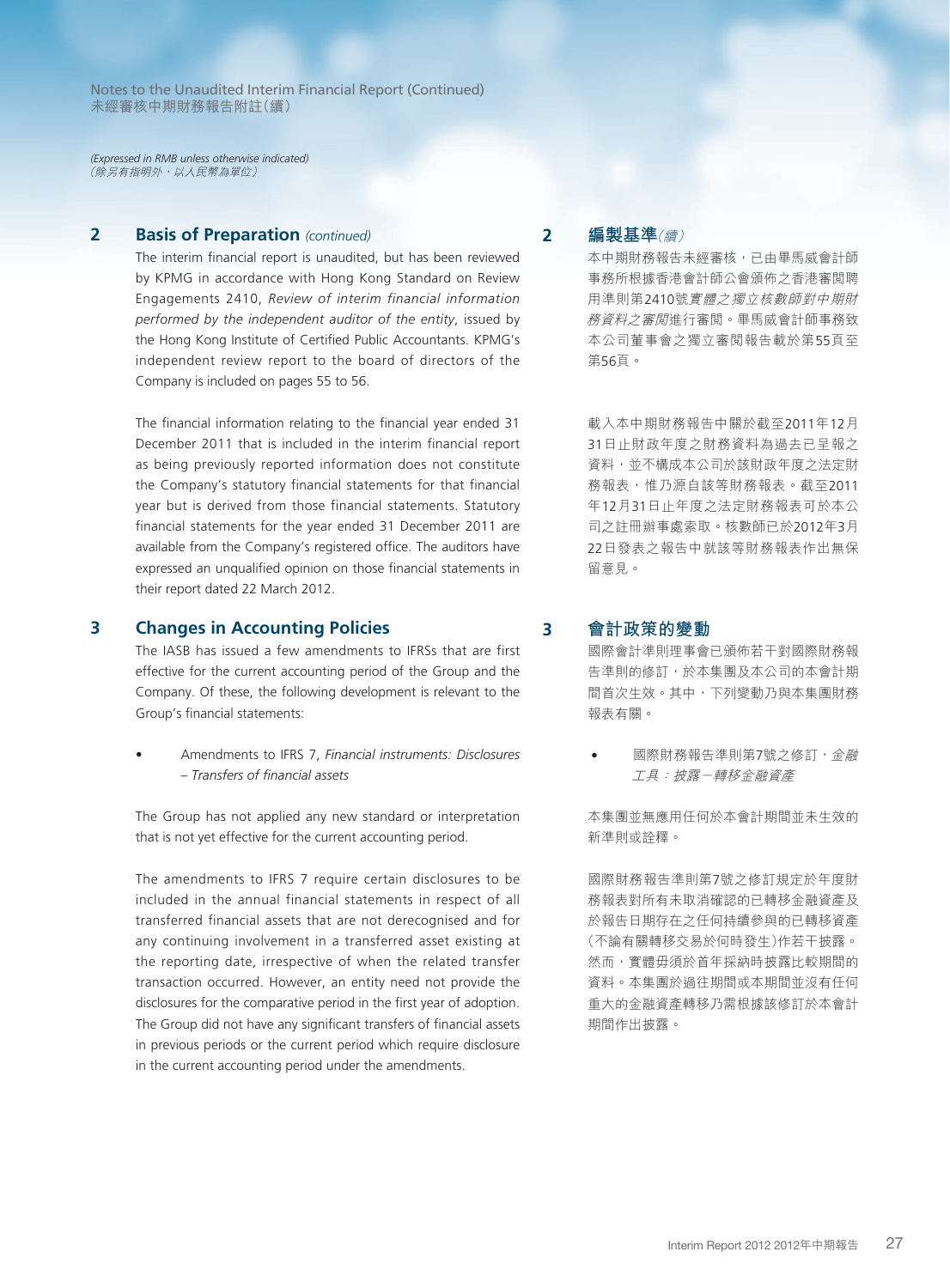*(Expressed in RMB unless otherwise indicated)* (除另有指明外,以人民幣為單位)

**4 Segment Reporting**

The Group manages its businesses by geographical locations of the construction contracts. In a manner consistent with the way in which information is reported internally to the Group's most senior executive management for the purposes of resource allocation and performance assessment, the Group has presented the following six reportable segments: Northeast China, North China, East China, West China, South China and Overseas. No operating segments have been aggregated to form the following reportable segments.

- Northeast China: comprises construction contracts carried out in the northeastern region of the People's Republic of China (the "PRC"), which includes Liaoning, Jilin, Heilongjiang, Shandong, Henan and Inner Mongolia provinces and autonomous region.
- North China: comprises construction contracts carried out in the northern region of the PRC, which includes Hebei and Shanxi provinces, Beijing and Tianjin.
- East China: comprises construction contracts carried out in the eastern region of the PRC, which includes Jiangsu, Zhejiang, Anhui and Jiangxi provinces, and Shanghai.
- West China: comprises construction contracts carried out in the western and northwestern regions of the PRC, which include Sichuan, Yunnan, Guizhou, Hubei, Shaanxi, Ningxia, Gansu, Qinghai and Xinjiang provinces and autonomous regions, and Chongqing.
- South China: comprises construction contracts carried out in the southern region of the PRC, which includes Guangdong, Hunan, Fujian, Hainan and Guangxi provinces and autonomous region.
- Overseas: comprises construction contracts carried out outside of the PRC.

**4 分部報告**

本集團按建築合同的地理位置劃分管理其業 務。按照與就資源分配及表現評估向本集團最 高行政管理人員內部呈報資料一致的方式,本 集團呈列以下六個可申報分部:東北、華北、 華東、華西、華南及海外。並無將任何經營分 部合併以構成下列可申報分部。

- 東北:由在中華人民共和國(「中國」) 東北地區進行的建築合同組成,包括 遼寧省、吉林省、黑龍江省、山東 省、河南省及內蒙古自治區。
- 華北:由在中國北部地區進行的建築 合同組成,包括河北省、山西省、北 京市及天津市。
- 華東:由在中國東部地區進行的建築 合同組成,包括江蘇省、浙江省、安 徽省及江西省,以及上海市。
- 華西:由在中國西部及西北部地區進 行的建築合同組成,包括四川省、雲 南省、貴州省、湖北省、陝西省、寧 夏回族自治區、甘肅省、青海省及新 疆維吾爾自治區,以及重慶市。
- 華南:由在中國南部地區進行的建築 合同組成,包括廣東省、湖南省、福 建省、海南省及廣西壯族自治區。
- 海外:由在中國境外進行的建築合同 組成。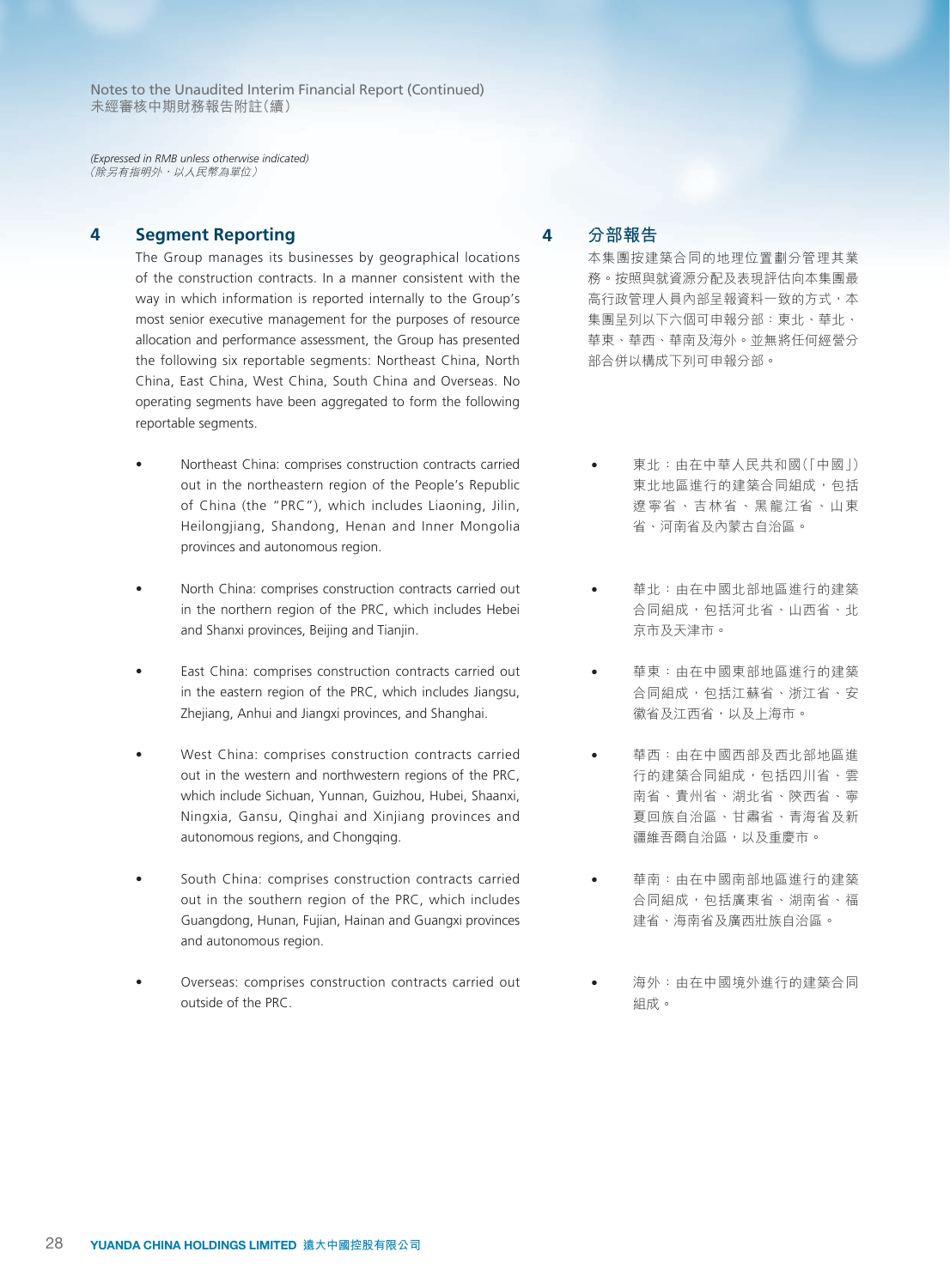*(Expressed in RMB unless otherwise indicated)* (除另有指明外,以人民幣為單位)

# **4 Segment Reporting** *(continued)*

#### **(a) Segment results, assets and liabilities**

For the purposes of assessing segment performance and allocating resources between segments, the Group's most senior executive management monitors the results, assets and liabilities attributable to each reportable segment on the following bases:

Segment assets include all assets with the exception of certain property, plant and equipment and lease prepayments, deferred tax assets and other corporate assets. Segment liabilities include trade and bills payables, gross amount due to customers for contract work, receipts in advance, accrued expenses and other payables and provision for warranties managed directly by the segments.

Revenue and expenses are allocated to the reportable segments with reference to revenue generated by those segments and the expenses incurred by those segments. However, assistance provided by one segment to another, including sharing of assets and technical know-how, is not measured.

The measure used for reporting segment profit is "adjusted EBITDA" i.e. "adjusted earnings before interest, taxes, depreciation and amortisation", where "interest" is regarded as including interest income and finance costs, and "depreciation and amortisation" is regarded as including impairment losses on non-current assets. To arrive at adjusted EBITDA, the Group's earnings are further adjusted for items not specifically attributed to individual segments, such as directors' remuneration and other head office or corporate administration costs.

In addition to receiving segment information concerning adjusted EBITDA, management is provided with segment information concerning revenue, interest income and finance costs related to each segment, and depreciation, amortisation, impairment losses, and additions to noncurrent segment assets used by the segments in their operations. No significant inter-segment sales have occurred for the six months ended 30 June 2012 and 2011.

# **4 分部報告**(續)

**(a) 分部業績、資產及負債** 就評估分部表現及分配分部間的資源 而言,本集團最高行政管理人員按以 下基準監控各可申報分部應佔的業 績、資產及負債:

> 除若干物業、廠房及設備以及預付租 金、遞延稅項資產及其他公司資產 外,分部資產包括所有資產。分部負 債包括貿易應付款及應付票據、應付 客戶合同工程總額、預收款項、應計 開支及其他應付款以及該等分部直接 管理的保修撥備。

> 收入及開支乃參考可申報分部產生的 收入及其產生的開支而分配至該等分 部。然而,由一個分部向另一個分部 提供的資助(包括分佔資產及技術知 識)則不予計量。

> 用於報告分部利潤的計量方式為「經 調整EBITDA」,即「扣除利息、稅項、 折舊及攤銷前的經調整盈利」,其中 「利息」被視為包括利息收入及融資成 本,而「折舊及攤銷」被視為包括非流 動資產的減值虧損。為達到經調整 EBITDA,本集團的盈利乃就並未指 定屬於個別分部的項目作出進一步調 整,如董事酬金及其他總部或公司行 政成本。

> 除獲得有關經調整EBITDA的分部資料 外,管理層亦獲提供的有關各分部的 收入、利息收入及融資成本、分部於 其營運中使用的非流動分部資產之折 舊、攤銷、減值虧損以及添置的非流 動分部資產資料。截至2012年及2011 年6月30日止6個月,概無出現重大分 部間銷售。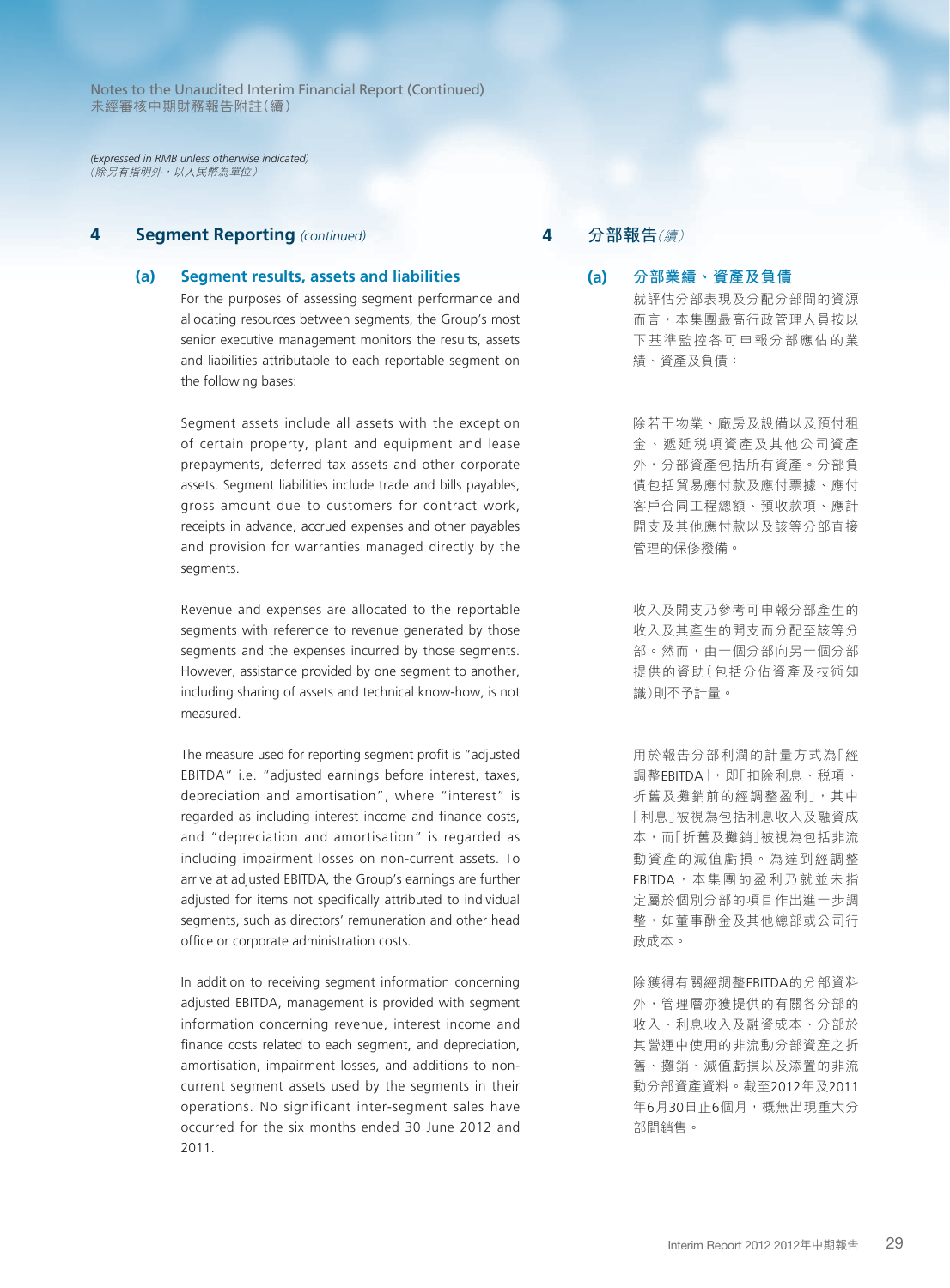*(Expressed in RMB unless otherwise indicated)* (除另有指明外,以人民幣為單位)

# **4 Segment Reporting** *(continued)*

# **(a) Segment results, assets and liabilities**  *(continued)*

Information regarding the Group's reportable segments as provided to the Group's most senior executive management for the purposes of resource allocation and assessment of segment performance for the six months ended 30 June 2012 and 2011 is set out below.

**4 分部報告**(續)

# **(a) 分部業績、資產及負債**(續)

截至2012年及2011年6月30日止6個 月,有關提供予本集團最高行政管理 人員以分配資源及評估分部表現的本 集團可申報分部資料載列如下。

|                                                                      |                           |                                                            | Six months ended 30 June 2012<br>截至2012年6月30日止6個月      |                                                |                                                |                                                        |                                                  |                                               |  |
|----------------------------------------------------------------------|---------------------------|------------------------------------------------------------|--------------------------------------------------------|------------------------------------------------|------------------------------------------------|--------------------------------------------------------|--------------------------------------------------|-----------------------------------------------|--|
|                                                                      |                           | <b>Northeast</b><br>China<br>東北<br><b>RMB'000</b><br>人民幣千元 | <b>North</b><br>China<br>華北<br><b>RMB'000</b><br>人民幣千元 | East<br>China<br>華東<br><b>RMB'000</b><br>人民幣千元 | West<br>China<br>華西<br><b>RMB'000</b><br>人民幣千元 | <b>South</b><br>China<br>華南<br><b>RMB'000</b><br>人民幣千元 | <b>Overseas</b><br>海外<br><b>RMB'000</b><br>人民幣千元 | <b>Total</b><br>總計<br><b>RMB'000</b><br>人民幣千元 |  |
| Revenue from external<br>customers and reportable<br>segment revenue | 來自外部客戶的<br>收入及可申報<br>分部收入 | 605,901                                                    | 671,459                                                | 894,446                                        | 601.781                                        | 529,213                                                | 1,910,735                                        | 5,213,535                                     |  |
| Reportable segment profit<br>(adjusted EBITDA)                       | 可申報分部利潤<br>(經調整EBITDA)    | 62,340                                                     | 64,412                                                 | 141,281                                        | 49,327                                         | 16,950                                                 | 81,928                                           | 416,238                                       |  |

|                                |         |                                                            | At 30 June 2012<br>於2012年6月30日                         |                                                |                                                |                                                        |                                                  |                                               |  |
|--------------------------------|---------|------------------------------------------------------------|--------------------------------------------------------|------------------------------------------------|------------------------------------------------|--------------------------------------------------------|--------------------------------------------------|-----------------------------------------------|--|
|                                |         | <b>Northeast</b><br>China<br>東北<br><b>RMB'000</b><br>人民幣千元 | <b>North</b><br>China<br>華北<br><b>RMB'000</b><br>人民幣千元 | East<br>China<br>華東<br><b>RMB'000</b><br>人民幣千元 | West<br>China<br>華西<br><b>RMB'000</b><br>人民幣千元 | <b>South</b><br>China<br>華南<br><b>RMB'000</b><br>人民幣千元 | <b>Overseas</b><br>海外<br><b>RMB'000</b><br>人民幣千元 | <b>Total</b><br>總計<br><b>RMB'000</b><br>人民幣千元 |  |
| Reportable segment assets      | 可申報分部資產 | 1,647,665                                                  | 997,366                                                | 1,798,710                                      | 1,095,512                                      | 788,976                                                | 2,891,209                                        | 9,219,438                                     |  |
| Reportable segment liabilities | 可申報分部負債 | 671,346                                                    | 536,577                                                | 688,338                                        | 495,017                                        | 552,307                                                | 1,167,419                                        | 4,111,004                                     |  |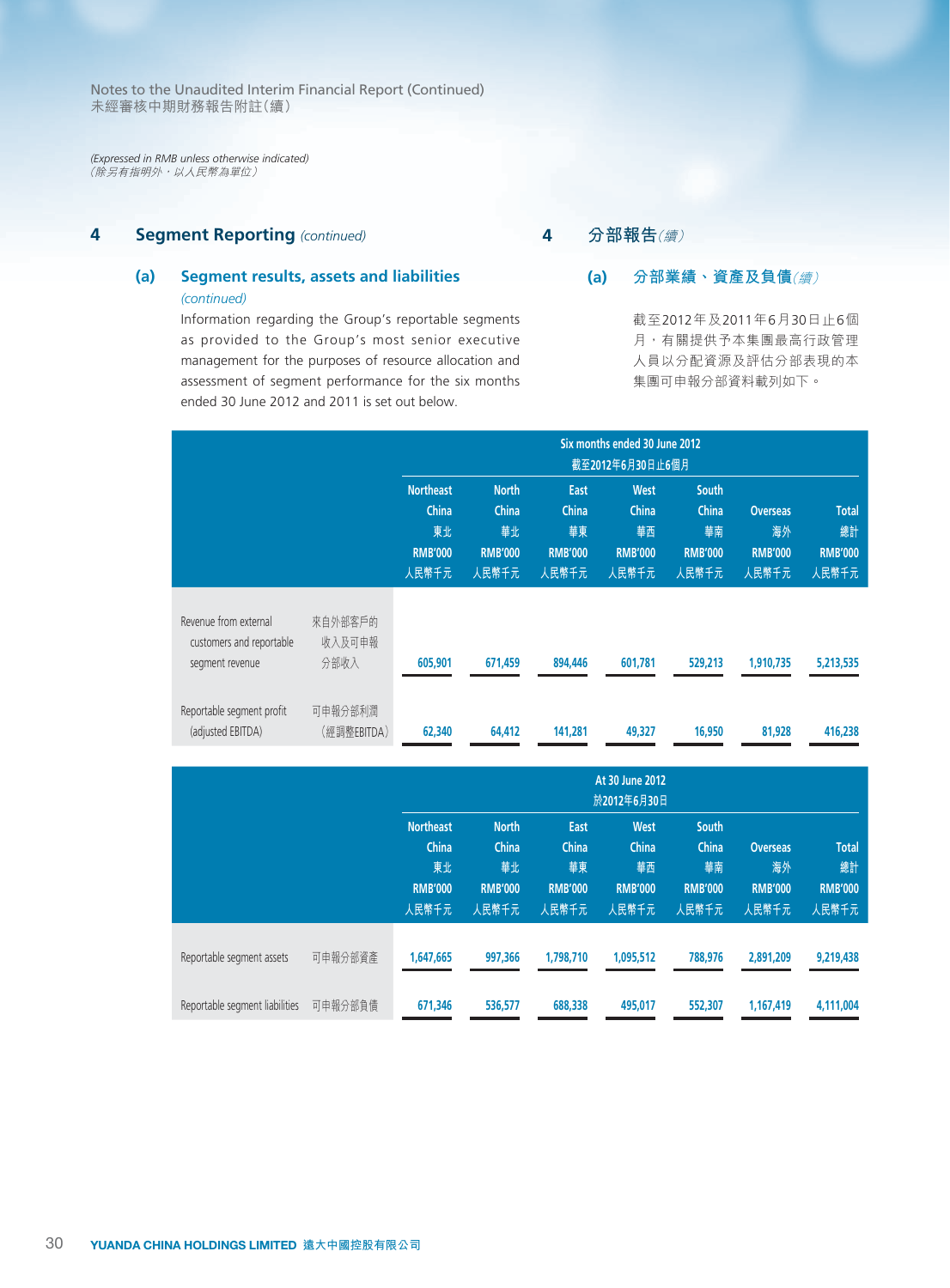*(Expressed in RMB unless otherwise indicated)* (除另有指明外,以人民幣為單位)

# **4 Segment Reporting** *(continued)*

# **4 分部報告**(續)

**(a) 分部業績、資產及負債**(續)

# **(a) Segment results, assets and liabilities**  *(continued)*

|                                                                      |                           | Six months ended 30 June 2011<br>截至2011年6月30日止6個月          |                                                        |                                                |                                                |                                                        |                                           |                                        |  |
|----------------------------------------------------------------------|---------------------------|------------------------------------------------------------|--------------------------------------------------------|------------------------------------------------|------------------------------------------------|--------------------------------------------------------|-------------------------------------------|----------------------------------------|--|
|                                                                      |                           | <b>Northeast</b><br>China<br>東北<br><b>RMB'000</b><br>人民幣千元 | <b>North</b><br>China<br>華北<br><b>RMB'000</b><br>人民幣千元 | East<br>China<br>華東<br><b>RMB'000</b><br>人民幣千元 | West<br>China<br>華西<br><b>RMB'000</b><br>人民幣千元 | <b>South</b><br>China<br>華南<br><b>RMB'000</b><br>人民幣千元 | Overseas<br>海外<br><b>RMB'000</b><br>人民幣千元 | Total<br>總計<br><b>RMB'000</b><br>人民幣千元 |  |
| Revenue from external<br>customers and reportable<br>segment revenue | 來自外部客戶的<br>收入及可申報<br>分部收入 | 808,343                                                    | 602,241                                                | 887,386                                        | 485,666                                        | 373,389                                                | 1,644,960                                 | 4,801,985                              |  |
| Reportable segment profit<br>(adjusted EBITDA)                       | 可申報分部利潤<br>(經調整EBITDA)    | 142,665                                                    | 89,137                                                 | 182.873                                        | 67,367                                         | 21,042                                                 | 165,865                                   | 668,949                                |  |

|                                |         | At 31 December 2011<br>於2011年12月31日 |                |                |                |                |                 |                |  |
|--------------------------------|---------|-------------------------------------|----------------|----------------|----------------|----------------|-----------------|----------------|--|
|                                |         | <b>Northeast</b>                    | <b>North</b>   | East           | West           | South          |                 |                |  |
|                                |         | China                               | China          | China          | China          | China          | <b>Overseas</b> | Total          |  |
|                                |         | 東北                                  | 華北             | 華東             | 華西             | 華南             | 海外              | 總計             |  |
|                                |         | <b>RMB'000</b>                      | <b>RMB'000</b> | <b>RMB'000</b> | <b>RMB'000</b> | <b>RMB'000</b> | <b>RMB'000</b>  | <b>RMB'000</b> |  |
|                                |         | 人民幣千元                               | 人民幣千元          | 人民幣千元          | 人民幣千元          | 人民幣千元          | 人民幣千元           | 人民幣千元          |  |
| Reportable segment assets      | 可申報分部資產 | 1,540,075                           | 1,000,975      | 1,729,465      | 929,487        | 663,045        | 2,713,819       | 8,576,866      |  |
| Reportable segment liabilities | 可申報分部負債 | 743,550                             | 548,416        | 822,685        | 547,231        | 470,572        | 1,291,345       | 4,423,799      |  |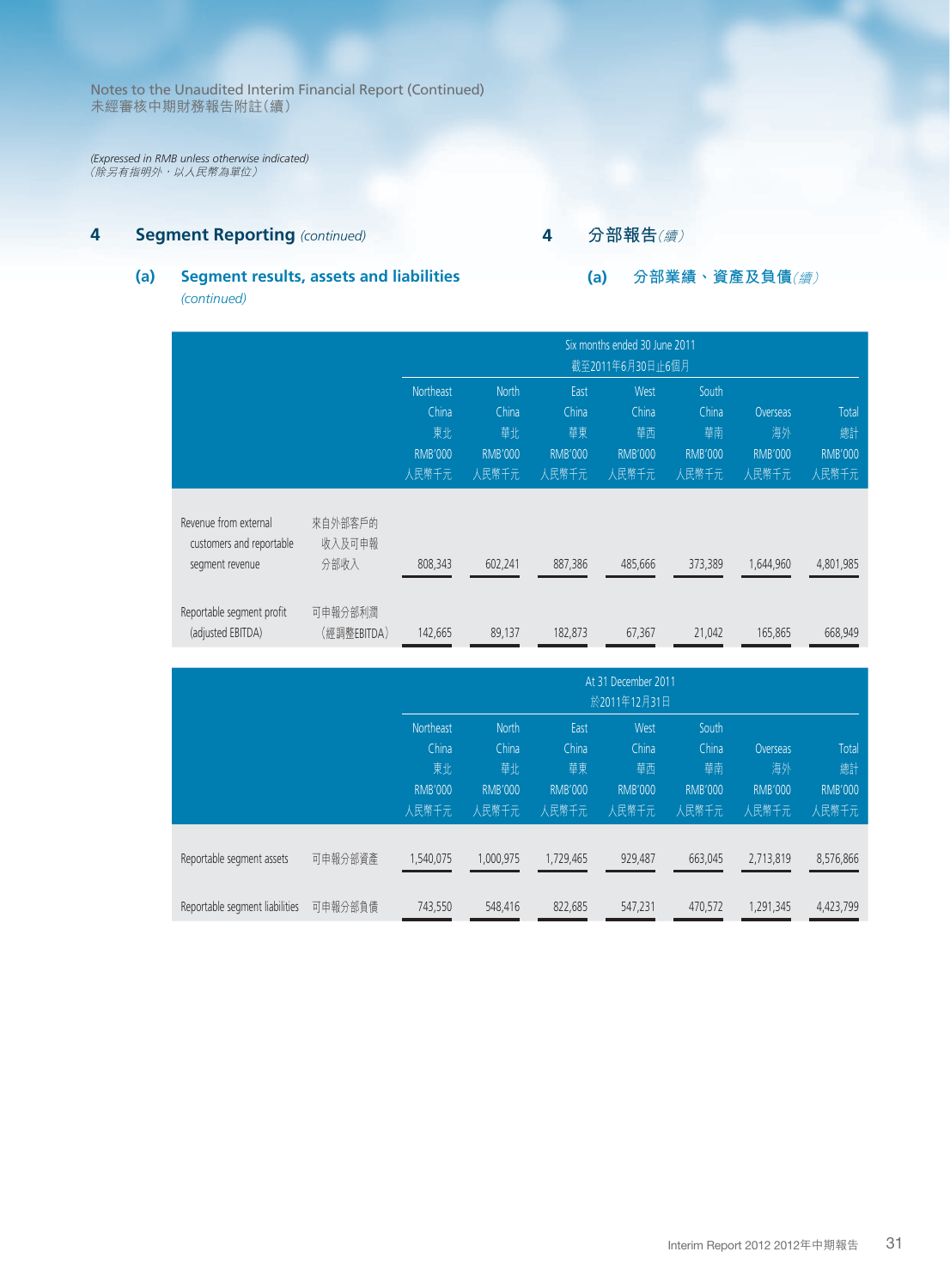*(Expressed in RMB unless otherwise indicated)* (除另有指明外,以人民幣為單位)

# **4 Segment Reporting** *(continued)*

# **4 分部報告**(續)

# **(b) Reconciliations of reportable segment revenue, profit, assets and liabilities**

### **(b) 可申報分部收入、利潤、資產及 負債的調節表**

| 2012<br>2011<br>截至6月30日止6個月<br>2012年<br>2011年<br><b>RMB'000</b><br><b>RMB'000</b><br>人民幣千元<br>人民幣千元<br>收入<br><b>Revenue</b><br>可申報分部收入及<br>Reportable segment revenue and<br>consolidated turnover<br>合併營業額<br>5,213,535<br>4,801,985<br>Profit<br>利潤<br>可申報分部利潤<br>Reportable segment profit<br>416,238<br>668,949<br>Depreciation and amortisation<br>折舊及攤銷<br>(32, 641)<br>(43, 737)<br>融資成本<br>Finance costs<br>(64, 721)<br>(58, 938)<br>Unallocated head office and corporate expenses<br>未分配總部及公司開支<br>(13, 556)<br>(21,046)<br>Consolidated profit before taxation<br>合併税前利潤<br>305,320<br>545,228<br>At 30 June<br>At 31 December<br>2012<br>2011<br>於2011年<br>於2012年<br>12月31日<br>6月30日<br><b>RMB'000</b><br><b>RMB'000</b><br>人民幣千元<br>人民幣千元<br>資產<br><b>Assets</b><br>可申報分部資產<br>Reportable segment assets<br>9,219,438<br>8,576,866<br>Property, plant and equipment<br>物業、廠房及設備<br>167,940<br>146,196<br>Lease prepayments<br>預付租金<br>235,990<br>238,514<br>Deferred tax assets<br>遞延税項資產<br>174,976<br>156,931<br>未分配總部及公司資產<br>Unallocated head office and corporate assets<br>665,295<br>1,171,957<br>Elimination of receivables between segments,<br>分部間及分部與總部間<br>應收款對銷<br>and segments and head office<br>(320, 111)<br>(211, 972)<br>Consolidated total assets<br>合併總資產<br>10,143,528<br>10,078,492<br><b>Liabilities</b><br>負債<br>可申報分部負債<br>Reportable segment liabilities<br>4,423,799<br>4,111,004<br>Bank and other loans<br>銀行及其他貸款<br>1,878,630<br>1,507,462<br>應付所得税<br>Income tax payable<br>210,450<br>207,747<br>Deferred tax liabilities<br>遞延税項負債<br>947<br>1,021<br>Unallocated head office and corporate liabilities<br>未分配總部及公司負債<br>127,685<br>172,252<br>Elimination of payables between segments,<br>分部間及分部與總部間<br>and segments and head office<br>應付款對銷<br>(320, 111)<br>(211, 972) |                                |       | <b>Six months ended 30 June</b> |           |
|------------------------------------------------------------------------------------------------------------------------------------------------------------------------------------------------------------------------------------------------------------------------------------------------------------------------------------------------------------------------------------------------------------------------------------------------------------------------------------------------------------------------------------------------------------------------------------------------------------------------------------------------------------------------------------------------------------------------------------------------------------------------------------------------------------------------------------------------------------------------------------------------------------------------------------------------------------------------------------------------------------------------------------------------------------------------------------------------------------------------------------------------------------------------------------------------------------------------------------------------------------------------------------------------------------------------------------------------------------------------------------------------------------------------------------------------------------------------------------------------------------------------------------------------------------------------------------------------------------------------------------------------------------------------------------------------------------------------------------------------------------------------------------------------------------------------------|--------------------------------|-------|---------------------------------|-----------|
|                                                                                                                                                                                                                                                                                                                                                                                                                                                                                                                                                                                                                                                                                                                                                                                                                                                                                                                                                                                                                                                                                                                                                                                                                                                                                                                                                                                                                                                                                                                                                                                                                                                                                                                                                                                                                              |                                |       |                                 |           |
|                                                                                                                                                                                                                                                                                                                                                                                                                                                                                                                                                                                                                                                                                                                                                                                                                                                                                                                                                                                                                                                                                                                                                                                                                                                                                                                                                                                                                                                                                                                                                                                                                                                                                                                                                                                                                              |                                |       |                                 |           |
|                                                                                                                                                                                                                                                                                                                                                                                                                                                                                                                                                                                                                                                                                                                                                                                                                                                                                                                                                                                                                                                                                                                                                                                                                                                                                                                                                                                                                                                                                                                                                                                                                                                                                                                                                                                                                              |                                |       |                                 |           |
|                                                                                                                                                                                                                                                                                                                                                                                                                                                                                                                                                                                                                                                                                                                                                                                                                                                                                                                                                                                                                                                                                                                                                                                                                                                                                                                                                                                                                                                                                                                                                                                                                                                                                                                                                                                                                              |                                |       |                                 |           |
|                                                                                                                                                                                                                                                                                                                                                                                                                                                                                                                                                                                                                                                                                                                                                                                                                                                                                                                                                                                                                                                                                                                                                                                                                                                                                                                                                                                                                                                                                                                                                                                                                                                                                                                                                                                                                              |                                |       |                                 |           |
|                                                                                                                                                                                                                                                                                                                                                                                                                                                                                                                                                                                                                                                                                                                                                                                                                                                                                                                                                                                                                                                                                                                                                                                                                                                                                                                                                                                                                                                                                                                                                                                                                                                                                                                                                                                                                              |                                |       |                                 |           |
|                                                                                                                                                                                                                                                                                                                                                                                                                                                                                                                                                                                                                                                                                                                                                                                                                                                                                                                                                                                                                                                                                                                                                                                                                                                                                                                                                                                                                                                                                                                                                                                                                                                                                                                                                                                                                              |                                |       |                                 |           |
|                                                                                                                                                                                                                                                                                                                                                                                                                                                                                                                                                                                                                                                                                                                                                                                                                                                                                                                                                                                                                                                                                                                                                                                                                                                                                                                                                                                                                                                                                                                                                                                                                                                                                                                                                                                                                              |                                |       |                                 |           |
|                                                                                                                                                                                                                                                                                                                                                                                                                                                                                                                                                                                                                                                                                                                                                                                                                                                                                                                                                                                                                                                                                                                                                                                                                                                                                                                                                                                                                                                                                                                                                                                                                                                                                                                                                                                                                              |                                |       |                                 |           |
|                                                                                                                                                                                                                                                                                                                                                                                                                                                                                                                                                                                                                                                                                                                                                                                                                                                                                                                                                                                                                                                                                                                                                                                                                                                                                                                                                                                                                                                                                                                                                                                                                                                                                                                                                                                                                              |                                |       |                                 |           |
|                                                                                                                                                                                                                                                                                                                                                                                                                                                                                                                                                                                                                                                                                                                                                                                                                                                                                                                                                                                                                                                                                                                                                                                                                                                                                                                                                                                                                                                                                                                                                                                                                                                                                                                                                                                                                              |                                |       |                                 |           |
|                                                                                                                                                                                                                                                                                                                                                                                                                                                                                                                                                                                                                                                                                                                                                                                                                                                                                                                                                                                                                                                                                                                                                                                                                                                                                                                                                                                                                                                                                                                                                                                                                                                                                                                                                                                                                              |                                |       |                                 |           |
|                                                                                                                                                                                                                                                                                                                                                                                                                                                                                                                                                                                                                                                                                                                                                                                                                                                                                                                                                                                                                                                                                                                                                                                                                                                                                                                                                                                                                                                                                                                                                                                                                                                                                                                                                                                                                              |                                |       |                                 |           |
|                                                                                                                                                                                                                                                                                                                                                                                                                                                                                                                                                                                                                                                                                                                                                                                                                                                                                                                                                                                                                                                                                                                                                                                                                                                                                                                                                                                                                                                                                                                                                                                                                                                                                                                                                                                                                              |                                |       |                                 |           |
|                                                                                                                                                                                                                                                                                                                                                                                                                                                                                                                                                                                                                                                                                                                                                                                                                                                                                                                                                                                                                                                                                                                                                                                                                                                                                                                                                                                                                                                                                                                                                                                                                                                                                                                                                                                                                              |                                |       |                                 |           |
|                                                                                                                                                                                                                                                                                                                                                                                                                                                                                                                                                                                                                                                                                                                                                                                                                                                                                                                                                                                                                                                                                                                                                                                                                                                                                                                                                                                                                                                                                                                                                                                                                                                                                                                                                                                                                              |                                |       |                                 |           |
|                                                                                                                                                                                                                                                                                                                                                                                                                                                                                                                                                                                                                                                                                                                                                                                                                                                                                                                                                                                                                                                                                                                                                                                                                                                                                                                                                                                                                                                                                                                                                                                                                                                                                                                                                                                                                              |                                |       |                                 |           |
|                                                                                                                                                                                                                                                                                                                                                                                                                                                                                                                                                                                                                                                                                                                                                                                                                                                                                                                                                                                                                                                                                                                                                                                                                                                                                                                                                                                                                                                                                                                                                                                                                                                                                                                                                                                                                              |                                |       |                                 |           |
|                                                                                                                                                                                                                                                                                                                                                                                                                                                                                                                                                                                                                                                                                                                                                                                                                                                                                                                                                                                                                                                                                                                                                                                                                                                                                                                                                                                                                                                                                                                                                                                                                                                                                                                                                                                                                              |                                |       |                                 |           |
|                                                                                                                                                                                                                                                                                                                                                                                                                                                                                                                                                                                                                                                                                                                                                                                                                                                                                                                                                                                                                                                                                                                                                                                                                                                                                                                                                                                                                                                                                                                                                                                                                                                                                                                                                                                                                              |                                |       |                                 |           |
|                                                                                                                                                                                                                                                                                                                                                                                                                                                                                                                                                                                                                                                                                                                                                                                                                                                                                                                                                                                                                                                                                                                                                                                                                                                                                                                                                                                                                                                                                                                                                                                                                                                                                                                                                                                                                              |                                |       |                                 |           |
|                                                                                                                                                                                                                                                                                                                                                                                                                                                                                                                                                                                                                                                                                                                                                                                                                                                                                                                                                                                                                                                                                                                                                                                                                                                                                                                                                                                                                                                                                                                                                                                                                                                                                                                                                                                                                              |                                |       |                                 |           |
|                                                                                                                                                                                                                                                                                                                                                                                                                                                                                                                                                                                                                                                                                                                                                                                                                                                                                                                                                                                                                                                                                                                                                                                                                                                                                                                                                                                                                                                                                                                                                                                                                                                                                                                                                                                                                              |                                |       |                                 |           |
|                                                                                                                                                                                                                                                                                                                                                                                                                                                                                                                                                                                                                                                                                                                                                                                                                                                                                                                                                                                                                                                                                                                                                                                                                                                                                                                                                                                                                                                                                                                                                                                                                                                                                                                                                                                                                              |                                |       |                                 |           |
|                                                                                                                                                                                                                                                                                                                                                                                                                                                                                                                                                                                                                                                                                                                                                                                                                                                                                                                                                                                                                                                                                                                                                                                                                                                                                                                                                                                                                                                                                                                                                                                                                                                                                                                                                                                                                              |                                |       |                                 |           |
|                                                                                                                                                                                                                                                                                                                                                                                                                                                                                                                                                                                                                                                                                                                                                                                                                                                                                                                                                                                                                                                                                                                                                                                                                                                                                                                                                                                                                                                                                                                                                                                                                                                                                                                                                                                                                              |                                |       |                                 |           |
|                                                                                                                                                                                                                                                                                                                                                                                                                                                                                                                                                                                                                                                                                                                                                                                                                                                                                                                                                                                                                                                                                                                                                                                                                                                                                                                                                                                                                                                                                                                                                                                                                                                                                                                                                                                                                              |                                |       |                                 |           |
|                                                                                                                                                                                                                                                                                                                                                                                                                                                                                                                                                                                                                                                                                                                                                                                                                                                                                                                                                                                                                                                                                                                                                                                                                                                                                                                                                                                                                                                                                                                                                                                                                                                                                                                                                                                                                              |                                |       |                                 |           |
|                                                                                                                                                                                                                                                                                                                                                                                                                                                                                                                                                                                                                                                                                                                                                                                                                                                                                                                                                                                                                                                                                                                                                                                                                                                                                                                                                                                                                                                                                                                                                                                                                                                                                                                                                                                                                              |                                |       |                                 |           |
|                                                                                                                                                                                                                                                                                                                                                                                                                                                                                                                                                                                                                                                                                                                                                                                                                                                                                                                                                                                                                                                                                                                                                                                                                                                                                                                                                                                                                                                                                                                                                                                                                                                                                                                                                                                                                              |                                |       |                                 |           |
|                                                                                                                                                                                                                                                                                                                                                                                                                                                                                                                                                                                                                                                                                                                                                                                                                                                                                                                                                                                                                                                                                                                                                                                                                                                                                                                                                                                                                                                                                                                                                                                                                                                                                                                                                                                                                              |                                |       |                                 |           |
|                                                                                                                                                                                                                                                                                                                                                                                                                                                                                                                                                                                                                                                                                                                                                                                                                                                                                                                                                                                                                                                                                                                                                                                                                                                                                                                                                                                                                                                                                                                                                                                                                                                                                                                                                                                                                              |                                |       |                                 |           |
|                                                                                                                                                                                                                                                                                                                                                                                                                                                                                                                                                                                                                                                                                                                                                                                                                                                                                                                                                                                                                                                                                                                                                                                                                                                                                                                                                                                                                                                                                                                                                                                                                                                                                                                                                                                                                              |                                |       |                                 |           |
|                                                                                                                                                                                                                                                                                                                                                                                                                                                                                                                                                                                                                                                                                                                                                                                                                                                                                                                                                                                                                                                                                                                                                                                                                                                                                                                                                                                                                                                                                                                                                                                                                                                                                                                                                                                                                              |                                |       |                                 |           |
|                                                                                                                                                                                                                                                                                                                                                                                                                                                                                                                                                                                                                                                                                                                                                                                                                                                                                                                                                                                                                                                                                                                                                                                                                                                                                                                                                                                                                                                                                                                                                                                                                                                                                                                                                                                                                              |                                |       |                                 |           |
|                                                                                                                                                                                                                                                                                                                                                                                                                                                                                                                                                                                                                                                                                                                                                                                                                                                                                                                                                                                                                                                                                                                                                                                                                                                                                                                                                                                                                                                                                                                                                                                                                                                                                                                                                                                                                              |                                |       |                                 |           |
|                                                                                                                                                                                                                                                                                                                                                                                                                                                                                                                                                                                                                                                                                                                                                                                                                                                                                                                                                                                                                                                                                                                                                                                                                                                                                                                                                                                                                                                                                                                                                                                                                                                                                                                                                                                                                              |                                |       |                                 |           |
|                                                                                                                                                                                                                                                                                                                                                                                                                                                                                                                                                                                                                                                                                                                                                                                                                                                                                                                                                                                                                                                                                                                                                                                                                                                                                                                                                                                                                                                                                                                                                                                                                                                                                                                                                                                                                              |                                |       |                                 |           |
|                                                                                                                                                                                                                                                                                                                                                                                                                                                                                                                                                                                                                                                                                                                                                                                                                                                                                                                                                                                                                                                                                                                                                                                                                                                                                                                                                                                                                                                                                                                                                                                                                                                                                                                                                                                                                              |                                |       |                                 |           |
|                                                                                                                                                                                                                                                                                                                                                                                                                                                                                                                                                                                                                                                                                                                                                                                                                                                                                                                                                                                                                                                                                                                                                                                                                                                                                                                                                                                                                                                                                                                                                                                                                                                                                                                                                                                                                              |                                |       |                                 |           |
|                                                                                                                                                                                                                                                                                                                                                                                                                                                                                                                                                                                                                                                                                                                                                                                                                                                                                                                                                                                                                                                                                                                                                                                                                                                                                                                                                                                                                                                                                                                                                                                                                                                                                                                                                                                                                              |                                |       |                                 |           |
|                                                                                                                                                                                                                                                                                                                                                                                                                                                                                                                                                                                                                                                                                                                                                                                                                                                                                                                                                                                                                                                                                                                                                                                                                                                                                                                                                                                                                                                                                                                                                                                                                                                                                                                                                                                                                              | Consolidated total liabilities | 合併總負債 | 6,050,469                       | 6,058,445 |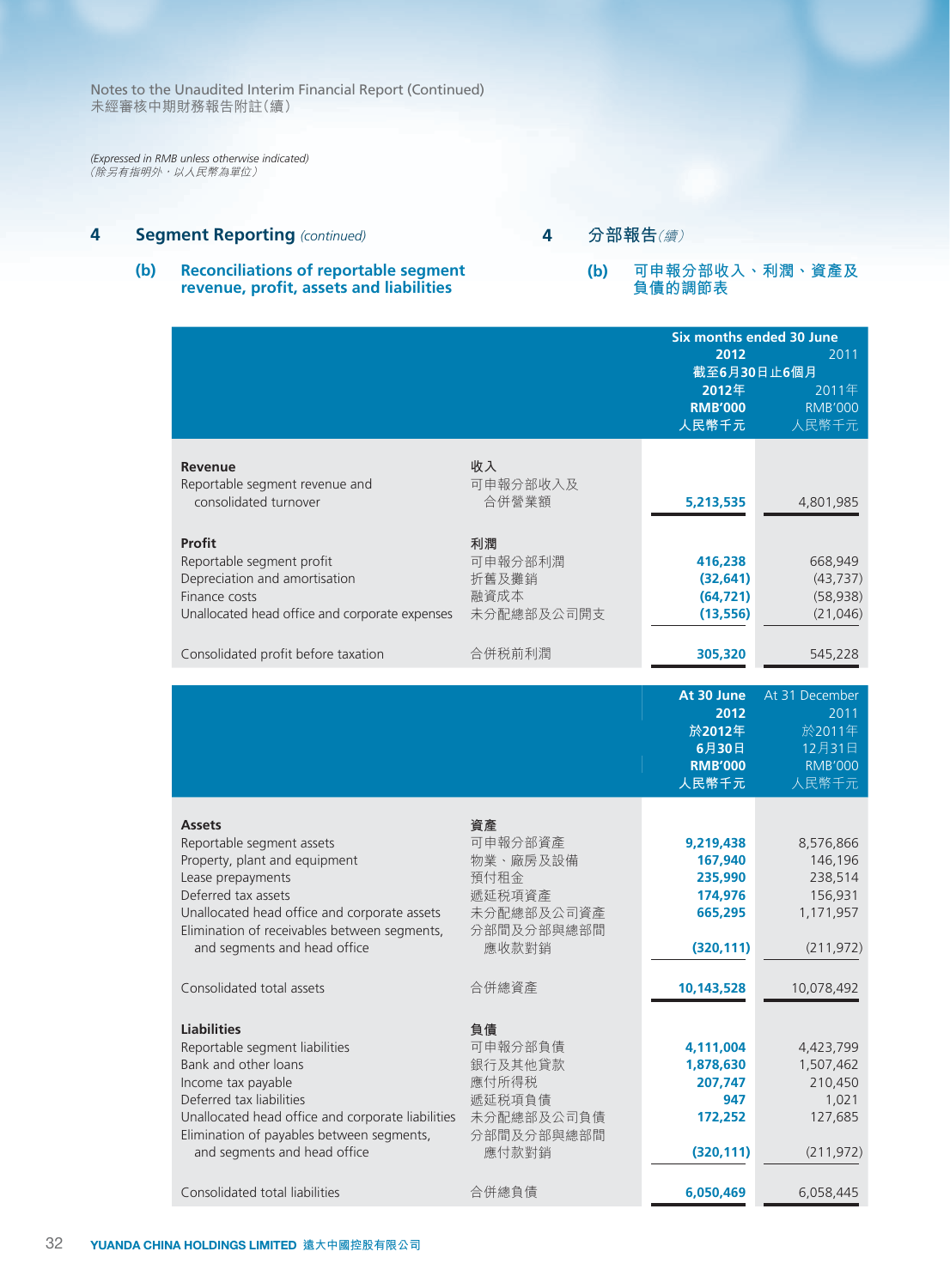*(Expressed in RMB unless otherwise indicated)* (除另有指明外,以人民幣為單位)

# **5 Profit Before Taxation**

Profit before taxation is arrived at after charging/(crediting):

# **(a) Finance costs:**

# **5 稅前利潤**

稅前利潤乃經扣除╱(計入)以下各項後得出:

**(a) 融資成本:**

|                                                                                   |                          | Six months ended 30 June         |                                  |  |
|-----------------------------------------------------------------------------------|--------------------------|----------------------------------|----------------------------------|--|
|                                                                                   |                          | 2012                             | 2011                             |  |
|                                                                                   |                          | 截至6月30日止6個月                      |                                  |  |
|                                                                                   |                          | 2012年<br><b>RMB'000</b><br>人民幣千元 | 2011年<br><b>RMB'000</b><br>人民幣千元 |  |
| Interest on bank advances and other<br>borrowings wholly repayable within         | 須於五年內全數償還的<br>銀行墊款及其他借貸的 |                                  |                                  |  |
| five years                                                                        | 利息                       | 56,535                           | 55,905                           |  |
| Bank charges and other finance costs                                              | 銀行收費及其他融資成本              | 12,200                           | 26,494                           |  |
|                                                                                   |                          |                                  |                                  |  |
| Total borrowing costs                                                             | 總借貸成本                    | 68,735                           | 82,399                           |  |
| Interest income                                                                   | 利息收入                     | (6, 498)                         | (3,048)                          |  |
| Net foreign exchange loss/(gain)                                                  | 外匯虧損/(收益)淨額              | 8,896                            | (2,830)                          |  |
| Forward foreign exchange contracts:<br>cash flow hedges, reclassified from equity | 遠期外匯合同:<br>現金流量對沖,       |                                  |                                  |  |
|                                                                                   | 自權益重新分類                  | (6, 412)                         | (17, 583)                        |  |
|                                                                                   |                          | 64.721                           | 58,938                           |  |

# **(b) Staff costs:**

**(b) 員工成本:**

|                                       |            | Six months ended 30 June |                |
|---------------------------------------|------------|--------------------------|----------------|
|                                       |            | 2012                     | 2011           |
|                                       |            | 截至6月30日止6個月              |                |
|                                       |            | 2012年<br>2011年           |                |
|                                       |            | <b>RMB'000</b>           | <b>RMB'000</b> |
|                                       |            | 人民幣千元                    | 人民幣千元          |
|                                       |            |                          |                |
| Salaries, wages and other benefits    | 薪金、工資及其他福利 | 530,514                  | 498.771        |
| Contributions to defined contribution | 向界定供款退休計劃  |                          |                |
| retirement plans                      | 供款         | 39,551                   | 35,317         |
|                                       |            |                          |                |
|                                       |            | 570,065                  | 534,088        |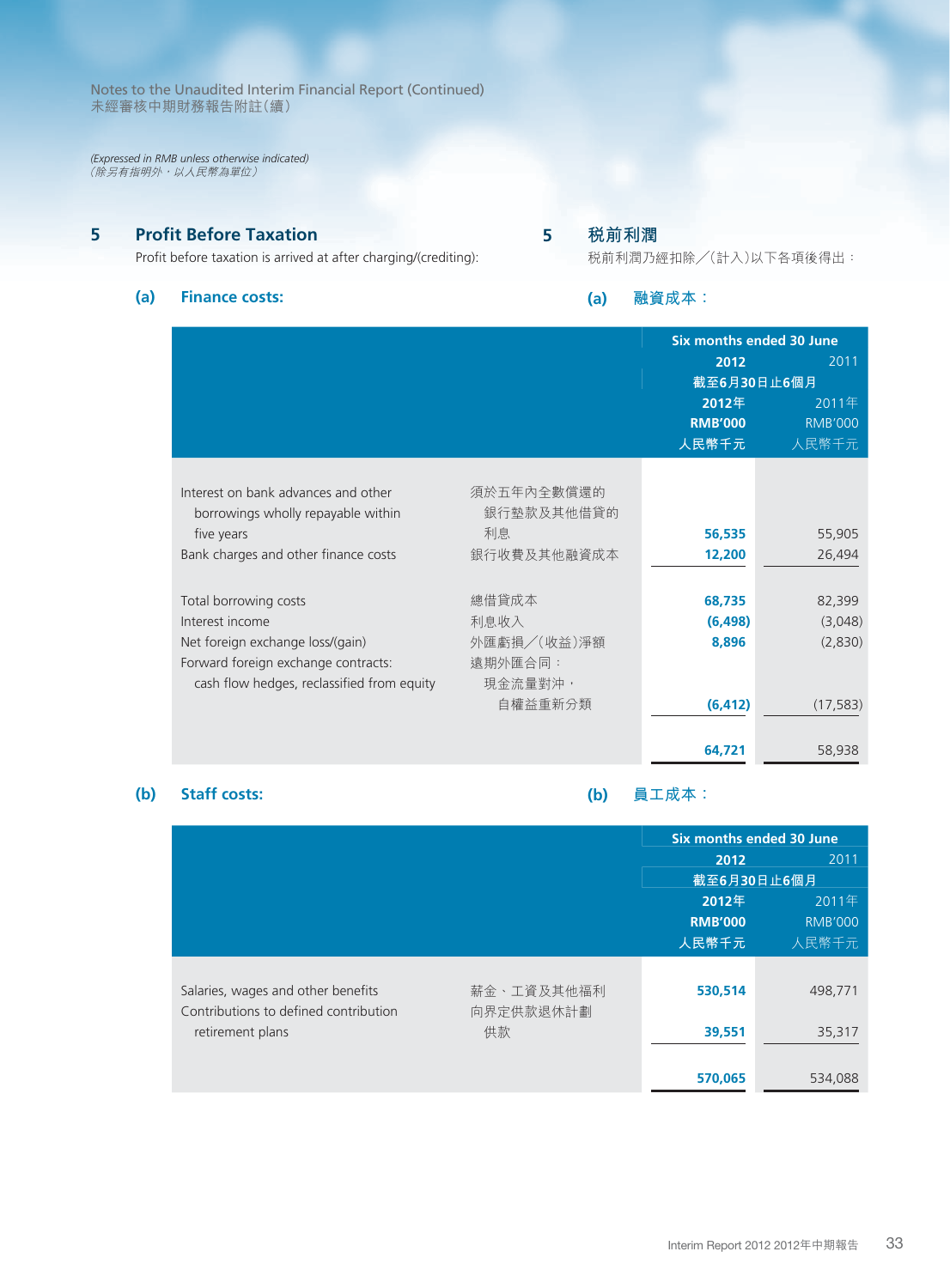*(Expressed in RMB unless otherwise indicated)* (除另有指明外,以人民幣為單位)

# **5 Profit Before Taxation** *(continued)*

# **5 稅前利潤**(續)

# **(c) Other items:**

# **(c) 其他項目:**

|                                               |                       |                | Six months ended 30 June |
|-----------------------------------------------|-----------------------|----------------|--------------------------|
|                                               |                       | 2012           | 2011                     |
|                                               |                       | 截至6月30日止6個月    |                          |
|                                               |                       | 2012年          | 2011年                    |
|                                               |                       | <b>RMB'000</b> | <b>RMB'000</b>           |
|                                               |                       | 人民幣千元          | 人民幣千元                    |
|                                               |                       |                |                          |
| Depreciation and amortisation (see Note 8(b)) | 折舊及攤銷( <i>附註8(b))</i> | 32,641         | 43,737                   |
| Net gain/(loss) on disposal of property,      | 出售物業、廠房及設備的           |                |                          |
| plant and equipment (see Note 8(a))           | 收益/(虧損)淨額             |                |                          |
|                                               | $(M$ 註8(a))           | 793            | (734)                    |
| Impairment losses on trade and                | 貿易及其他應收款減值虧損          |                |                          |
| other receivables (Note 11(b))                | (附註11(b))             | 50,769         | 9,738                    |
| Operating lease charges in respect of land,   | 有關土地、廠房及樓宇、           |                |                          |
| plant and buildings, motor vehicles and       | 汽車及其他設備的經營            |                |                          |
| other equipment                               | 租賃開支                  | 42,355         | 32,207                   |
| Research and development costs                | 研發成本                  | 123,923        | 106,934                  |
| Increase in provision for warranties          | 保修撥備增加                | 25,713         | 20,921                   |
| Cost of inventories (Note 9(b))               | 存貨成本( <i>附註9(b))</i>  | 4,231,714      | 3,659,338                |

# **6 Income Tax**

# **6 所得稅**

|                                 |                |                | Six months ended 30 June |
|---------------------------------|----------------|----------------|--------------------------|
|                                 |                | 2012           | 2011                     |
|                                 |                |                | 截至6月30日止6個月              |
|                                 |                | 2012年          | 2011年                    |
|                                 |                | <b>RMB'000</b> | <b>RMB'000</b>           |
|                                 |                | 人民幣千元          | 人民幣千元                    |
|                                 |                |                |                          |
| Current taxation                | 即期税項:          |                |                          |
| $-$ PRC income tax              | 一中國所得税         | 67,933         | 124,902                  |
| - Overseas income tax           | 一海外所得税         | 3,901          | 6,213                    |
|                                 |                |                |                          |
|                                 |                | 71,834         | 131,115                  |
| Deferred taxation (Note 15(a)): | 遞延税項(附註15(a)): |                |                          |
| - Origination and reversal of   | 一暫時差額的產生及      |                |                          |
| temporary differences           | 撥回             | (15, 693)      | (7, 843)                 |
|                                 |                |                |                          |
|                                 |                | 56,141         | 123,272                  |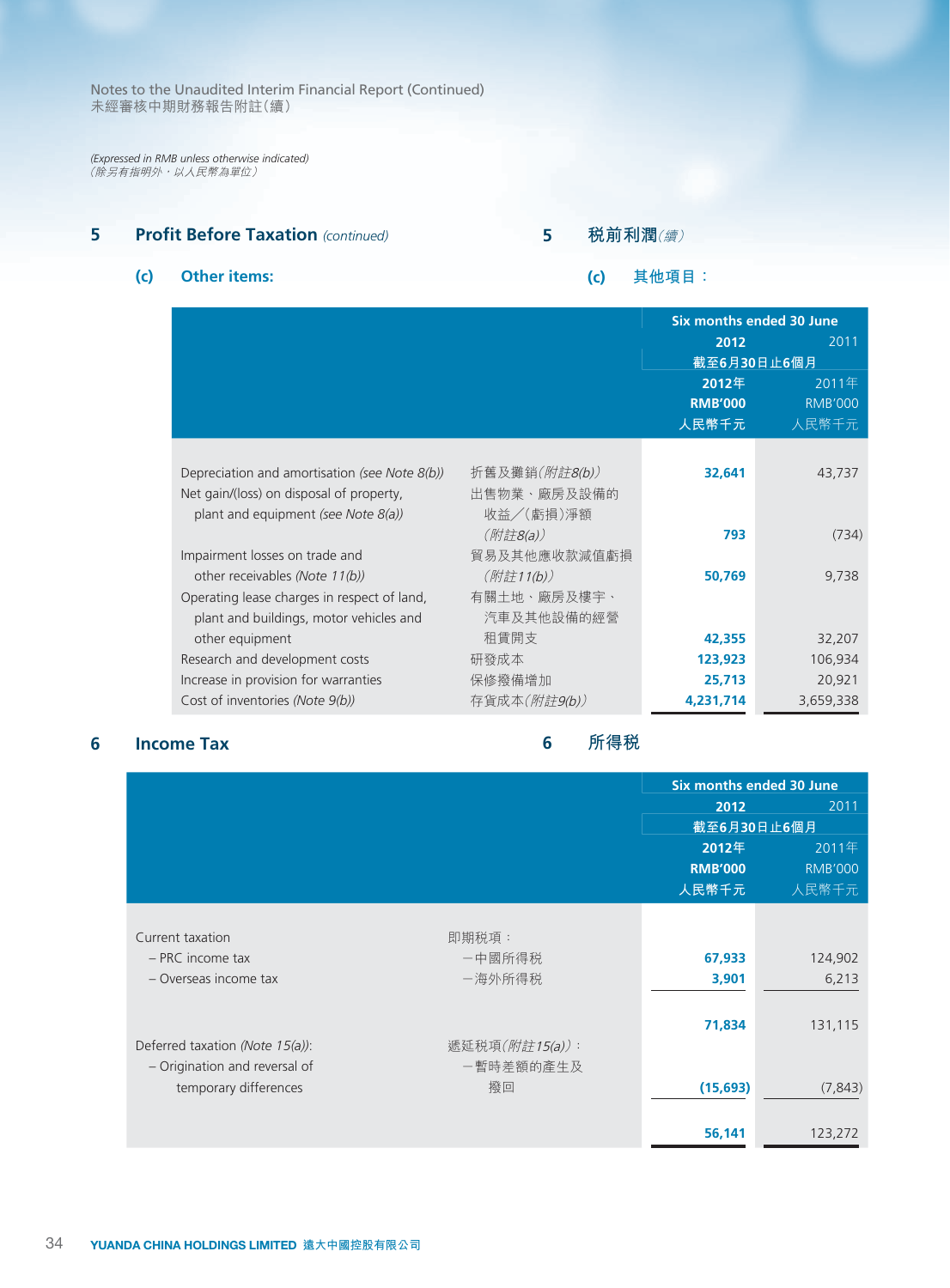*(Expressed in RMB unless otherwise indicated)* (除另有指明外,以人民幣為單位)

# **6 Income Tax** *(continued)*

No provision for Hong Kong Profits Tax has been made, as the Company and the subsidiaries of the Group incorporated in Hong Kong did not have assessable profits subject to Hong Kong Profits Tax for the six months ended 30 June 2012 (six months ended 30 June 2011: RMBNil).

The Company and a subsidiary of the Group incorporated in the Cayman Islands and the British Virgin Islands, respectively, are not subject to any income tax pursuant to the rules and regulations of their respective countries of incorporation.

The subsidiaries of the Group established in the PRC are subject to PRC Corporate Income Tax rates ranging from 15% to 25% for the six months ended 30 June 2012 (six months ended 30 June 2011: 25%).

The subsidiaries of the Group incorporated in countries other than the PRC (including Hong Kong), the Cayman Islands and the British Virgin Islands, are subject to income tax rates ranging from 8.5% to 35% for the six months ended 30 June 2012 pursuant to the rules and regulations of their respective countries of incorporation (six months ended 30 June 2011: 8.5% to 35%).

# **7 Basic and Diluted Earnings Per Share**

#### **(a) Basic earnings per share**

The basic earnings per share for the six months ended 30 June 2012 is calculated based on the profit attributable to equity shareholders of the Company of RMB262.4 million (six months ended 30 June 2011: RMB416.6 million) and the weighted average of 6,208,734,000 ordinary shares (six months ended 30 June 2011: 4,690,760,000 ordinary shares) in issue during the interim period.

#### **(b) Diluted earnings per share**

There were no dilutive potential shares outstanding during the six months ended 30 June 2012 and 2011.

# **6 所得稅**(續)

由於本公司及本集團於香港註冊成立的附屬公 司於截至2012年6月30日止6個月概無須繳納 香港利得稅的應課稅利潤,故並無就香港利得 稅計提撥備(截至2011年6月30日止6個月:人 民幣零元)。

根據其各自註冊成立國家的規則及法規,分別 於開曼群島及英屬處女群島註冊成立的本公司 及本集團一家附屬公司毋須繳納任何所得稅。

於中國成立的本集團附屬公司於截至2012年6 月30日止6個月須按15%至25%(截至2011年 6月30日止6個月:25%)的稅率繳納中國企業 所得稅。

根據其各自註冊成立國家的規則及法規,本集 團於中國(包括香港)、開曼群島及英屬處女 群島以外國家註冊成立的附屬公司須於截至 2012年6月30日止6個月內按8.5%至35%不等 的所得稅率繳納所得稅(截至2011年6月30日 止6個月:8.5%至35%)。

# **7 每股基本及攤薄盈利**

#### **(a) 每股基本盈利**

截至2012年6月30日止6個月每股基本 盈利根據本公司股東應佔利潤人民幣 262.4百萬元(截至2011年6月30日止6 個月:人民幣416.6百萬元)及於中期 期間已發行加權平均數6,208,734,000 股普通股(截至2011年6月30日止6個 月:4,690,760,000股普通股)計算。

#### **(b) 每股攤薄盈利**

於截至2012年及2011年6月30日止6個 月概無具潛在攤薄效應的股份發行在 外。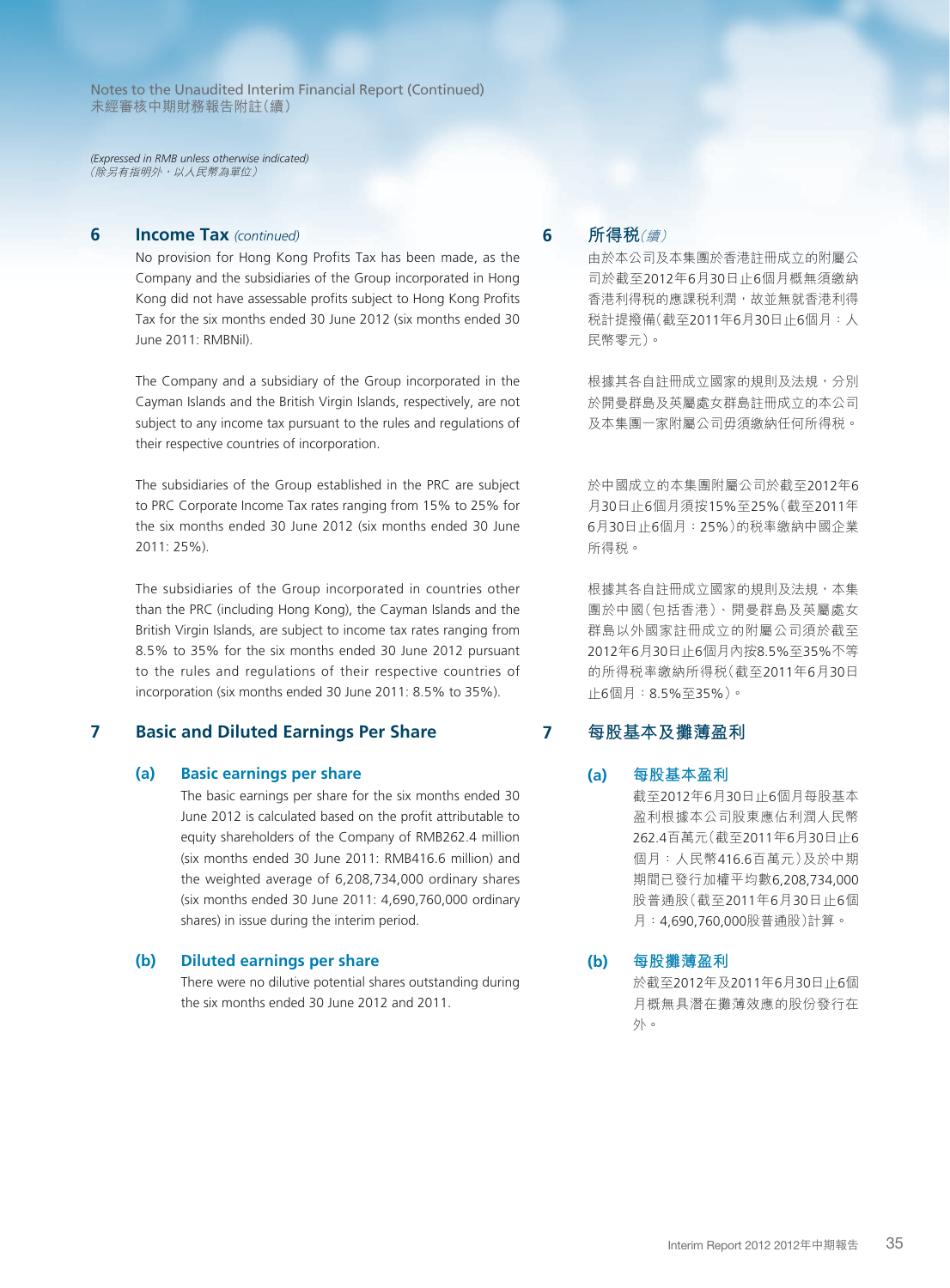*(Expressed in RMB unless otherwise indicated)* (除另有指明外,以人民幣為單位)

# **8 Property, Plant and Equipment**

#### **(a) Acquisitions and disposals**

During the six months ended 30 June 2012, the Group incurred capital expenditure of property, plant and equipment and construction in progress with a cost of RMB61.0 million (six months ended 30 June 2011: RMB39.7 million), including machinery and equipment acquired through the acquisition of a business under common control (see Note 17) with a net book value of RMB23.3 million. Items of property, plant and equipment with a net book value of RMB1.2 million were disposed of during the six months ended 30 June 2012 (six months ended 30 June 2011: RMB2.1 million), resulting in a gain on disposal of RMB0.8 million (six months ended 30 June 2011: a loss of RMB0.7 million).

#### **(b) Change in assets estimated useful lives**

During the six months ended 30 June 2012, the management of the Group reviewed the estimated useful lives of all of its property, plant and equipment and concluded that due to the periodic maintenances carried out by the Group, most of these assets are in good conditions, and are expected to be utilised beyond their original estimated useful lives. As a result, the Group has revised the estimated useful lives of its plant and buildings from 20 to 30 years and machinery and equipment from 10 to 15 years.

The change in accounting estimates is accounted for prospectively from 1 January 2012. The effect of this change in estimated useful lives is estimated to have decreased depreciation expenses by approximately RMB10.8 million for the six months ended 30 June 2012.

#### **(c) Title ownership**

At 30 June 2012, property certificates of certain properties with an aggregate net book value of RMB83.3 million (31 December 2011: RMB84.6 million) are yet to be obtained. The controlling shareholder of the Group, Mr Kang Baohua, (the "Controlling Shareholder") has undertaken to procure the obtaining of the title documents for the above mentioned properties. If the title documents could not be obtained, the Controlling Shareholder agreed to indemnify the Group for all the losses and damages arising therefrom.

### **8 物業、廠房及設備**

#### **(a) 收購及出售**

截至2012年6月30日止6個月,本集團 產生的物業、廠房及設備以及在建工 程的資本開支成本為人民幣61.0百萬 元(截至2011年6月30日止6個月:人 民幣39.7百萬元),包括透過收購一項 共同控制的業務(見附註17)所收購賬 面淨值達人民幣23.3百萬元的機器及 設備。賬面淨值人民幣1.2百萬元的物 業、廠房及設備項目於截至2012年6 月30日止6個月出售(截至2011年6月 30日止6個月:人民幣2.1百萬元), 帶來出售收益人民幣0.8百萬元(截至 2011年6月30日止6個月:虧損人民幣 0.7百萬元)。

#### **(b) 資產預計可使用年期變動**

截至2012年6月30日止6個月,本集團 管理層審閱其所有物業、廠房及設備 的預計可使用年期,並認為由於本集 團已對該等資產進行定期維修,故多 數該等資產狀況良好,且預期使用將 可超過其原預計可使用年期。因此, 本集團已修訂其廠房及樓宇的預計可 使用年期,由20年增加至30年,而機 器及設備則由10年增加至15年。

會計估算變動自2012年1月1日起入 賬。截至2012年6月30日止6個月,預 計可使用年期變動的影響預期減少折 舊開支約人民幣10.8百萬元。

**(c) 業權**

於2012年6月30日,若干總賬面淨值 為人民幣83.3百萬元(2011年12月31 日:人民幣84.6百萬元)的物業尚未取 得物業證書。本集團控股股東康寶華 先生(「控股股東」)已承諾促使取得上 述物業的業權文件。倘未能取得業權 文件,控股股東同意向本集團彌償因 此而產生的所有虧損及損失。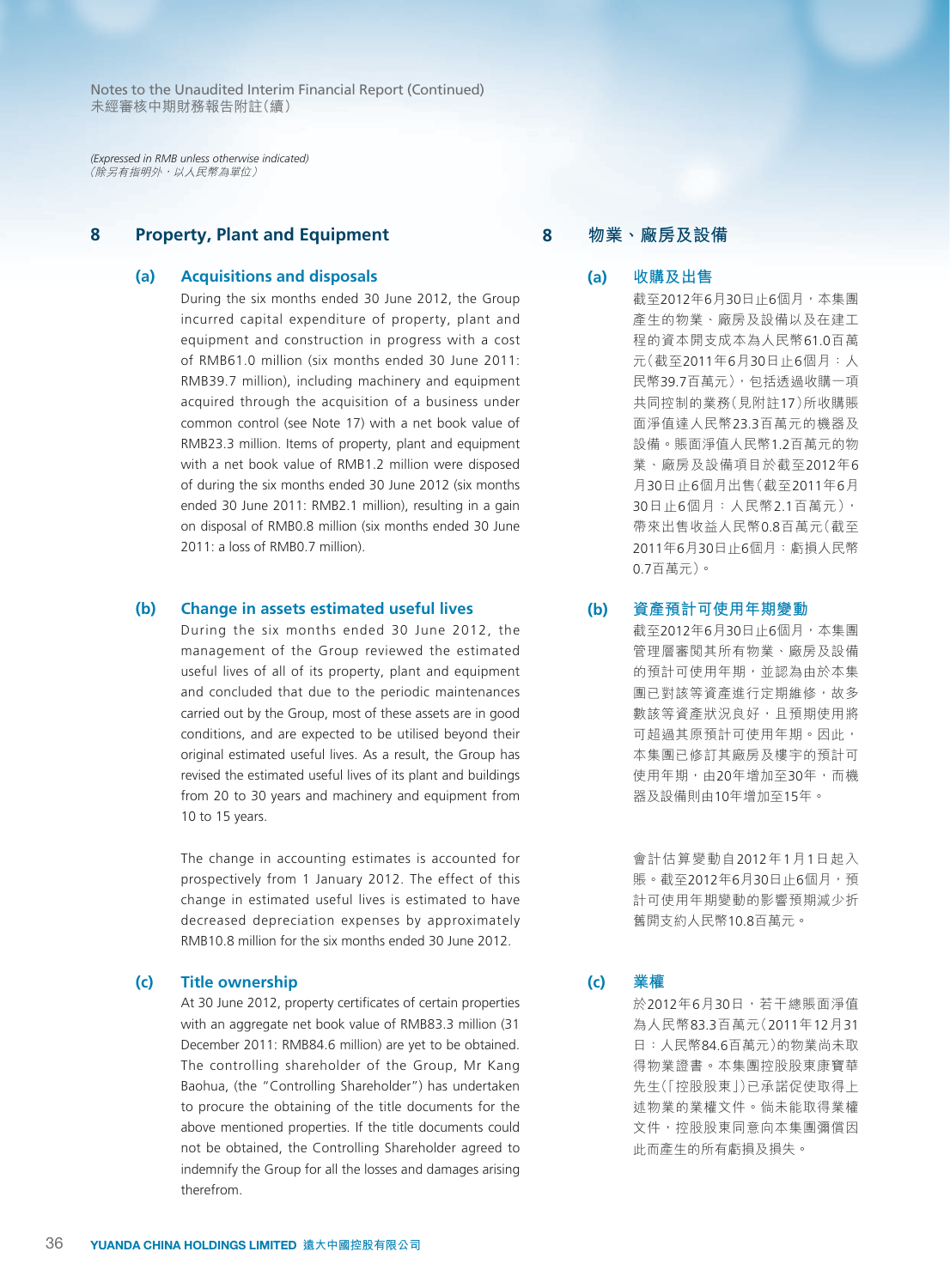*(Expressed in RMB unless otherwise indicated)* (除另有指明外,以人民幣為單位)

# **9 Inventories**

**9 存貨**

**(a) Inventories in the consolidated statement of financial position comprise: (a) 合併財務狀況表內的存貨包括:**

|                                 |        | At 30 June     | At 31 December |
|---------------------------------|--------|----------------|----------------|
|                                 |        | 2012           | 2011           |
|                                 |        | 於2012年         | 於2011年         |
|                                 |        | 6月30日          | 12月31日         |
|                                 |        | <b>RMB'000</b> | <b>RMB'000</b> |
|                                 |        | 人民幣千元          | 人民幣千元          |
|                                 |        |                |                |
| Raw materials                   | 原材料    | 455,926        | 473,939        |
| Less: write down of inventories | 減:存貨撇減 | (18, 747)      | (16, 741)      |
|                                 |        |                |                |
|                                 |        | 437,179        | 457,198        |

**(b) 於期內確認為開支並計入合併收 益表內的存貨金額分析如下: (b) The analysis of the amount of inventories recognised as an expense and included in the consolidated income statement during the period is as follows:**

|                                        |         |                | Six months ended 30 June |
|----------------------------------------|---------|----------------|--------------------------|
|                                        |         | 2012           | 2011                     |
|                                        |         |                | 截至6月30日止6個月              |
|                                        |         | 2012年          | 2011年                    |
|                                        |         | <b>RMB'000</b> | <b>RMB'000</b>           |
|                                        |         | 人民幣千元          | 人民幣千元                    |
|                                        |         |                |                          |
| Carrying amount of inventories used in | 用於建築合同的 |                |                          |
| construction contracts                 | 存貨賬面值   | 4,229,708      | 3,659,053                |
| Write down of inventories              | 存貨撇減    | 2,006          | 285                      |
|                                        |         |                |                          |
|                                        |         | 4,231,714      | 3,659,338                |

Interim Report 2012 2012年中期報告

37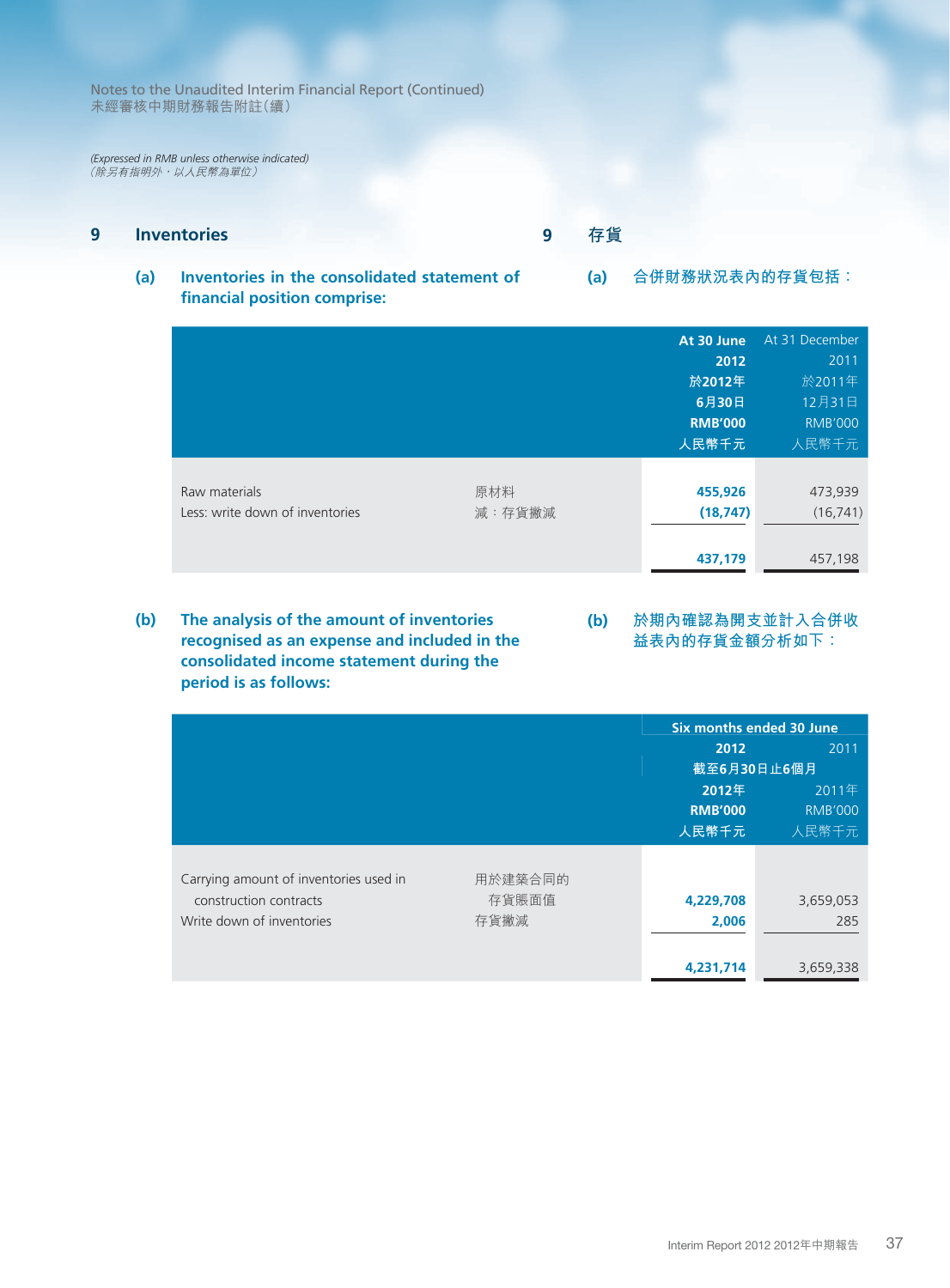*(Expressed in RMB unless otherwise indicated)* (除另有指明外,以人民幣為單位)

# **10 Gross Amount Due from/to Customers for Contract Work**

**10 應收╱付客戶合同工程總額**

|                                                                                                                                                                                                                                   |                                                       |       | At 30 June<br>2012<br>於2012年<br>6月30日<br><b>RMB'000</b><br>人民幣千元                         | At 31 December<br>2011<br>於2011年<br>12月31日<br><b>RMB'000</b><br>人民幣千元 |
|-----------------------------------------------------------------------------------------------------------------------------------------------------------------------------------------------------------------------------------|-------------------------------------------------------|-------|------------------------------------------------------------------------------------------|-----------------------------------------------------------------------|
| Contract costs incurred plus recognised profits<br>less recognised losses in connection with<br>construction contracts in progress at the end of<br>the reporting period<br>Less: progress billings                               | 報告期末就在建合同所產生<br>的合同成本加已確認利潤減<br>已確認虧損<br>減:進度款項       |       | 23,865,329<br>(20, 265, 584)<br>3,599,745                                                | 19,255,189<br>(16, 288, 811)<br>2,966,378                             |
| Gross amount due from customers for<br>contract work (Notes (i) and (ii))<br>Gross amount due to customers for<br>contract work (Note (iii))                                                                                      | 應收客戶合同<br>工程總額(附註(i)及(ii))<br>應付客戶合同<br>工程總額(附註(iii)) |       | 4,401,314<br>(801, 569)<br>3,599,745                                                     | 3,843,624<br>(877, 246)<br>2,966,378                                  |
| Notes:                                                                                                                                                                                                                            |                                                       | 附註:   |                                                                                          |                                                                       |
| (i)<br>Except for amounts of RMB240.5 million at 30 June 2012 (31<br>December 2011: RMB168.7 million), all of the remaining gross<br>amount due from customers for contract work are expected to be<br>recovered within one year. |                                                       | (i)   | 除於2012年6月30日人民幣240.5百萬元<br>(2011年12月31日:人民幣168.7百萬元)<br>的金額外,其餘所有應收客戶合同工程總<br>額預期於一年內收回。 |                                                                       |
| (ii)<br>Included in the gross amount due from customers for contract<br>work are amounts of RMB24.5 million at 30 June 2012 (31<br>December 2011: RMB29.8 million) due from affiliates of the<br>Controlling Shareholder.         |                                                       | (ii)  | 應收客戶合同工程總額包括於2012年6月30<br>日的人民幣24.5百萬元(2011年12月31日:<br>人民幣29.8百萬元)的應收控股股東聯屬公<br>司款項。     |                                                                       |
| All of the gross amount due to customers for contract work are<br>(iii)<br>expected to be recognised as revenue within one year.                                                                                                  |                                                       | (iii) | 所有應付客戶合同工程總額預期於一年內<br>確認為收入。                                                             |                                                                       |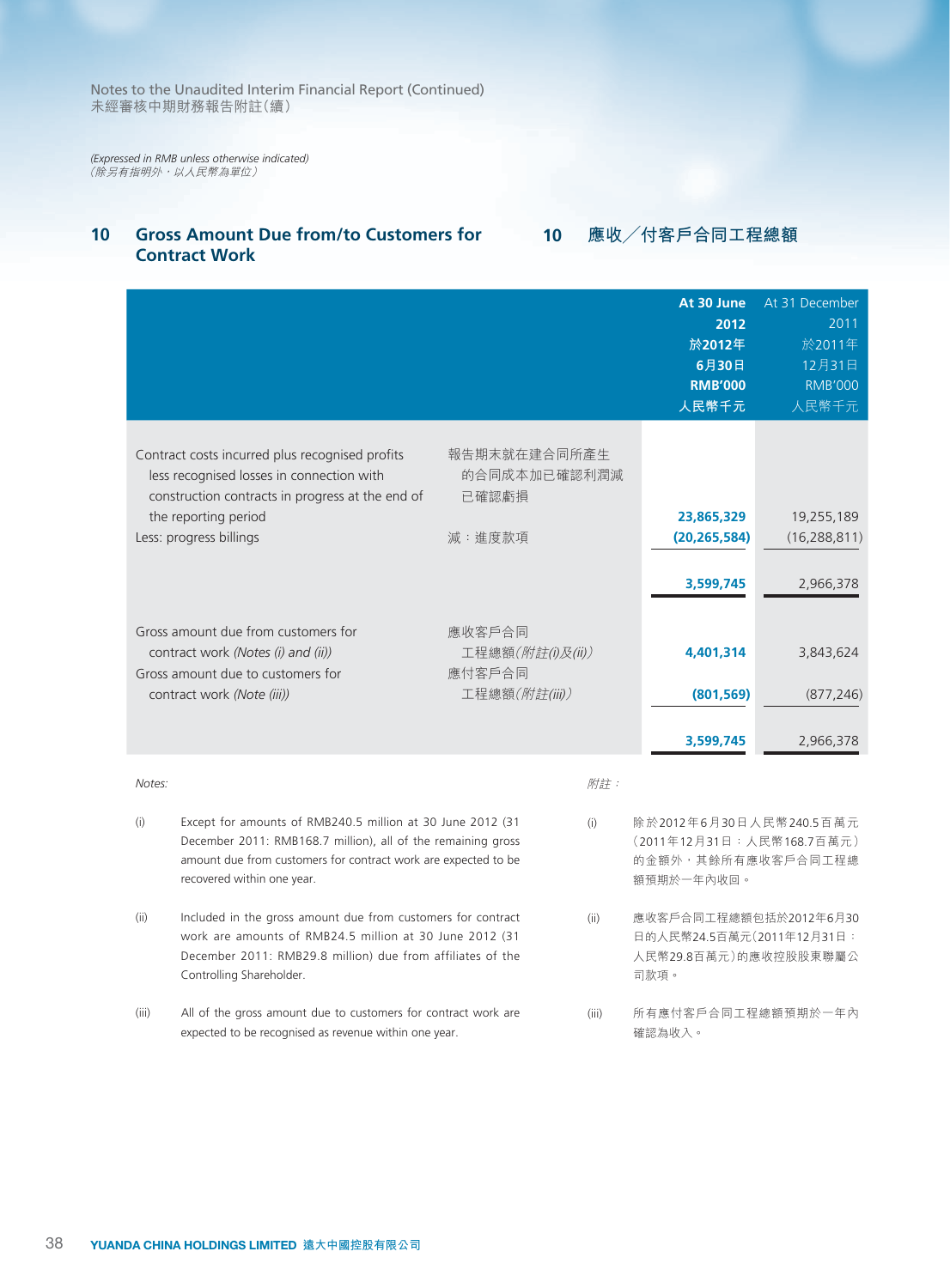*(Expressed in RMB unless otherwise indicated)* (除另有指明外,以人民幣為單位)

# **11 Trade and Bills Receivables 11 貿易應收款及應收票據**

|                                                                                                                                    |                                 | At 30 June<br>2012<br>於2012年<br>6月30日<br><b>RMB'000</b><br>人民幣千元 | At 31 December<br>2011<br>於2011年<br>12月31日<br><b>RMB'000</b><br>人民幣千元 |
|------------------------------------------------------------------------------------------------------------------------------------|---------------------------------|------------------------------------------------------------------|-----------------------------------------------------------------------|
| Trade receivable for contract work due from:<br>- Third parties<br>- Affiliates of the Controlling Shareholder                     | 合同工程貿易應收款:<br>一第三方<br>一控股股東聯屬公司 | 2,391,681<br>7,135<br>2,398,816                                  | 1,854,965<br>6,941<br>1,861,906                                       |
| Bills receivable for contract work                                                                                                 | 合同工程應收票據                        | 51,559                                                           | 128,165                                                               |
| Trade receivable for sale of raw materials due from: 銷售原材料貿易應收款:<br>- Third parties<br>- Affiliates of the Controlling Shareholder | 一第三方<br>一控股股東聯屬公司               | 5,992<br>1,547<br>7,539                                          | 1,298<br>1,514<br>2,812                                               |
| Less: allowance for doubtful debts (Note 11(b))                                                                                    | 減: 呆賬撥備(附註11(b))                | 2,457,914<br>(225, 916)<br>2,231,998                             | 1,992,883<br>(175, 616)<br>1,817,267                                  |

At 30 June 2012, the amount of retentions receivable from customers included in trade and bills receivables (net of allowance for doubtful debts) is RMB659.9 million (31 December 2011: RMB509.4 million).

Except for retentions receivable (net of allowance for doubtful debts) of RMB307.6 million at 30 June 2012 (31 December 2011: RMB254.5 million), all of the remaining trade and bills receivables are expected to be recovered within one year. The Group generally requires customers to settle progress billings and retentions receivable in accordance with contracted terms. In accordance with general industry practices, credit terms of one to two years may be granted to customers for retentions receivable.

於2012年6月30日,包括在「貿易應收款及應 收票據」內的應收客戶保留金金額(扣除呆賬撥 備)為人民幣659.9百萬元(2011年12月31日: 人民幣509.4百萬元)。

除於2012年6月30日的人民幣307.6百萬元應 收保留金(扣除呆賬撥備)(2011年12月31日: 人民幣254.5百萬元)外,其餘所有貿易應收款 及應收票據預期於一年內收回。本集團一般會 規定客戶根據合同條款清償進度款項及應收保 留金。根據一般行業慣例,可能會向應收保留 金之客戶授予一至兩年信貸期。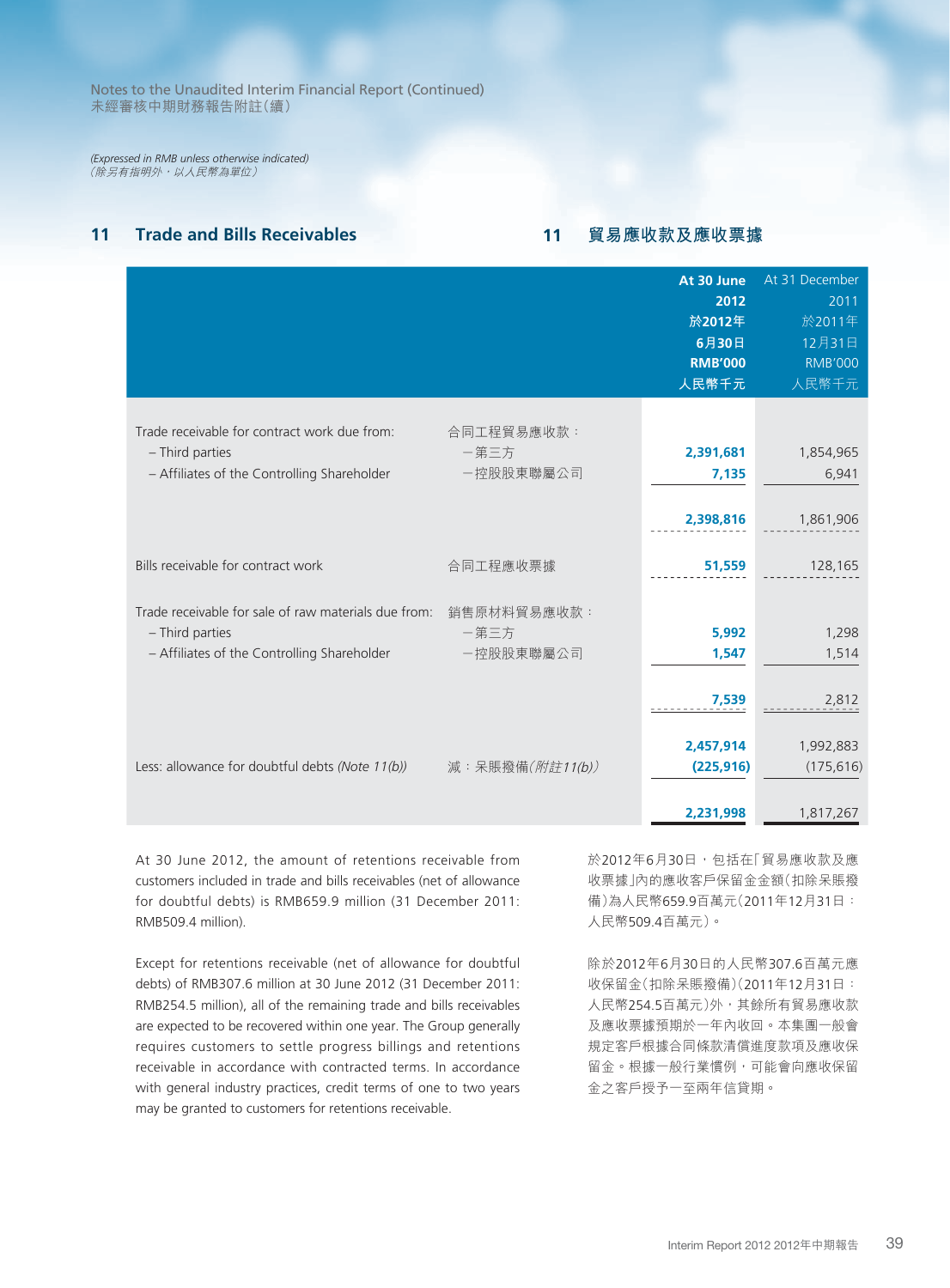*(Expressed in RMB unless otherwise indicated)* (除另有指明外,以人民幣為單位)

### **11 Trade and Bills Receivables** *(continued)*

#### **(a) Ageing analysis**

Included in trade and bills receivables are debtors (net of allowance for doubtful debts) with the following ageing analysis as of the end of the reporting period:

# **11 貿易應收款及應收票據**(續)

**(a) 賬齡分析** 於報告期末,包括在貿易應收款及應 收票據內的應收賬款(扣除呆賬撥備) 的賬齡分析如下:

|     |                                                                                                                               |                                             | At 30 June<br>2012<br>於2012年<br>6月30日<br><b>RMB'000</b><br>人民幣千元 | At 31 December<br>2011<br>於2011年<br>12月31日<br><b>RMB'000</b><br>人民幣千元 |
|-----|-------------------------------------------------------------------------------------------------------------------------------|---------------------------------------------|------------------------------------------------------------------|-----------------------------------------------------------------------|
|     | Within 1 month<br>More than 1 month but less than 3 months<br>More than 3 months but less than 6 months<br>More than 6 months | 一個月內<br>超過一個月但少於三個月<br>超過三個月但少於六個月<br>超過六個月 | 978,941<br>399,725<br>381,040<br>472,292<br>2,231,998            | 706,537<br>391,885<br>384,262<br>334,583<br>1,817,267                 |
| (b) | <b>Impairment of trade and bills receivables</b>                                                                              | (b)                                         | 貿易應收款及應收票據的減值                                                    |                                                                       |

Impairment losses in respect of trade and bills receivables are recorded using an allowance account unless the Group is satisfied that recovery of the amount is remote, in which case the impairment loss is written off against trade and bills receivables directly.

The movements in the allowance for doubtful debts account during the period/year are as follows:

**(b) 貿易應收款及應收票據的減值** 貿易應收款及應收票據的減值虧損乃 使用撥備賬入賬,除非本集團信納收 回該款項的機會極微,則在此情況下

減值虧損直接於貿易應收款及應收票

期╱年內呆賬撥備變動如下:

據中撇銷。

|                                                                                 |                              | <b>Six months</b><br>ended 30 June<br>2012<br>截至2012年<br>6月30日止6個月<br><b>RMB'000</b><br>人民幣千元 | Year ended<br>31 December<br>2011<br>截至2011年<br>12月31日止年度<br><b>RMB'000</b><br>人民幣千元 |
|---------------------------------------------------------------------------------|------------------------------|-----------------------------------------------------------------------------------------------|--------------------------------------------------------------------------------------|
| At 1 January<br>Impairment loss recognised<br>Uncollectible amounts written off | 於1月1日<br>已確認減值虧損<br>不可收回款項撇銷 | 175,616<br>50.769<br>(469)                                                                    | 112,656<br>64,479<br>(1, 519)                                                        |
| At 30 June/31 December                                                          | 於6月30日/12月31日                | 225,916                                                                                       | 175,616                                                                              |

At 30 June 2012, the Group's trade and bills receivables of RMB279.2 million (31 December 2011: RMB220.8 million) are individually determined to be impaired. The individually impaired receivables related to customers that were in financial difficulties and management of the Group assessed that only a portion of the receivables is expected to be recovered. Consequently, specific allowances for doubtful debts of RMB225.9 million (31 December 2011: RMB175.6 million) are recognised. The Group does not hold any collateral over these balances.

於2012年6月30日,本集團的貿易應 收款及應收票據人民幣279.2百萬元 (2011年12月31日:人民幣220.8百萬 元)已個別釐定為減值。個別減值的應 收款乃與出現財政困難的客戶有關, 而本集團管理層評估預期僅可收回部 分有關應收款。因此,已確認特定呆 賬撥備人民幣225.9百萬元(2011年12 月31日:人民幣175.6百萬元)。本集 團並無就該等結餘持有任何抵押品。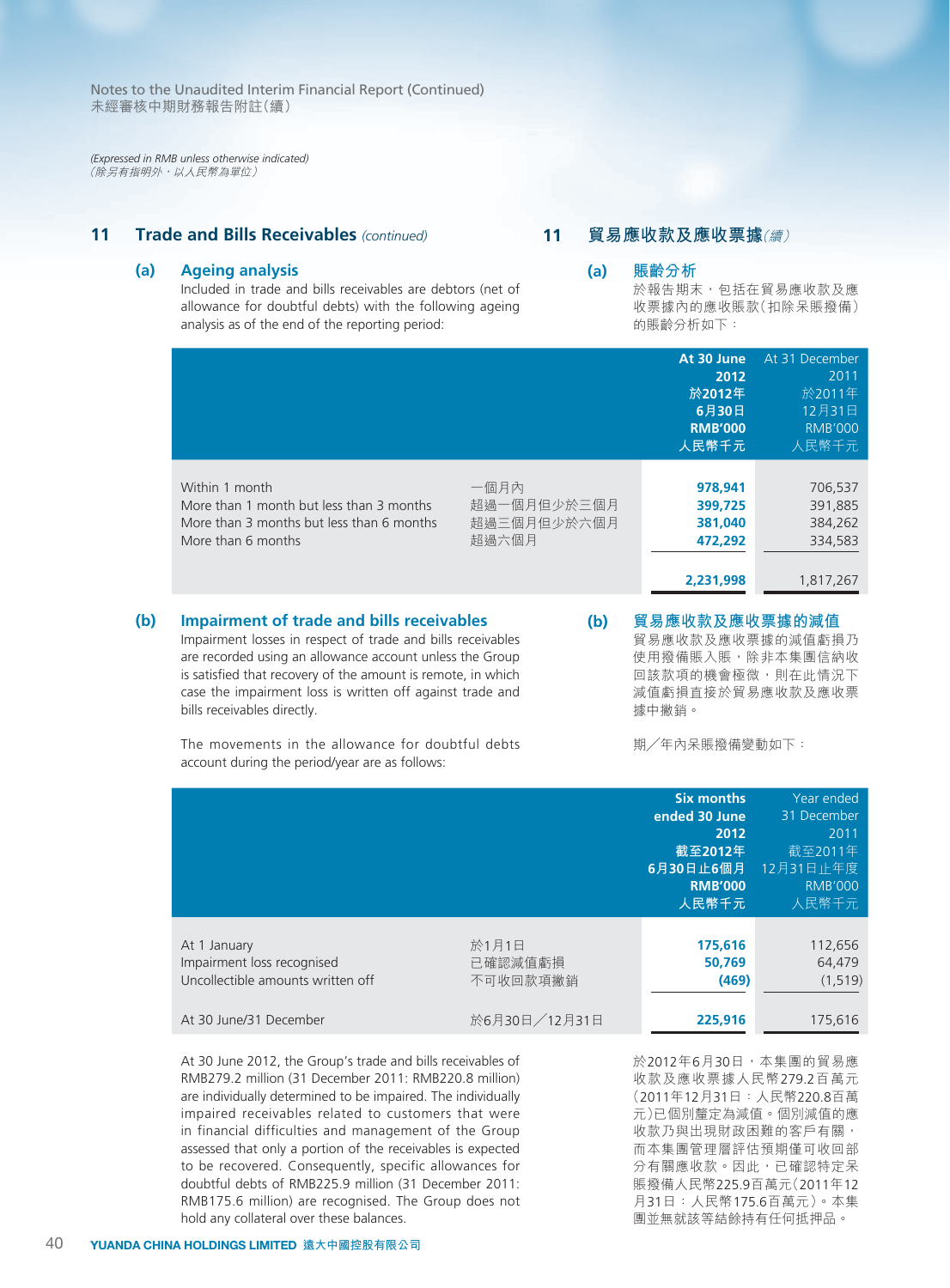*(Expressed in RMB unless otherwise indicated)* (除另有指明外,以人民幣為單位)

### **11 Trade and Bills Receivables** *(continued)*

# **(c) Trade and bills receivables that are not impaired**

The ageing analysis of trade and bills receivables that are neither individually nor collectively considered to be impaired is as follows:

# **11 貿易應收款及應收票據**(續)

# **(c) 並無出現減值之貿易應收款及應 收票據**

並無個別或合計出現減值之貿易應收 款及應收票據賬齡分析如下:

|                                                                        |                      | <b>At 30</b><br><b>June 2012</b><br>於2012年<br>6月30日<br><b>RMB'000</b><br>人民幣千元 | At 31<br>December 2011<br>於2011年<br>12月31日<br><b>RMB'000</b><br>人民幣千元 |
|------------------------------------------------------------------------|----------------------|--------------------------------------------------------------------------------|-----------------------------------------------------------------------|
| Neither past due nor impaired                                          | 並未逾期或減值              | 545,491                                                                        | 443,191                                                               |
| Less than 1 month past due<br>More than 1 month but less than 3 months | 逾期1個月內<br>逾期超過1個月但少於 | 673,843                                                                        | 487,724                                                               |
| past due<br>More than 3 months but less than 6 months                  | 3個月<br>逾期超過3個月但少於    | 386,948                                                                        | 372,410                                                               |
| past due                                                               | 6個月                  | 369,686                                                                        | 360,548                                                               |
| More than 6 months past due                                            | 逾期超過6個月              | 202,785                                                                        | 108,124                                                               |
|                                                                        |                      | 1,633,262                                                                      | 1,328,806                                                             |
|                                                                        |                      | 2,178,753                                                                      | 1,771,997                                                             |

Given the nature of the Group's business, except for retentions receivable under credit terms granted, all other receivables are considered past due once billings have been made by the Group and the customers have not settled the billings within the credit terms granted, where applicable.

Receivables that were neither past due nor impaired relate to retentions receivable from customers for whom there was no recent history of default.

Receivables that were past due but not impaired relate to a number of customers that have a good track record with the Group. Based on past experience, management believes that no impairment allowance is necessary in respect of these balances as there has not been a significant change in credit quality and the balances are still considered fully recoverable. The Group does not hold any collateral over these balances.

鑑於本集團業務性質,除根據授出信 貸條款應收保留金外,一旦款項已由 本集團作出而客戶並未根據授出信貸 條款(如適用)償還款項,則所有其他 應收款乃視作逾期。

既未逾期亦未減值之應收款與應收客 戶保留金有關,該等客戶並無過往拖 欠記錄。

已逾期但並無減值之應收款與多名客 戶有關,該等客戶在本集團具有擁有 良好之往績記錄。根據過往經驗,由 於信貸質素並無重大變動,且該等結 餘仍被視為可悉數收回,故管理層相 信毋須就該等結餘計提減值撥備。本 集團並無就該等結餘持有任何抵押品。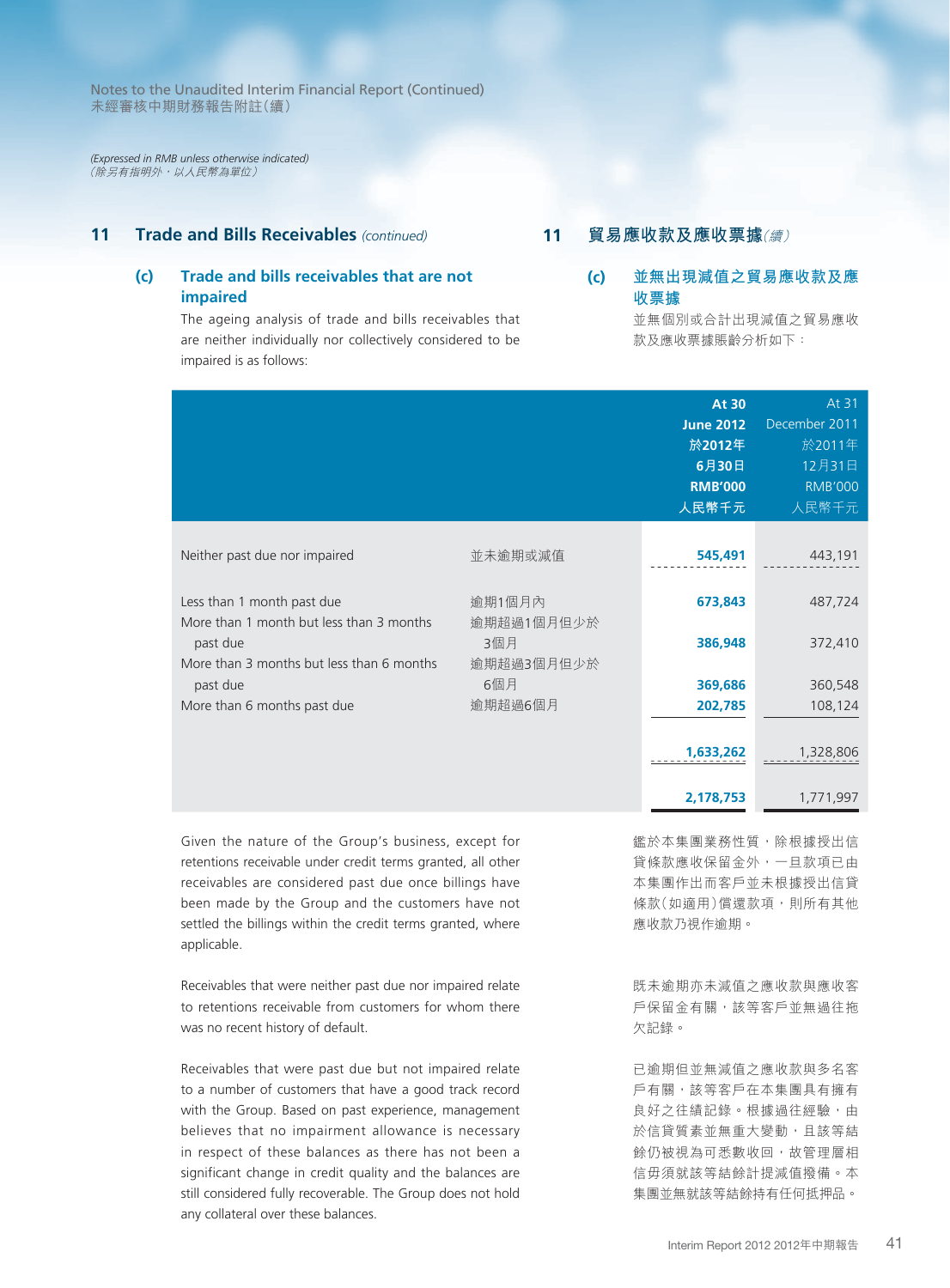*(Expressed in RMB unless otherwise indicated)* (除另有指明外,以人民幣為單位)

# **12 Cash and Cash Equivalents**

# **12 現金及現金等價物**

|                                                                                                                                                     |                                               | At 30 June<br>2012<br>於2012年<br>6月30日<br><b>RMB'000</b><br>人民幣千元 | At 31 December<br>2011<br>於2011年<br>12月31日<br><b>RMB'000</b><br>人民幣千元 |
|-----------------------------------------------------------------------------------------------------------------------------------------------------|-----------------------------------------------|------------------------------------------------------------------|-----------------------------------------------------------------------|
| Cash at bank and in hand<br>Time deposits with banks                                                                                                | 銀行存款及手頭現金<br>銀行定期存款                           | 862,142<br>30,000                                                | 1,694,296<br>250,174                                                  |
| Cash and cash equivalents in the consolidated<br>statement of financial position<br>Less: time deposits with original<br>maturity over three months | 於合併財務狀況表的<br>現金及現金等價物<br>減:原到期日超過3個月的<br>定期存款 | 892,142<br>(30,000)                                              | 1,944,470<br>(200, 132)                                               |
| Cash and cash equivalents in the condensed<br>consolidated cash flow statement                                                                      | 於簡明合併現金流量表的<br>現金及現金等價物                       | 862,142                                                          | 1,744,338                                                             |

RMB is not a freely convertible currency and the remittance of funds out of the PRC is subject to the exchange restrictions imposed by the PRC government.

人民幣乃不可自由兌換的貨幣,匯出中國的資 金受中國政府實施的外匯管制所規限。

# **13 Trade and Bills Payables**

**13 貿易應付款及應付票據**

|                                                                                                                     |                                 | At 30 June<br>2012<br>於2012年<br>6月30日<br><b>RMB'000</b><br>人民幣千元 | At 31 December<br>2011<br>於2011年<br>12月31日<br><b>RMB'000</b><br>人民幣千元 |
|---------------------------------------------------------------------------------------------------------------------|---------------------------------|------------------------------------------------------------------|-----------------------------------------------------------------------|
| Trade payable for purchase of inventories due to:<br>- Third parties<br>- Affiliates of the Controlling Shareholder | 購買存貨貿易應付款:<br>一第三方<br>一控股股東聯屬公司 | 1,978,638<br>23,049                                              | 1,905,966<br>9,832                                                    |
| Trade payable due to sub-contractors<br>Bills payable                                                               | 向分包商的貿易應付款<br>應付票據              | 2,001,687<br>201,422<br>368,628                                  | 1,915,798<br>115,765<br>639,570                                       |
| Financial liabilities measured at amortised cost                                                                    | 按攤銷成本計量的金融負債                    | 2,571,737                                                        | 2,671,133                                                             |

All of the trade and bills payables are expected to be settled within one year or are repayable on demand.

或須按要求償還。

所有貿易應付款及應付票據預期於一年內清償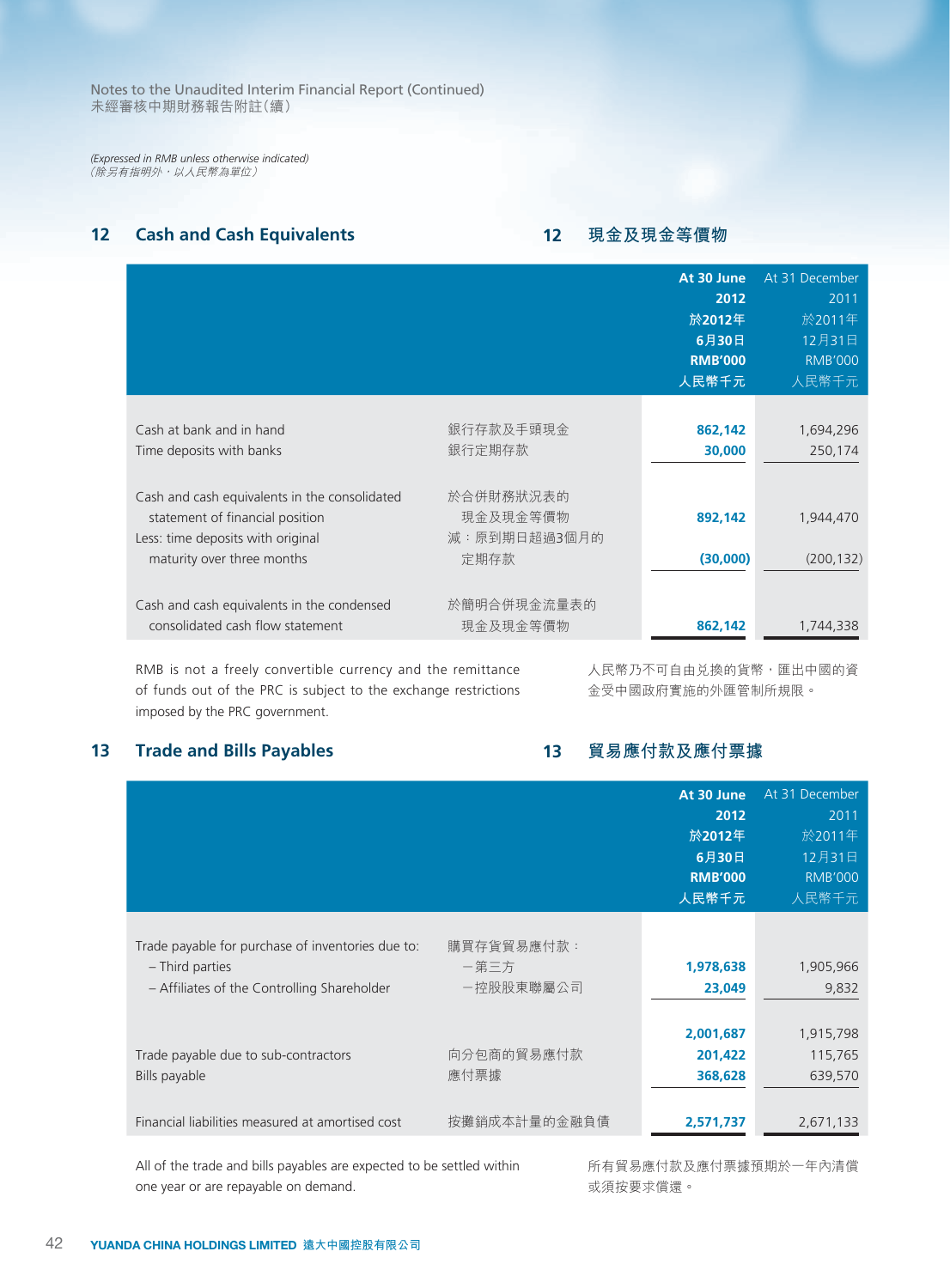*(Expressed in RMB unless otherwise indicated)* (除另有指明外,以人民幣為單位)

# **13 Trade and Bills Payables** *(continued)*

Included in trade and bills payables are creditors with the following ageing analysis as of the end of the reporting period:

# **13 貿易應付款及應付票據**(續)

於報告期末,包括在貿易應付款及應付票據內 的應付賬款的賬齡分析如下:

|                                       |             | At 30 June     | At 31 December |
|---------------------------------------|-------------|----------------|----------------|
|                                       |             | 2012           | 2011           |
|                                       |             | 於2012年         | 於2011年         |
|                                       |             | 6月30日          | 12月31日         |
|                                       |             | <b>RMB'000</b> | <b>RMB'000</b> |
|                                       |             | 人民幣千元          | 人民幣千元          |
|                                       |             |                |                |
| Due within 1 month or on demand       | 一個月內或按要求到期  | 2,221,709      | 2,092,453      |
| Due after 1 month but within 3 months | 一個月後但三個月內到期 | 192,122        | 156,941        |
| Due after 3 months                    | 三個月後到期      | 157,906        | 421,739        |
|                                       |             |                |                |
|                                       |             | 2,571,737      | 2,671,133      |

# **14 Bank and Other Loans**

# **14 銀行及其他貸款**

# **(a) Short-term bank and other loans**

#### **(a) 短期銀行及其他貸款**

|                                                       |                     | At 30 June<br>2012<br>於2012年<br>6月30日<br><b>RMB'000</b><br>人民幣千元 | At 31 December<br>2011<br>於2011年<br>12月31日<br><b>RMB'000</b><br>人民幣千元 |
|-------------------------------------------------------|---------------------|------------------------------------------------------------------|-----------------------------------------------------------------------|
| Bank loans<br>Loans from other financial institutions | 銀行貸款<br>來自其他金融機構的貸款 | 1,383,630                                                        | 1,112,640<br>199,822                                                  |
| Add: current portion of long-term bank loans          | 加:長期銀行貸款的<br>即期部分   | 1,383,630<br>50,000                                              | 1,312,462                                                             |
|                                                       |                     | 1,433,630                                                        | 1,312,462                                                             |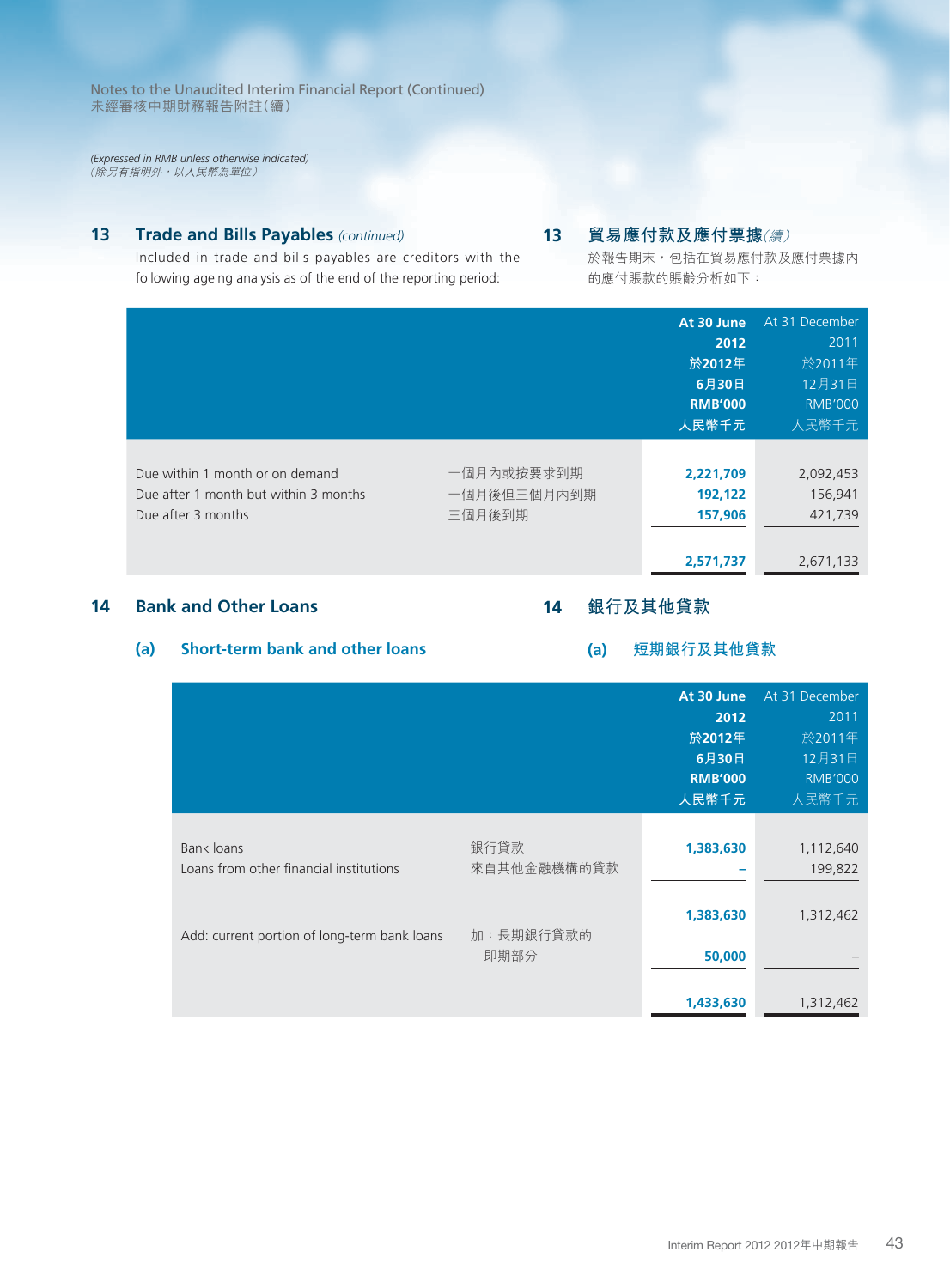*(Expressed in RMB unless otherwise indicated)* (除另有指明外,以人民幣為單位)

# **14 Bank and Other Loans** *(continued)*

# **14 銀行及其他貸款**(續)

# **(a) Short-term bank and other loans** *(continued)*

At 30 June 2012, the Group's short-term bank and other loans (excluding the current portion of long-term bank loans) are secured as follows:

**(a) 短期銀行及其他貸款**(續) 於2012年6月30日,本集團的短期銀 行及其他貸款(不包括長期銀行貸款的 即期部分)的抵押如下:

|                                                                                                                                             |                                                              | At 30 June<br>2012<br>於2012年<br>6月30日<br><b>RMB'000</b><br>人民幣千元 | At 31 December<br>2011<br>於2011年<br>12月31日<br><b>RMB'000</b><br>人民幣千元 |
|---------------------------------------------------------------------------------------------------------------------------------------------|--------------------------------------------------------------|------------------------------------------------------------------|-----------------------------------------------------------------------|
| Bank loans:<br>- secured by property, plant and equipment<br>and land use rights of the Group<br>(Note (i))<br>- unguaranteed and unsecured | 銀行貸款:<br>ー以本集團的物業、廠房<br>及設備以及土地使用<br>權作抵押(附註(i))<br>一無擔保及無抵押 | 350,000<br>1,033,630<br>1,383,630                                | 484,500<br>628,140<br>1,112,640                                       |
| Loans from other financial institutions:<br>- unguaranteed and unsecured                                                                    | 來自其他金融機構的貸款:<br>一無擔保及無抵押                                     | 1,383,630                                                        | 199,822<br>1,312,462                                                  |
| Note:                                                                                                                                       |                                                              | 附註:                                                              |                                                                       |

(i) At 30 June 2012, the aggregate carrying value of the secured property, plant and equipment and land use rights of the Group is RMB275.1 million (31 December 2011: RMB386.9 million).

(i) 於2012年6月30日,已抵押的本集 團物業、廠房及設備以及土地使 用權的總賬面值為人民幣275.1百 萬元(2011年12月31日:人民幣 386.9百萬元)。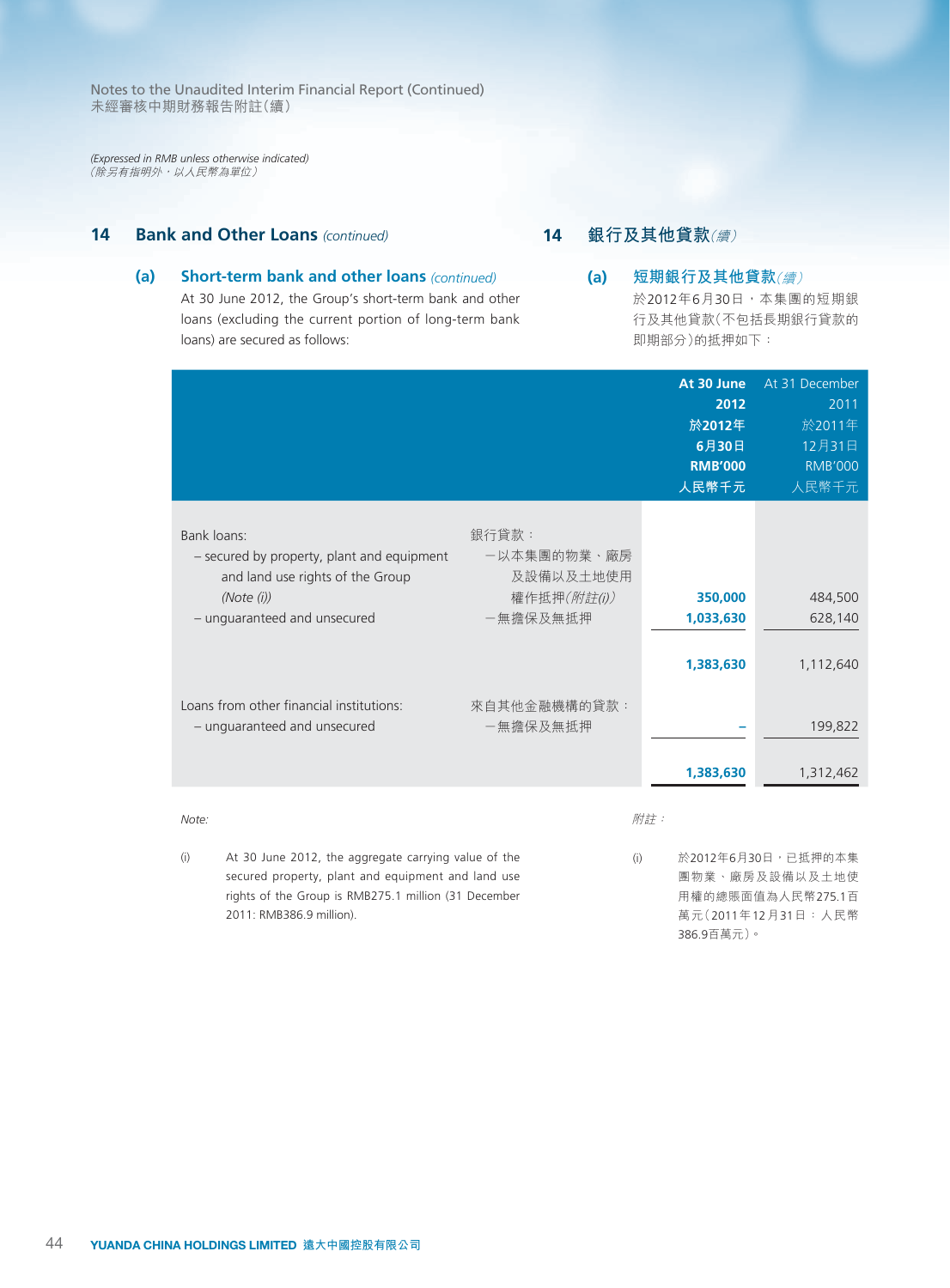*(Expressed in RMB unless otherwise indicated)* (除另有指明外,以人民幣為單位)

# **14 Bank and Other Loans** *(continued)*

# **14 銀行及其他貸款**(續)

# **(b) Long-term bank loans**

# **(b) 長期銀行貸款**

|                                                                                                                                                                                                       |                                                                       |                       | At 30 June<br>2012<br>於2012年<br>6月30日<br><b>RMB'000</b><br>人民幣千元 | At 31 December<br>2011<br>於2011年<br>12月31日<br><b>RMB'000</b><br>人民幣千元           |
|-------------------------------------------------------------------------------------------------------------------------------------------------------------------------------------------------------|-----------------------------------------------------------------------|-----------------------|------------------------------------------------------------------|---------------------------------------------------------------------------------|
| Bank loans:<br>- secured by property, plant and equipment<br>and land use rights of the Group<br>(Note (i))<br>Less: current portion of long-term bank loans                                          | 銀行貸款:<br>ー以本集團的物業、廠房<br>及設備以及土地使用<br>權作抵押(附註(i))<br>減:長期銀行貸款的<br>即期部分 |                       | 495,000<br>(50,000)<br>445,000                                   | 195,000<br>195,000                                                              |
| Note:                                                                                                                                                                                                 |                                                                       | 附註:                   |                                                                  |                                                                                 |
| At 30 June 2012, the aggregate carrying value of the<br>(i)<br>secured property, plant and equipment and land use<br>rights of the Group is RMB504.2 million (31 December<br>2011: RMB219.1 million). |                                                                       | (i)                   | 219.1百萬元)。                                                       | 於2012年6月30日,已抵押的本集<br>團物業、廠房及設備以及土地使<br>用權的總賬面值為人民幣504.2百<br>萬元(2011年12月31日:人民幣 |
| The Group's long-term bank loans are repayable as<br>follows:                                                                                                                                         |                                                                       | $\overline{\Gamma}$ : |                                                                  | 本集團的長期銀行貸款的還款情況如                                                                |
|                                                                                                                                                                                                       |                                                                       |                       | At 30 June<br>2012<br>於2012年<br>6月30日<br><b>RMB'000</b><br>人民幣千元 | At 31 December<br>2011<br>於2011年<br>12月31日<br><b>RMB'000</b><br>人民幣千元           |
| Within 1 year or on demand<br>After 1 year but within 2 years                                                                                                                                         | -年內或按要求<br>一年後但兩年內                                                    |                       | 50,000<br>445,000                                                | 195,000                                                                         |
|                                                                                                                                                                                                       |                                                                       |                       | 495,000                                                          | 195,000                                                                         |

All of the non-current interest-bearing borrowings are carried at amortised cost and are not expected to be settled within one year.

所有非即期計息貸款均按攤銷成本列 賬,並且預期不會於一年內清償。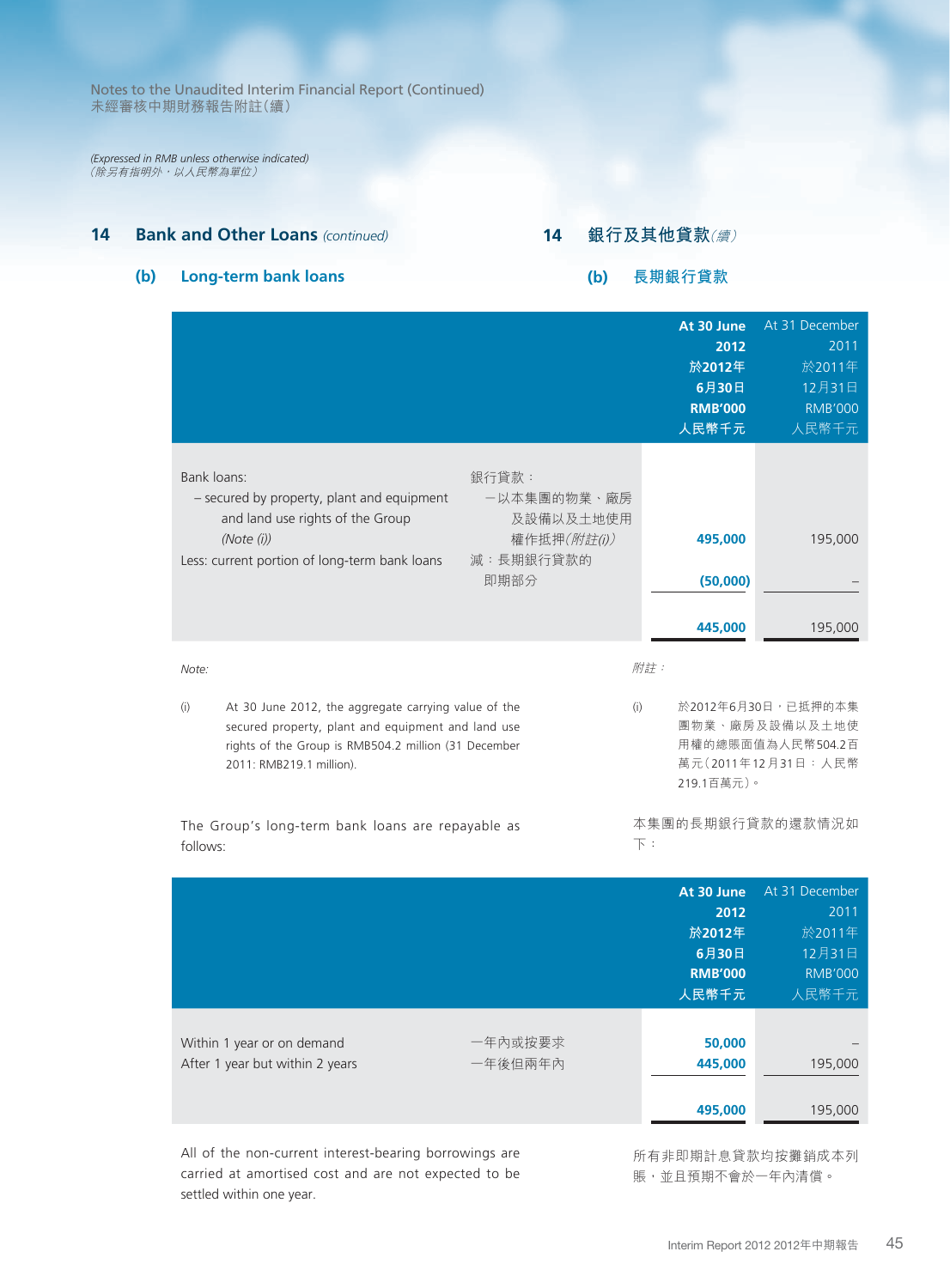*(Expressed in RMB unless otherwise indicated)* (除另有指明外,以人民幣為單位)

# **14 Bank and Other Loans** *(continued)*

# **(b) Long-term bank loans** *(continued)*

At 30 June 2012, the Group's banking facilities amounted to RMB650.0 million (31 December 2011: RMB850.0 million) were utilised to the extent of RMB480.0 million (31 December 2011: RMB340.6 million).

# **15 Deferred Tax Assets and Liabilities**

#### **(a) Deferred tax assets and liabilities recognised:**

The components of deferred tax assets and liabilities recognised in the consolidated statement of financial position and the movements during the period/year are as follows:

# **14 銀行及其他貸款**(續)

**(b) 長期銀行貸款**(續) 於2012年6月30日,本集團的銀行融 通為人民幣650.0百萬元(2011年12月 31日:人民幣850.0百萬元)元,並已 動用人民幣480.0百萬元(2011年12月 31日:人民幣340.6百萬元)。

#### **15 遞延稅項資產及負債**

# **(a) 已確認遞延稅項資產及負債:**

於合併財務狀況表確認的遞延稅項資 產及負債的組成部分及期╱年內的變 動如下:

|                               |              |                | Depreciation             |                |                          |                          |                |                |
|-------------------------------|--------------|----------------|--------------------------|----------------|--------------------------|--------------------------|----------------|----------------|
|                               |              |                | allowances in            |                |                          |                          | Re-            |                |
|                               |              |                | excess of                |                |                          |                          | measurement    |                |
|                               |              |                | the related              |                | Impairment               |                          | of the         |                |
|                               |              |                | depreciation,            |                | losses                   | <b>Provision</b>         | fair value of  |                |
|                               |              |                | and government           | Write          | on trade                 | for warranties           | derivative     |                |
|                               |              | <b>Unused</b>  | grants and related       | down of        | and other                | and                      | financial      |                |
|                               |              | tax losses     | depreciation             | inventories    | receivables              | legal claims             | instruments    | <b>Total</b>   |
|                               |              |                | 超過有關折舊的折舊                |                | 貿易及                      |                          | 重新計量衍生         |                |
| <b>Deferred tax</b>           | 因下列各項產生的     | 未動用            | 免税額,以及政府                 |                | 其他應收款的                   | 保修及                      | 金融工具的          |                |
| arising from:                 | 遞延税項:        | 税項虧損           | 補貼及有關折舊                  | 存貨撇減           | 減值虧損                     | 法律申索撥備                   | 公允價值           | 總計             |
|                               |              | <b>RMB'000</b> | <b>RMB'000</b>           | <b>RMB'000</b> | <b>RMB'000</b>           | <b>RMB'000</b>           | <b>RMB'000</b> | <b>RMB'000</b> |
|                               |              | 人民幣千元          | 人民幣千元                    | 人民幣千元          | 人民幣千元                    | 人民幣千元                    | 人民幣千元          | 人民幣千元          |
|                               |              |                |                          |                |                          |                          |                |                |
| At 1 January 2011             | 於2011年1月1日   | 4,316          | 37,532                   | 3,842          | 27,758                   | 26,418                   | (5,082)        | 94,784         |
|                               |              |                |                          |                |                          |                          |                |                |
| Credited/(charged) to the     | 於合併收益表中      |                |                          |                |                          |                          |                |                |
| consolidated income statement | 計入/(扣除)      | 40,812         | 5,977                    | 344            | 14,256                   | (3,842)                  | 1,186          | 58,733         |
| Credited to reserves          | 於儲備計入        |                |                          |                |                          |                          | 2,393          | 2,393          |
|                               |              |                |                          |                |                          |                          |                |                |
| At 31 December 2011           | 於2011年12月31日 | 45,128         | 43,509                   | 4,186          | 42,014                   | 22,576                   | (1,503)        | 155,910        |
|                               |              |                |                          |                |                          |                          |                |                |
| (Charged)/credited to the     | 於合併收益表中      |                |                          |                |                          |                          |                |                |
| consolidated income statement | (扣除)/計入      |                |                          |                |                          |                          |                |                |
| (Note 6)                      | (附註6)        | (3, 108)       | 1,780                    | 501            | 12,790                   | 2,683                    | 1,047          | 15,693         |
| Credited to reserves          | 於儲備計入        | $\overline{a}$ | $\overline{\phantom{a}}$ | $\overline{a}$ | $\overline{\phantom{a}}$ | $\overline{\phantom{a}}$ | 2,426          | 2,426          |
|                               |              |                |                          |                |                          |                          |                |                |
| At 30 June 2012               | 於2012年6月30日  | 42,020         | 45,289                   | 4,687          | 54,804                   | 25,259                   | 1,970          | 174,029        |
|                               |              |                |                          |                |                          |                          |                |                |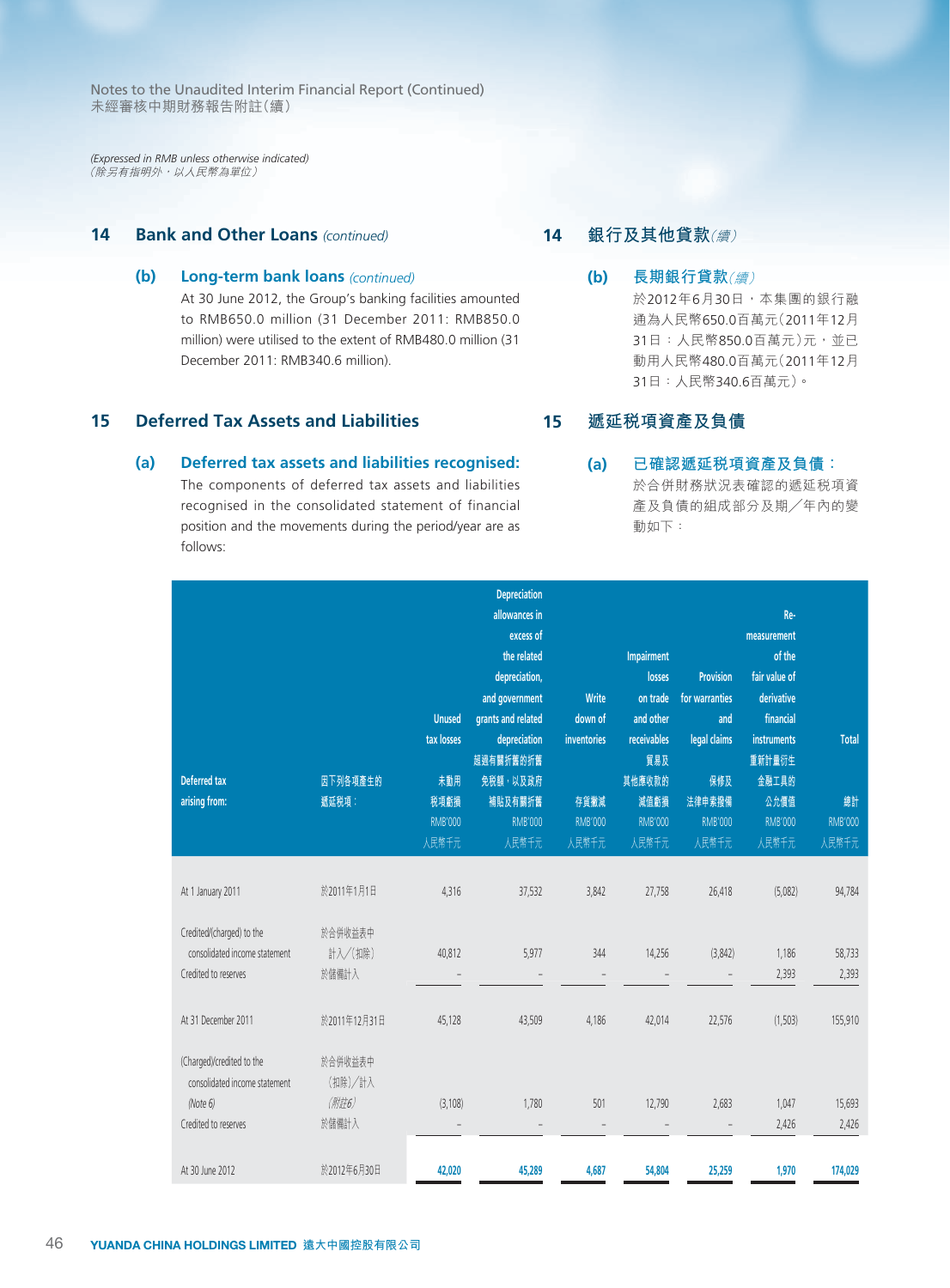*(Expressed in RMB unless otherwise indicated)* (除另有指明外,以人民幣為單位)

# **15 Deferred Tax Assets and Liabilities** *(continued)*

**(b) Reconciliation of deferred tax assets and liabilities recognised in the consolidated statement of financial position:**

# **15 遞延稅項資產及負債**(續)

**(b) 合併財務狀況表內確認的遞延稅 項資產及負債的調節表:**

|                                                                                                                                                                                     |                                                  | At 30 June<br>2012<br>於2012年<br>6月30日<br><b>RMB'000</b><br>人民幣千元 | At 31 December<br>2011<br>於2011年<br>12月31日<br><b>RMB'000</b><br>人民幣千元 |
|-------------------------------------------------------------------------------------------------------------------------------------------------------------------------------------|--------------------------------------------------|------------------------------------------------------------------|-----------------------------------------------------------------------|
| Deferred tax assets recognised in the<br>consolidated statement of financial position<br>Deferred tax liabilities recognised in the<br>consolidated statement of financial position | 於合併財務狀況表內確認的<br>遞延税項資產<br>於合併財務狀況表內確認的<br>遞延税項負債 | 174,976<br>(947)<br>174.029                                      | 156,931<br>(1,021)<br>155,910                                         |

# **16 Dividends**

**16 股息**

- **(a) Dividends payable to equity shareholders attributable to the interim period** The directors of the Company do not recommend the payment of an interim dividend for the six months ended 30 June 2012 (six months ended 30 June 2011: RMBNil). **東股息**
- **(b) Dividends payable to equity shareholders attributable to the previous financial year, approved during the interim period**

# **(a) 歸屬於中期期間的應付本公司股**

本公司董事並不建議就截至2012年 6月30日止6個月派付中期股息(截至 2011年6月30日止6個月:人民幣零 元)。

**(b) 於中期期間已批准並歸屬於上一 財政年度的應付本公司股東股息**

|                                                                                                                                                                                                                            |                                                               | <b>Six months ended 30 June</b> |                |
|----------------------------------------------------------------------------------------------------------------------------------------------------------------------------------------------------------------------------|---------------------------------------------------------------|---------------------------------|----------------|
|                                                                                                                                                                                                                            |                                                               | 2012                            | 2011           |
|                                                                                                                                                                                                                            |                                                               |                                 | 截至6月30日止6個月    |
|                                                                                                                                                                                                                            |                                                               | 2012年                           | 2011年          |
|                                                                                                                                                                                                                            |                                                               | <b>RMB'000</b>                  | <b>RMB'000</b> |
|                                                                                                                                                                                                                            |                                                               | 人民幣千元                           | 人民幣千元          |
| Final dividend in respect of the previous financial 於隨後的中期期間批准的<br>year, approved during the following interim<br>period, of HK\$0.04 per ordinary share<br>(six months ended 30 June 2011: HK\$Nil<br>per ordinary share) | 上一財政年度的末期股息<br>每股普通股0.04港元(截至<br>2011年6月30日止6個月:<br>每股普通股零港元) | 201.337                         |                |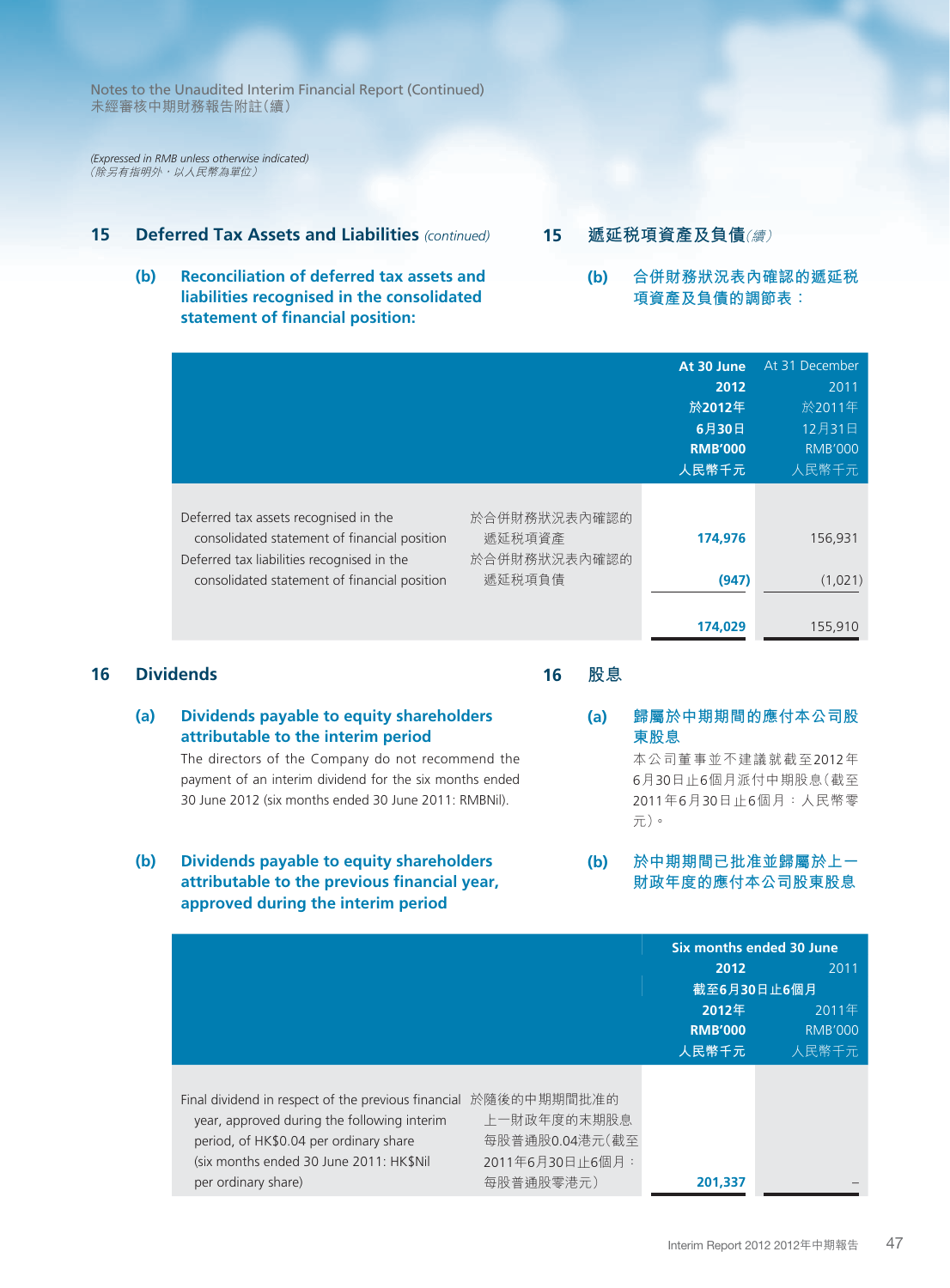*(Expressed in RMB unless otherwise indicated)* (除另有指明外,以人民幣為單位)

# **17 Acquisition of a Business from an Affiliate of the Controlling Shareholder**

Pursuant to an assets acquisition agreement entered into between Shenyang Yuanda Metal Coating Co., Ltd. ("Yuanda Metal"), a wholly-owned subsidiary of the Group, and Shenyang Brilliant Elevator Co., Ltd. ("Brilliant Elevator"), Yuanda Metal acquired the assets and processes related to the metal coating business from Brilliant Elevator for a consideration of RMB23.9 million on 29 February 2012 (the "Acquisition Date"). The assets acquired were machinery and equipment with a pre-acquisition carrying value of RMB23.3 million. The consideration was determined by reference to the fair value of the machinery and equipment valued by an independent valuer.

The assets and processes acquired constitute a business as defined in IFRS 3, *Business combinations*, and as the Group and Brilliant Elevator are both controlled by the Controlling Shareholder, the above acquisition was accounted for as a business combination under common control. Accordingly, the acquired assets have been accounted for at historical cost, where the difference between the consideration paid and the carrying amount of the assets acquired at the Acquisition Date of RMB0.6 million has been recognised directly in equity as a distribution to the Controlling Shareholder.

#### **18 Material Related Party Transactions**

In addition to the balances disclosed elsewhere in this interim financial report, the material related party transactions entered into by the Group during the period are set out below.

#### **(a) Transactions with the Controlling Shareholder and his affiliates**

#### **(i) Acquisition of a business**

As mentioned in Note 17, the Group acquired the metal coating business from Brilliant Elevator for a consideration of RMB23.9 million on 29 February 2012.

# **17 收購控股股東聯屬公司的一項業務**

根據本集團全資附屬公司瀋陽遠大金屬噴塗有 限公司(「遠大金屬」)與瀋陽博林特電梯有限公 司(「博林特電梯」)於2012年2月29日(「收購日 期1)訂立的資產收購協議,遠大金屬收購博林 特電梯的資產及加工噴塗業務,代價為人民幣 23.9百萬元。收購的資產為收購前賬面值人民 幣23.3百萬元的機械及設備。該代價經參考獨 立估值師對機械及設備的公允價值作出的估值 而釐定。

所收購的資產及加工業務構成國際財務報告準 則第3號業務合併所定義的一項業務,而由於 本集團及博林特電梯均由控股股東控制,上述 收購將根據受共同控制之業務合併入賬。因 此,所收購資產按歷史成本入賬,已支付代價 及所收購資產於收購日期的賬面值之差額為人 民幣0.6百萬元,並已作為向控股股東的分派 直接確認於權益。

# **18 重大關聯方交易**

除於本中期財務報告其他部分披露的結餘外, 本集團於期內訂立的重大關聯方交易載列 如下:

#### **(a) 與控股股東及其聯屬公司的交易**

**(i) 收購一項業務** 誠如附註17所述,本集團於 2012年2月29日自博林特電梯 收購金屬噴塗業務,代價為人 民幣23.9百萬元。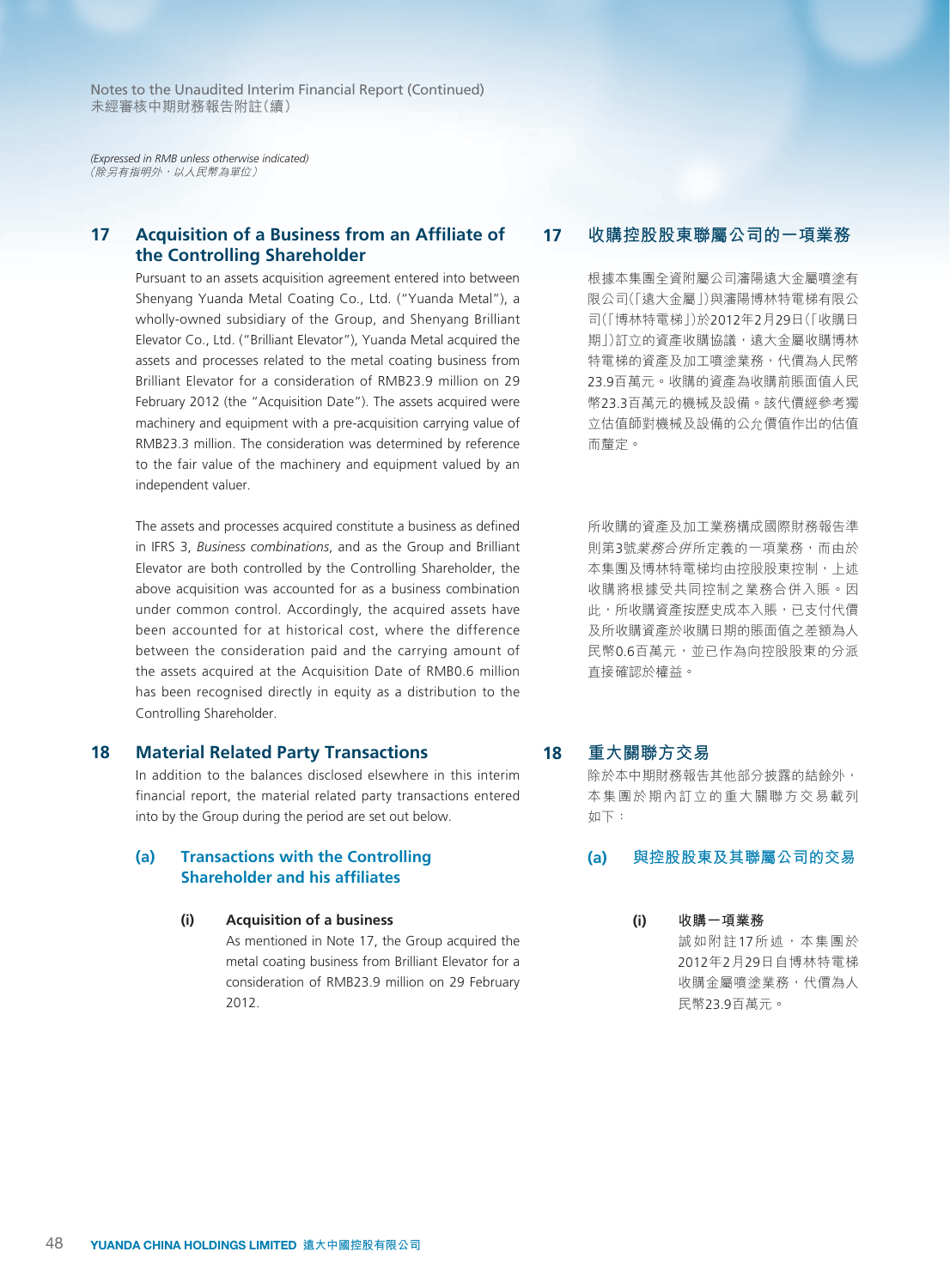*(Expressed in RMB unless otherwise indicated)* (除另有指明外,以人民幣為單位)

# **18 Material Related Party Transactions** *(continued)*

# **(a) Transactions with the Controlling Shareholder and his affiliates** *(continued)*

# **(ii) Other transactions**

- **18 重大關聯方交易**(續)
	- **(a) 與控股股東及其聯屬公司的交易** (續)

# **(ii) 其他交易**

|                                           |            | <b>Six months ended 30 June</b> |                |
|-------------------------------------------|------------|---------------------------------|----------------|
|                                           |            | 2012                            | 2011           |
|                                           |            | 截至6月30日止6個月                     |                |
|                                           |            | 2012年                           | 2011年          |
|                                           |            | <b>RMB'000</b>                  | <b>RMB'000</b> |
|                                           |            | 人民幣千元                           | 人民幣千元          |
|                                           |            |                                 |                |
| Revenue from contract work                | 合同工程收入     | 91,101                          | 22,432         |
| Sale of raw materials                     | 銷售原材料      | 110                             | 7,455          |
| Purchase of raw materials                 | 購買原材料      | 43,738                          | 86,875         |
| Rental income from operating leases       | 經營租賃的租金收入  | 193                             | 994            |
| Disposal of property, plant and equipment | 出售物業、廠房及設備 |                                 | 120            |
| Net decrease in non-interest bearing      | 預付關聯方的不計息  |                                 |                |
| advances granted to related parties       | 墊款減少淨額     | 633                             | 15,873         |
| Net decrease in non-interest bearing      | 從關聯方收取的不計息 |                                 |                |
| advances received from related parties    | 墊款減少淨額     |                                 | 15,242         |
|                                           |            |                                 |                |

### **(b) Transactions with non-controlling interests (b) 與本集團非控股權益的交易 of the Group**

|                                               |           |                | Six months ended 30 June |
|-----------------------------------------------|-----------|----------------|--------------------------|
|                                               |           | 2012           | 2011                     |
|                                               |           | 截至6月30日止6個月    |                          |
|                                               |           | 2012年          | 2011年                    |
|                                               |           | <b>RMB'000</b> | <b>RMB'000</b>           |
|                                               |           | 人民幣千元          | 人民幣千元                    |
|                                               |           |                |                          |
| Net decrease in non-interest bearing advances | 預付關聯方的不計息 |                |                          |
| granted to related parties                    | 墊款減少淨額    |                | 1,025                    |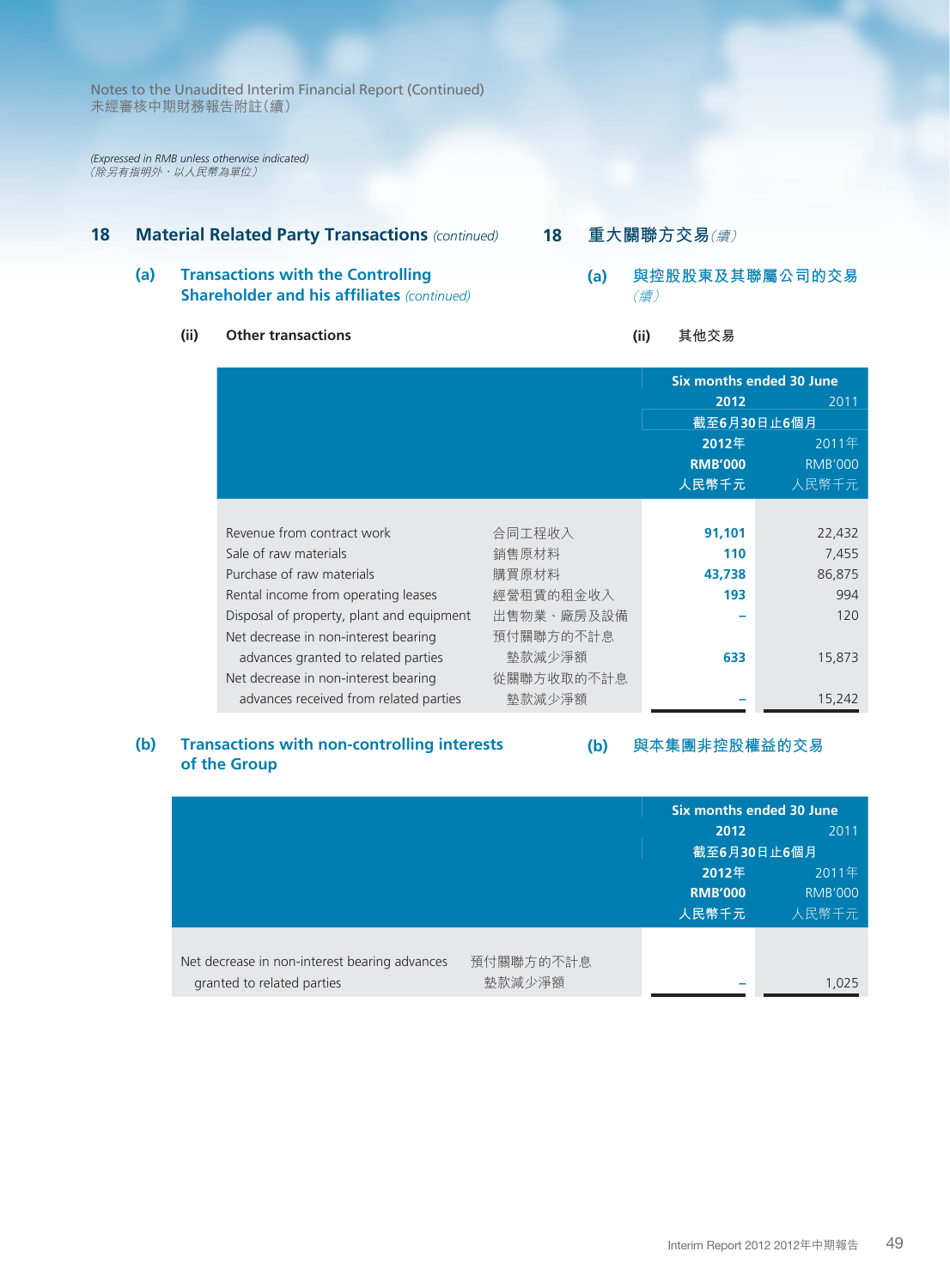*(Expressed in RMB unless otherwise indicated)* (除另有指明外,以人民幣為單位)

# **18 Material Related Party Transactions** *(continued)*

# **18 重大關聯方交易**(續)

**(c) 主要管理人員薪酬**

# **(c) Key management personnel remuneration**

|                                                                 |                  |                                  | Six months ended 30 June         |
|-----------------------------------------------------------------|------------------|----------------------------------|----------------------------------|
|                                                                 |                  | 2012                             | 2011                             |
|                                                                 |                  | 截至6月30日止6個月                      |                                  |
|                                                                 |                  | 2012年<br><b>RMB'000</b><br>人民幣千元 | 2011年<br><b>RMB'000</b><br>人民幣千元 |
| Short-term employee benefits<br>Retirement scheme contributions | 短期僱員福利<br>退休計劃供款 | 2,026<br>123                     | 10,823<br>182                    |
|                                                                 |                  | 2,149                            | 11,005                           |

# **19 Commitments**

#### **(a) Capital commitments**

At 30 June 2012, the outstanding capital commitments of the Group not provided for in the interim financial report were summarised as follows:

# **(a) 資本承擔**

**19 承擔**

於2012年6月30日,於本中期財務報 告中並未撥備之本集團未償還資本承 擔概述如下:

|                                                                              |                       | At 30 June     | At 31 December |
|------------------------------------------------------------------------------|-----------------------|----------------|----------------|
|                                                                              |                       | 2012           | 2011           |
|                                                                              |                       | 於2012年         | 於2011年         |
|                                                                              |                       | 6月30日          | 12月31日         |
|                                                                              |                       | <b>RMB'000</b> | <b>RMB'000</b> |
|                                                                              |                       | 人民幣千元          | 人民幣千元          |
| Commitments in respect of land and buildings,<br>and machinery and equipment | 就土地及樓宇,以及機器及<br>設備的承擔 |                |                |
| - Contracted for                                                             | 一已訂約                  | 76,092         | 44,308         |
| - Authorised but not contracted for                                          | 一已授權但未訂約              | 112,194        | 67,111         |
|                                                                              |                       |                |                |
|                                                                              |                       | 188,286        | 111,419        |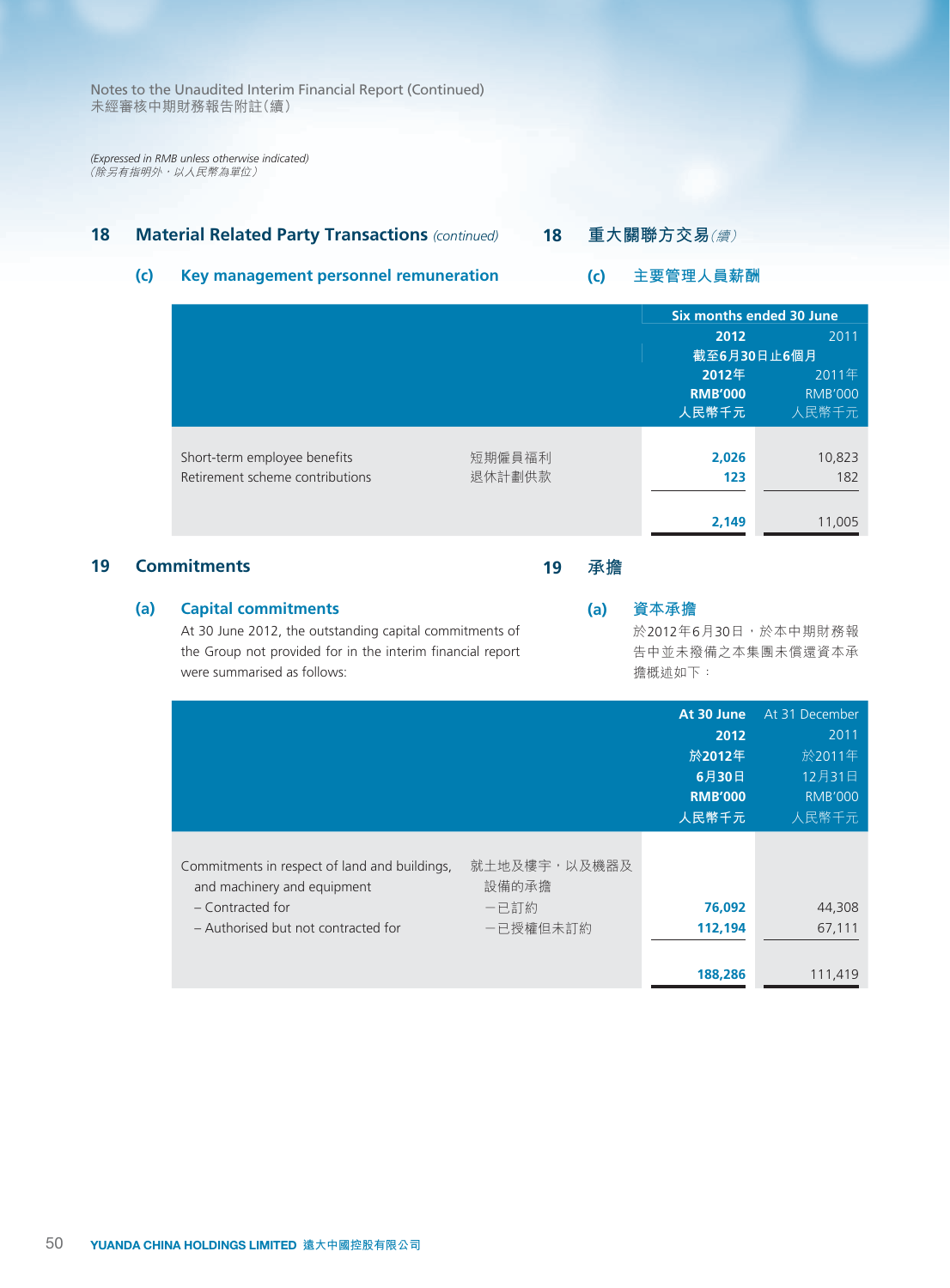*(Expressed in RMB unless otherwise indicated)* (除另有指明外,以人民幣為單位)

# **19 Commitments** *(continued)*

#### **(b) Operating lease commitments**

At 30 June 2012, the total future minimum lease payments of the Group under non-cancellable operating leases are payable as follows:

#### **19 承擔**(續)

#### **(b) 經營租賃承擔** 於2012年6月30日,根據不可撤銷經 營租賃應付的未來最低租金總額如下:

|                                                                                                                   |                       | At 30 June<br>2012<br>於2012年<br>6月30日<br><b>RMB'000</b><br>人民幣千元 | At 31 December<br>2011<br>於2011年<br>12月31日<br><b>RMB'000</b><br>人民幣千元 |
|-------------------------------------------------------------------------------------------------------------------|-----------------------|------------------------------------------------------------------|-----------------------------------------------------------------------|
| Within 1 year<br>After 1 year but within 5 years<br>After 5 years                                                 | 一年內<br>一年後旧五年內<br>五年後 | 13,604<br>2,297<br>3.778<br>19,679                               | 16,543<br>2,562<br>3,834<br>22,939                                    |
| The Group leases certain land, plant and buildings, motor<br>vehicles and other equipment under operating leases. |                       | 本集團根據經營租賃租賃若干土地、<br>廠房及樓宇、汽車及其他設備。除為                             |                                                                       |

Except for the lease of land for a period of 50 years, the remaining leases typically run for an initial period of 1 to 10 years, with an option to renew the lease when all terms are renegotiated. None of the leases includes contingent lease rentals.

# **20 Contingent Liabilities**

#### **(a) Guarantees issued**

At 30 June 2012, the Group has issued the following guarantees:

guarantees. The maximum liability of the Group as of the end of the reporting period under the guarantees issued is 期50年的土地租賃外,其餘租賃一般 初步為期1至10年,並附有選擇權在重 新磋商所有條款時重續租賃。概無租 賃包含或然租金。

### **20 或然負債**

# **(a) 已發出擔保**

於2012年6月30日,本集團已發出下 列擔保:

最高責任為上文所披露的金額。

|                                                                                                                                                                                                                                       |                      | At 30 June<br>2012<br>於2012年<br>6月30日<br><b>RMB'000</b><br>人民幣千元                               | At 31 December<br>2011<br>於2011年<br>12月31日<br><b>RMB'000</b><br>人民幣千元 |
|---------------------------------------------------------------------------------------------------------------------------------------------------------------------------------------------------------------------------------------|----------------------|------------------------------------------------------------------------------------------------|-----------------------------------------------------------------------|
| Guarantees for construction contracts' bidding.<br>performance and retentions                                                                                                                                                         | 建築合同投標、履約及<br>保留金的擔保 | 2,178,303                                                                                      | 2,162,281                                                             |
| As of the end of the reporting period, the directors of<br>the Company do not consider it probable that a claim<br>in excess of the provision for warranties provided by the<br>Group will be made against the Group under any of the |                      | 於報告期末,本公司董事認為將不可<br>能出現根據任何擔保對本集團提出超<br>過本集團所提供的保修撥備的申索。<br>本集團於報告期末根據已發出擔保的<br>最高青仟為上文所披露的金額。 |                                                                       |

the amount disclosed above.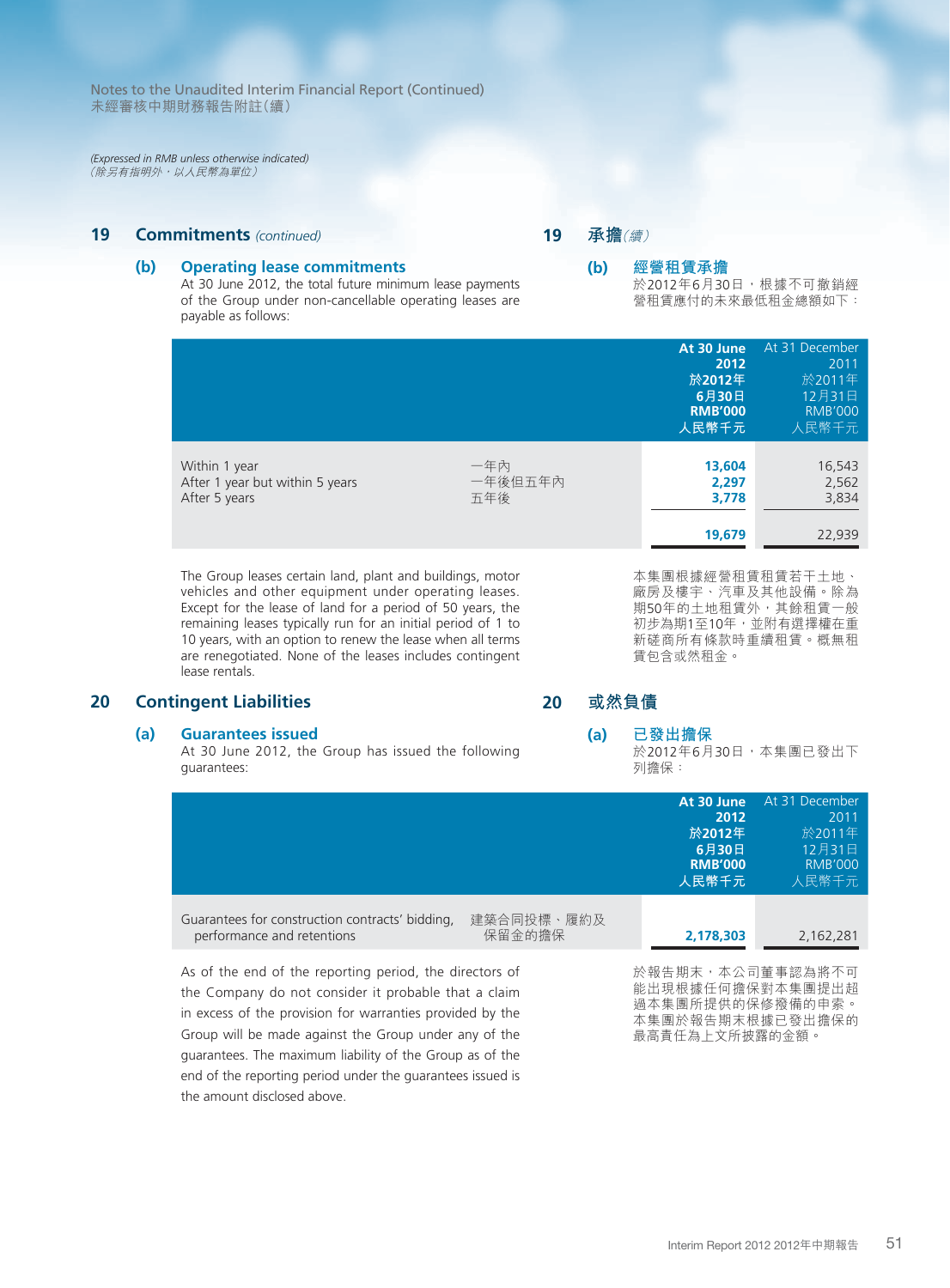*(Expressed in RMB unless otherwise indicated)* (除另有指明外,以人民幣為單位)

# **20 Contingent Liabilities** *(continued)*

#### **(b) Contingent liabilities in respect of legal claims**

- (i) In December 2009, Shenyang Yuanda Aluminium Industry Engineering Co., Ltd. ("Shenyang Yuanda") and Yuanda Aluminium Engineering (India) Private Limited ("Yuanda India"), both wholly owned subsidiaries of the Group, jointly received a notice that they are being sued by a former sub-contractor in India in respect of Shenyang Yuanda's and Yuanda India's nonperformance of the terms as stipulated in the sub-contract agreement entered into between Shenyang Yuanda and this former sub-contractor. Shenyang Yuanda has made a counterclaim against this sub-contractor for non-performance of the sub-contract agreement. As at the date of this interim financial report, the above lawsuit is under reviewed before the Arbitral Tribunal of New Delhi in India. If Shenyang Yuanda and Yuanda India are found to be liable, the total expected monetary compensation may amount to approximately Indian Rupee 1,410.8 million (equivalent to approximately RMB159.0 million) plus accrued interest. Both Shenyang Yuanda and Yuanda India continue to deny any liability in respect of the non-performance of the terms of the subcontract agreement and, based on legal advice, the directors of the Company do not believe it is probable that the arbitration tribunal will find against Shenyang Yuanda and/or Yuanda India. No provision has therefore been made in respect of this claim.
- (ii) In April 2009, Shenyang Yuanda received a notice that it is being sued by a construction agent in Kuwait in respect of damages arose from the termination of the agency agreement entered into between Shenyang Yuanda and this former agent. As at the date of this interim financial report, the above lawsuit is under reviewed before the Court of Appeal in Kuwait. If Shenyang Yuanda is found to be liable, the total expected monetary compensation may amount to approximately Kuwaiti Dinar 11.2 million (equivalent to approximately RMB252.7 million). Shenyang Yuanda continues to deny any liability in respect of the claim and, based on legal advice, the directors of the Company do not believe it is probable that the court will find against Shenyang Yuanda. No provision has therefore been made in respect of this claim.

**20 或然負債**(續)

### **(b) 有關法律申索的或然負債**

(i) 於2009年12月,本集團的兩 家全資附屬公司瀋陽遠大鋁業 工程有限公司(「瀋陽遠大」)及 遠大鋁業工程(印度)私人有限 公司(「印度遠大」)共同接獲通 知,指彼等被印度的前分包商 就瀋陽遠大及印度遠大不履行 瀋陽遠大與此前分包商訂立的 分包協議所訂明的條款提出起 訴。瀋陽遠大亦已就此分包商 未有履行分包商協議提出反申 索。於本中期財務報告日期, 上述訴訟正於印度新德裡仲裁 庭審理。倘瀋陽遠大及印度遠 大被裁定須負上責任,預期金 錢補償總額可能約達1,410.8百 萬印度盧比(相等於約人民幣 159.0百萬元)加應計利息。瀋 陽遠大及印度遠大均繼續否認 有關不履行分包協議條款的任 何責任,而根據法律意見,本 公司董事並不相信仲裁庭會判 決瀋陽遠大及╱或印度遠大敗 訴,故並無就此項申索計提撥 備。

(ii) 於2009年4月,瀋陽遠大接獲 通知,指其被科威特的建築代 理就因瀋陽遠大與此前代理訂 立的代理協議終止而產生的損 害提出起訴。於本中期財務報 告日期,上述訴訟正於科威特 上訟法庭審理。倘瀋陽遠大被 裁定須負上責任,預期金錢 補償總額可能約達11.2百萬科 威特第納爾(相等於約人民幣 252.7百萬元)。瀋陽遠大繼續 否認有關申索的任何責任,而 根據法律意見,本公司董事並 不相信法庭會判決瀋陽遠大敗 訴,故並無就此項申索計提撥 備。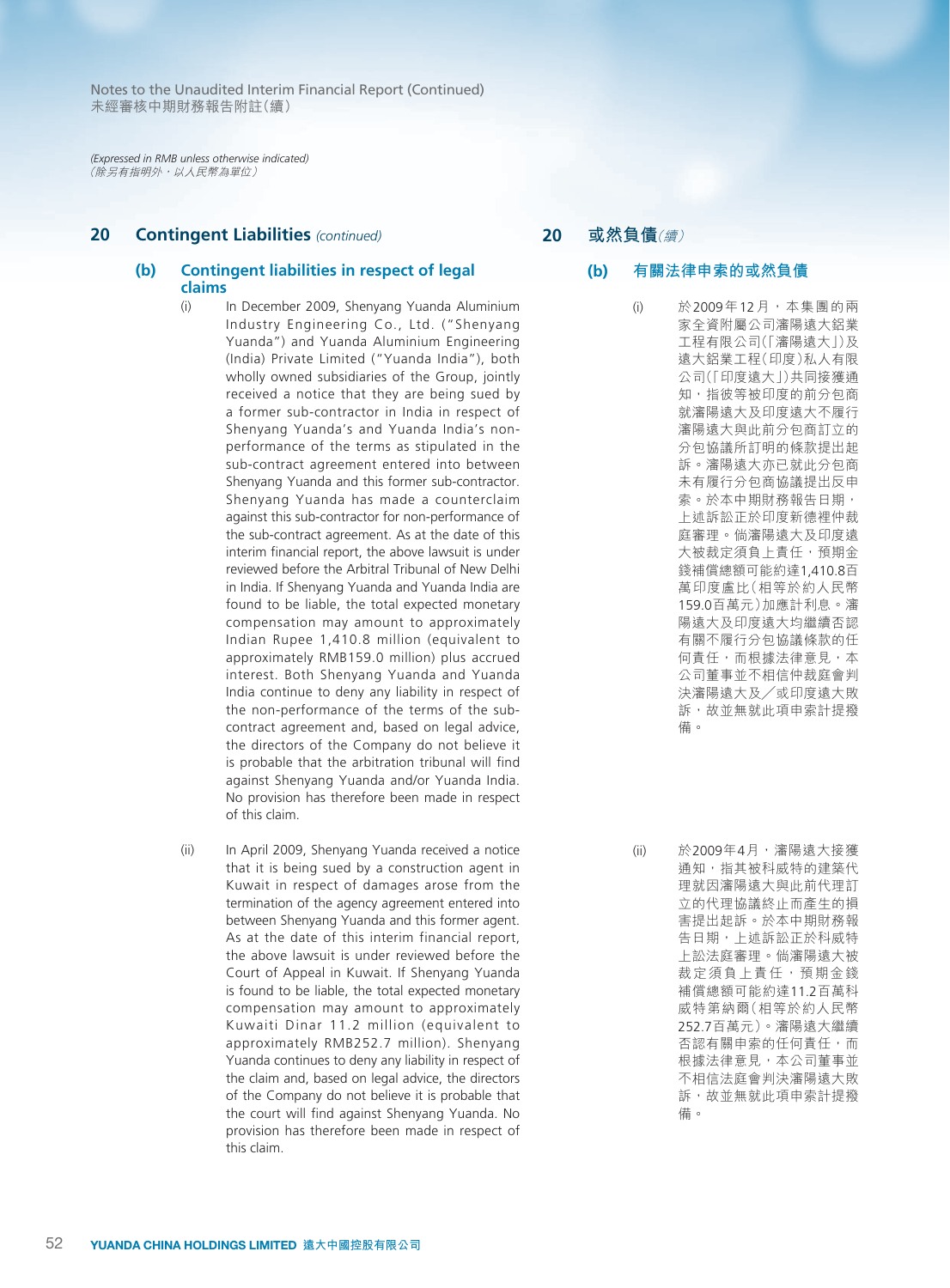*(Expressed in RMB unless otherwise indicated)* (除另有指明外,以人民幣為單位)

# **20 Contingent Liabilities** *(continued)*

#### **(b) Contingent liabilities in respect of legal claims** *(continued)*

- (iii) In September 2011, Shenyang Yuanda filed a lawsuit against a customer in respect of its nonpayment of RMB25.1 million arose from the work carried out for this customer by Shenyang Yuanda. In October 2011, this customer filed a counterclaim against Shenyang Yuanda for nonperformance of the construction contract. As at the date of this interim financial report, the above lawsuit is under reviewed before the High People's Court of Shandong Province. If Shenyang Yuanda is found to be liable, the total expected monetary compensation may amount to approximately RMB75.1 million. Shenyang Yuanda continues to deny any liability in respect of the counterclaim and, based on legal advice, the directors of the Company do not believe it is probable that the court will find against Shenyang Yuanda. No provision has therefore been made in respect of this counterclaim.
- (iv) In June 2010, Yuanda Aluminium Industry Engineering (Germany) GmbH ("Yuanda Germany"), a wholly owned subsidiary of the Group, filed a lawsuit against a customer in respect of its non-payment of Euro 2.0 million in respect of the work carried out on this customer by Yuanda Germany. In September 2010, this customer filed a counterclaim against Yuanda Germany for non-performance of the construction contract. On 29 February 2012, a first instance court judgement has been rendered in favour of Yuanda Germany. In March 2012, this customer filed an appeal against the above judgement. As at the date of this interim financial report, the above appeal is under reviewed before the Higher Regional Court Frankfurt in Germany. If Yuanda Germany is found to be liable, the total expected monetary compensation may amount to approximately Euro 4.1 million (equivalent to approximately RMB32.3 million). Yuanda Germany continues to deny any liability in respect of the appeal and, based on legal advice, the directors of the Company do not believe it is probable that the court will find against Yuanda Germany. No provision has therefore been made in this respect.

**20 或然負債**(續)

#### **(b) 有關法律申索的或然負債**(續)

- (iii) 於2011年9月,瀋陽遠大因一 名客戶未有就瀋陽遠大為其 進行的工程支付人民幣25.1百 萬元向該客戶提出訴訟。於 2011年10月,該客戶就未能 履行建築合同向瀋陽遠大提出 反申索。於本中期財務報告日 期,上述訴訟正於山東省高級 人民法院審理。倘瀋陽遠大被 裁定須負上責任,預期金錢補 償總額可能約達人民幣75.1百 萬元。瀋陽遠大繼續否認對該 項反申索須負的任何責任,而 根據法律意見,本公司董事並 不相信法庭會判決瀋陽遠大敗 訴,故並無就該項反申索計提 撥備。
- (iv) 於2010年6月,本集團全資附 屬公司遠大鋁業工程(德國)有 限公司(「德國遠大」)就一名客 戶未有就德國遠大為其進行的 工程支付2.0百萬歐元向該客 戶提出訴訟。於2010年9月, 該客戶就德國遠大不履行建築 合同提出反申索。於2012年2 月29日,原訟法庭已判德國遠 大勝訴。於2012年3月,該客 戶對上述裁決提出上訴。於本 中期財務報告日期,上述上訴 正於德國法蘭克福地區高級法 院審理。倘德國遠大被裁定須 負上責任,預期金錢補償總額 可能約達4.1百萬歐元(相等於 約人民幣32.3百萬元)。德國 遠大繼續否認有關上訴的任何 責任,而根據法律意見,本公 司董事並不相信法庭會判決德 國遠大敗訴,故並無就此計提 撥備。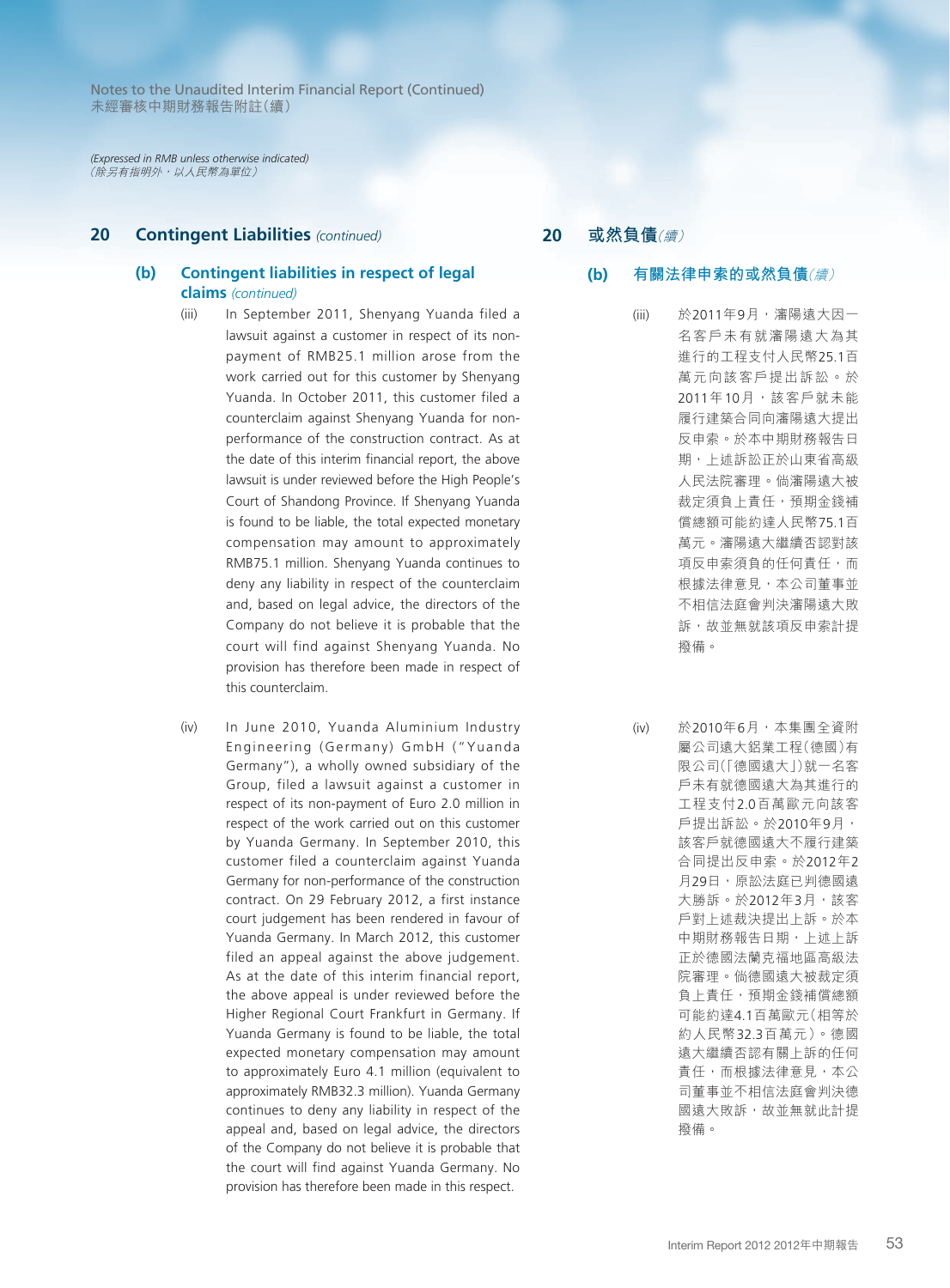*(Expressed in RMB unless otherwise indicated)* (除另有指明外,以人民幣為單位)

# **20 Contingent Liabilities** *(continued)*

#### **(b) Contingent liabilities in respect of legal claims** *(continued)*

(v) In addition to the lawsuits and arbitration mentioned in Notes 20(b)(i) to 20(b)(iv), certain subsidiaries of the Group are named defendants on other lawsuits or arbitrations in respect of construction work carried out by them. The directors of the Company consider the amounts involved in these lawsuits and arbitrations are insignificant to the Group, both individually and in aggregate. As at the date of this interim financial report, the above lawsuits and arbitrations are under reviewed before courts or arbitrators. If these subsidiaries are found to be liable, the total expected monetary compensation may amount to approximately RMB30.6 million, of which RMB3.1 million has already been provided by the Group at 30 June 2012. Based on legal advice, except for the lawsuits the Group has already provided for, the directors of the Company do not believe it is probable that the courts or arbitrators will find against these subsidiaries of the Group on the lawsuits and arbitrations.

# **21 Non-Adjusting Event After the Reporting Period**

#### **Establishment of an associate**

On 24 August 2010, Shenyang Yuanda has entered into a memorandum of understanding (the "MOU") with a third party in the establishment of a glass manufacturing company. Pursuant to the MOU, which is subject to further negotiation between Shenyang Yuanda and this third party and the finalisation of the related agreement, Shenyang Yuanda will obtain 49% equity interests in this new glass manufacturing company.

As at the date of this interim financial report, the above transaction has yet to be completed.

# **20 或然負債**(續)

- **(b) 有關法律申索的或然負債**(續)
	- (v) 除附註20(b)(i)至20(b)(iv)所述 的訴訟及仲裁外,本集團若干 附屬公司被指為有關其所進行 的建築工程的其他訴訟或仲裁 的被告人。本公司董事認為該 等訴訟及仲裁涉及的金額個別 及合共均對本集團而言並不重 大。於本中期財務報告日期, 上述訴訟及仲裁正由法院及仲 裁員審理。倘該等附屬公司被 裁定須負上責任,預期金錢補 償總額可能約達人民幣30.6百 萬元,當中人民幣3.1百萬元 已由本集團於2012年6月30日 作出撥備。根據法律意見,除 本集團已作撥備的訴訟外,本 公司董事並不相信該等法院及 仲裁員會就訴訟及仲裁判決本 集團的該等附屬公司敗訴。

# **21 非調整報告期後事項**

#### **成立聯營公司**

於2010年8月24日,瀋陽遠大與第三方訂立諒 解備忘錄(「諒解備忘錄」),以成立玻璃製造公 司。根據諒解備忘錄(其須待瀋陽遠大及此第 三方進一步磋商及相關協議落實方可作實), 瀋陽遠大將取得此新玻璃製造公司的49%股 權。

於本中期財務報告日期,以上交易尚未完成。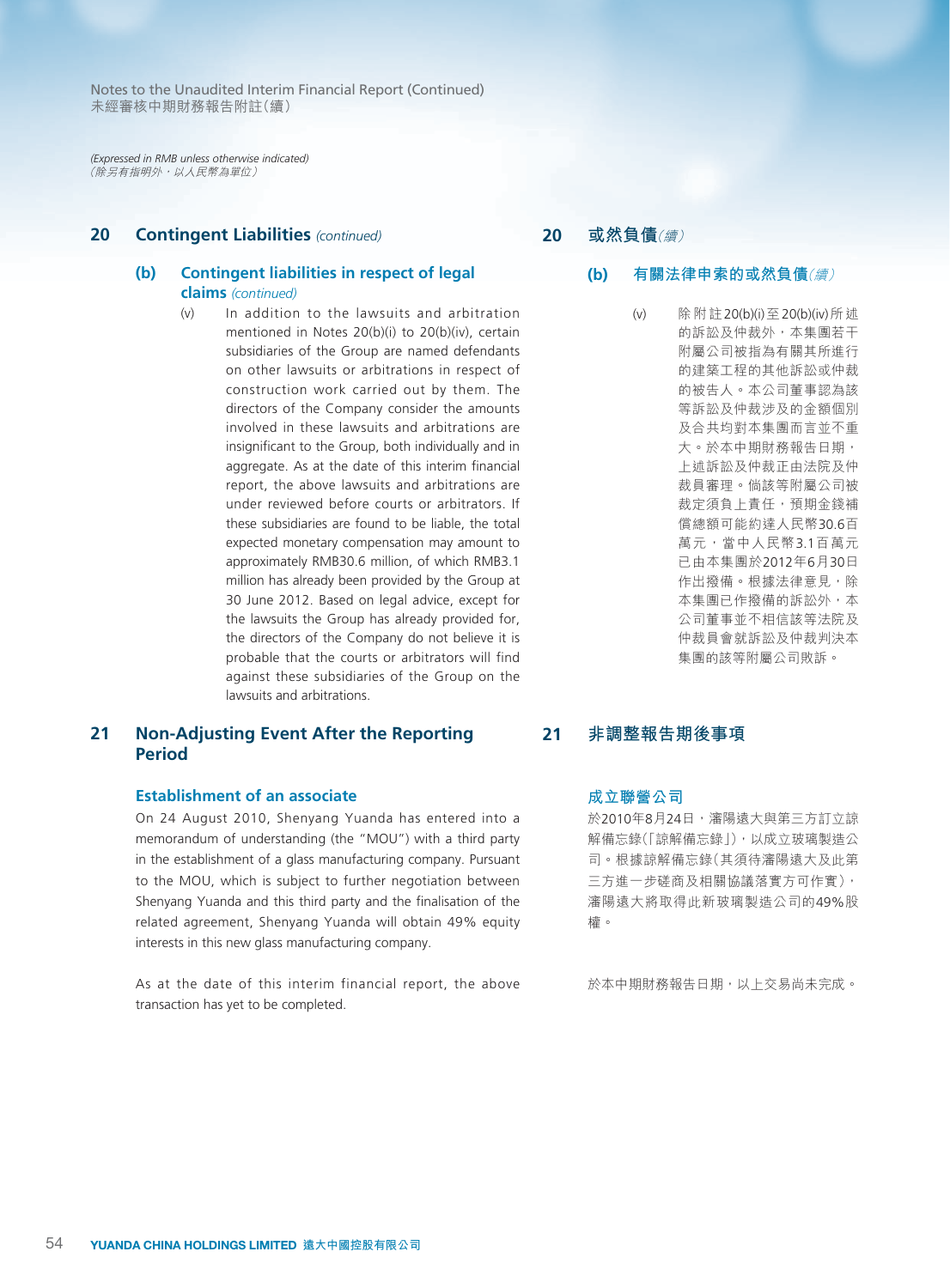# Review Report 審閱報告

**To the Board of Directors of Yuanda China Holdings Limited 致遠大中國控股有限公司董事會**

*(Incorporated in the Cayman Islands with limited liability)* (於開曼群島註冊成立之有限公司)



# **Introduction**

We have reviewed the interim financial report set out on pages 19 to 54 which comprises the consolidated statement of financial position of Yuanda China Holdings Limited as of 30 June 2012 and the related consolidated income statement, statement of comprehensive income and statement of changes in equity and condensed consolidated cash flow statement for the six month period then ended and explanatory notes. The Rules Governing the Listing of Securities on The Stock Exchange of Hong Kong Limited require the preparation of an interim financial report to be in compliance with the relevant provisions thereof and International Accounting Standard 34, *Interim financial reporting*, issued by the International Accounting Standards Board. The directors are responsible for the preparation and presentation of the interim financial report in accordance with International Accounting Standard 34.

Our responsibility is to form a conclusion, based on our review, on the interim financial report and to report our conclusion solely to you, as a body, in accordance with our agreed terms of engagement, and for no other purpose. We do not assume responsibility towards or accept liability to any other person for the contents of this report.

### **Scope of review**

We conducted our review in accordance with Hong Kong Standard on Review Engagements 2410, *Review of interim financial information performed by the independent auditor of the entity*, issued by the Hong Kong Institute of Certified Public Accountants. A review of the interim financial report consists of making enquiries, primarily of persons responsible for financial and accounting matters, and applying analytical and other review procedures. A review is substantially less in scope than an audit conducted in accordance with Hong Kong Standards on Auditing and consequently does not enable us to obtain assurance that we would become aware of all significant matters that might be identified in an audit. Accordingly we do not express an audit opinion.

# **緒言**

我們已完成審閲載於第19至54頁之中期財務報告,當 中包括遠大中國控股有限公司於2012年6月30日之合 併財務狀況表及截至該日止六個月期間之相關合併收 益表、全面收益表、權益變動表及簡明合併現金流量 表以及說明附註。香港聯合交易所有限公司證券上市 規則規定,中期財務報告之編製須符合當中訂明之相 關條文,以及由照國際會計準則理事會頒佈之國際會 計準則第34號中期財務報告。董事須負責根據國際會 計準則第34號編製及呈報中期財務報告。

我們的責任是根據我們的審閲對中期財務報告作出結 論,並依據我們協定之聘任條款,僅向全體董事會呈 報我們的結論,除此之外別無其他用途。我們並不就 本報告之內容對任何其他人士承擔任何義務或接受任 何責任。

# **審閱範圍**

我們依據香港會計師公會頒佈之香港審閱聘用準則第 2410號實體之獨立核數師對中期財務資料之審閱進 行審閱工作。審閱中期財務報告包括主要向負責財務 及會計事務之人員作出查詢,以及進行分析性和其他 審閱程序。由於審閱之範圍遠小於根據香港核數準則 進行審核之範圍,故我們無法保證可知悉所有在審核 中可能發現之重大事項。因此,我們不會發表審核意 見。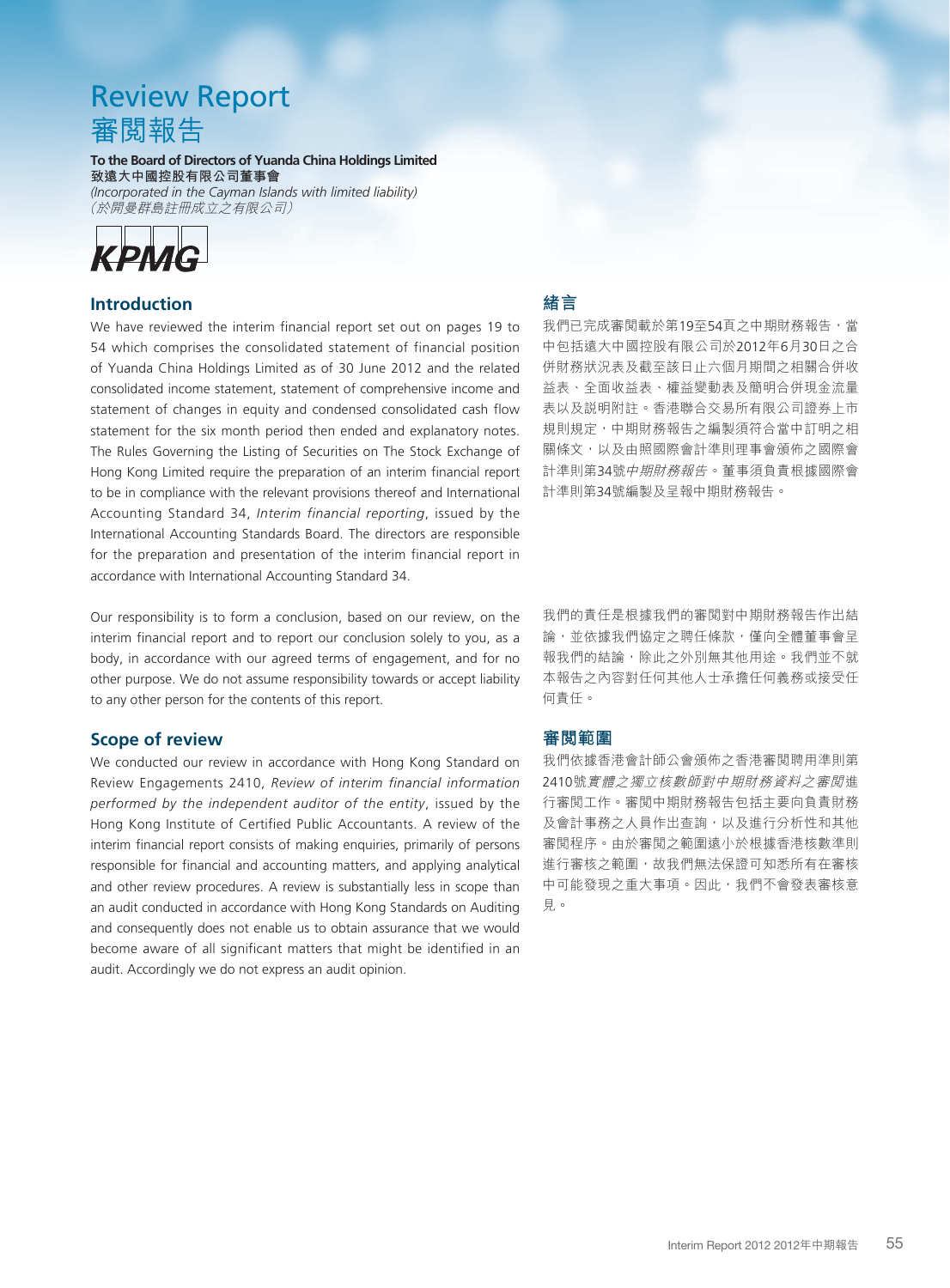# **Conclusion**

Based on our review, nothing has come to our attention that causes us to believe that the interim financial report as at 30 June 2012 is not prepared, in all material respects, in accordance with International Accounting Standard 34, *Interim financial reporting*.

# **結論**

根據我們的審閲結果,我們並無發現任何事項而令我 們相信於2012年6月30日之中期財務報告在任何重大 方面未有根據國際會計準則第34號中期財務報告編 製。

#### **KPMG**

*Certified Public Accountants* 8th Floor, Prince's Building 10 Chater Road Central, Hong Kong

27 August 2012

**畢馬威會計師事務所**

執業會計師 香港中環 遮打道10號 太子大廈8樓

2012年8月27日